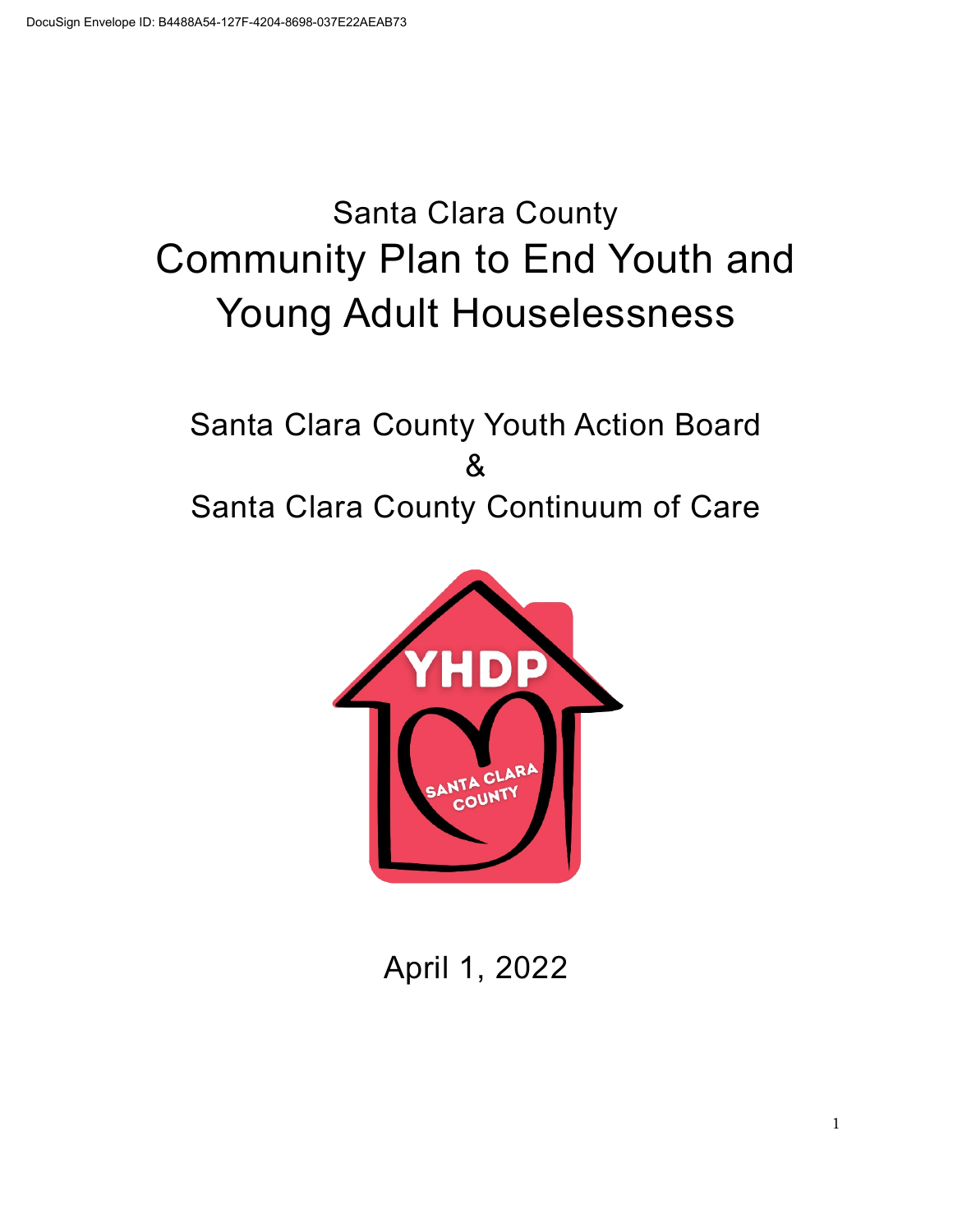## **Table of Contents**

| <b>TABLE OF CONTENTS</b>                                                                                                                                                                                                                                                                                                                                                                                            | $\overline{2}$                                                    |
|---------------------------------------------------------------------------------------------------------------------------------------------------------------------------------------------------------------------------------------------------------------------------------------------------------------------------------------------------------------------------------------------------------------------|-------------------------------------------------------------------|
| <b>ACRONYMS LIST</b>                                                                                                                                                                                                                                                                                                                                                                                                | 3                                                                 |
| <b>ACKNOWLEDGEMENTS</b>                                                                                                                                                                                                                                                                                                                                                                                             | 4                                                                 |
| <b>COMMUNITY VISION</b>                                                                                                                                                                                                                                                                                                                                                                                             | 2                                                                 |
| <b>HOW WE GOT HERE</b>                                                                                                                                                                                                                                                                                                                                                                                              | $\mathbf{2}$                                                      |
| <b>GOVERNANCE STRUCTURE</b><br><b>DECISION MAKING FLOW</b>                                                                                                                                                                                                                                                                                                                                                          | 3<br>4                                                            |
| <b>YHDP PRINCIPLES</b>                                                                                                                                                                                                                                                                                                                                                                                              | 5                                                                 |
| <b>STATEMENT OF COMMUNITY NEED</b>                                                                                                                                                                                                                                                                                                                                                                                  | 6                                                                 |
| <b>SOURCES OF INFORMATION</b><br><b>HOUSELESSNESS IN SANTA CLARA COUNTY</b><br><b>SNAPSHOT OF UNHOUSED YYA</b><br><b>SNAPSHOT OF YYA AT RISK OF HOUSELESSNESS</b><br><b>COMMUNITY STRENGTHS</b><br><b>INSTITUTIONAL AND SOCIETAL BARRIERS</b><br><b>SYSTEM GAPS AND NEEDS</b><br><b>COMMUNITY GOALS, OBJECTIVES, AND ACTION STEPS</b><br><b>GOAL #1: IDENTIFICATION</b><br><b>GOAL #2: PREVENTION AND DIVERSION</b> | 6<br>$\overline{7}$<br>8<br>9<br>10<br>10<br>14<br>18<br>19<br>20 |
| <b>GOAL #3: COORDINATION</b>                                                                                                                                                                                                                                                                                                                                                                                        | 21                                                                |
| <b>GOAL #4: ACCESS</b><br><b>GOAL #5: BUILDING SYSTEM CAPACITY</b><br><b>GOALS AND PRIORITIES MATRIX</b>                                                                                                                                                                                                                                                                                                            | 21<br>22<br>24                                                    |
| YHDP PROJECTS                                                                                                                                                                                                                                                                                                                                                                                                       | 27                                                                |
| <b>PROJECT DESIGN EXPECTATIONS</b><br><b>ADDRESSING INSTITUTIONAL AND SOCIETAL BARRIERS</b>                                                                                                                                                                                                                                                                                                                         | 28<br>29                                                          |
| <b>APPENDIX A: YHDP PARTNER LIST</b>                                                                                                                                                                                                                                                                                                                                                                                | 31                                                                |
| <b>APPENDIX B: SIGNATURE PAGE</b>                                                                                                                                                                                                                                                                                                                                                                                   | 43                                                                |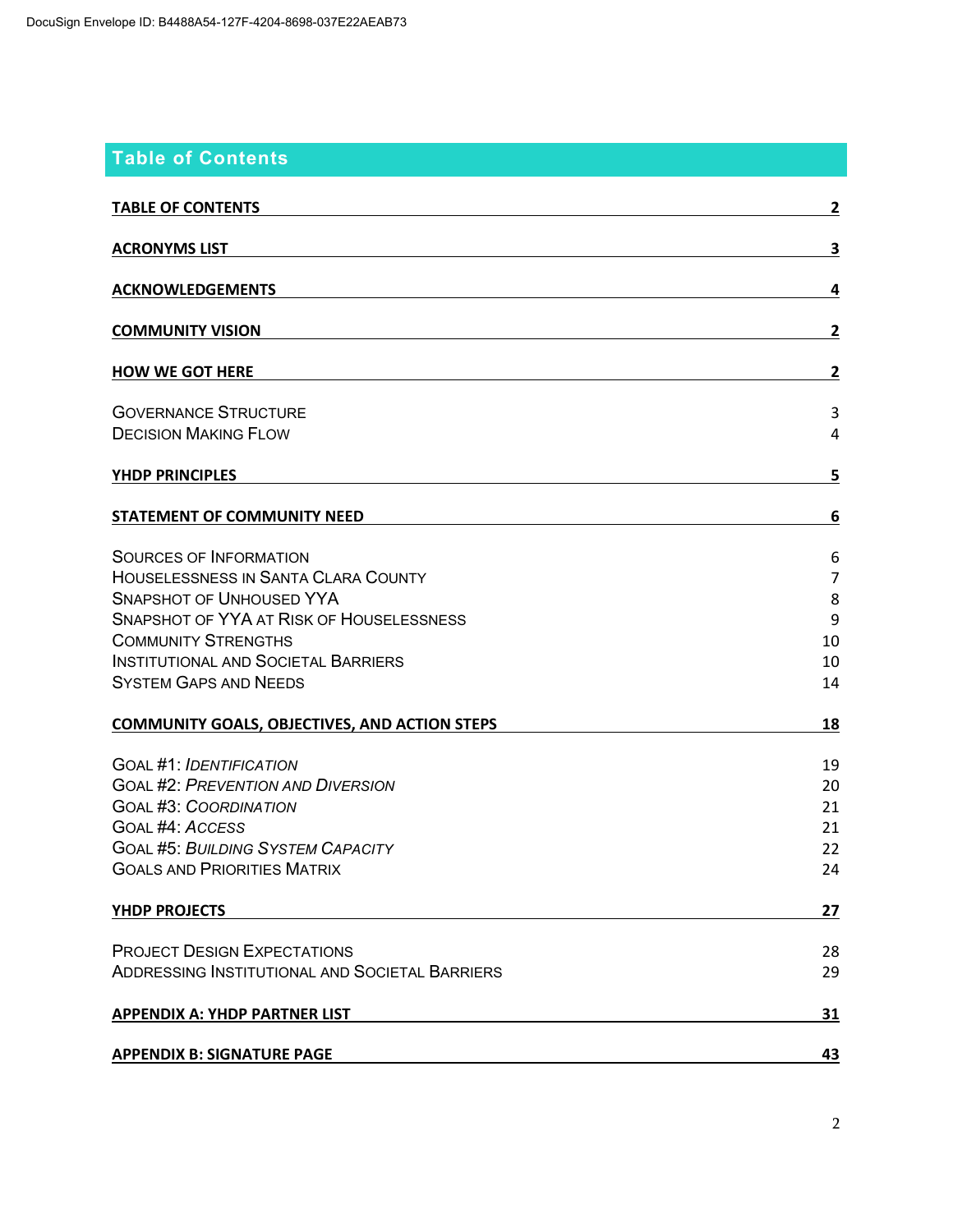## **Acronyms List**

- CCP: Coordinated Community Plan
- CoC: Continuum of Care
- HUD: US Department of Housing and Urban Development
- OSH: County of Santa Clara Office of Supportive Housing
- TA: Technical Assistance
- YAB: Youth Action Board
- YHDP: Youth Homelessness Demonstration Program
- YYA: Youth and Young Adults
	- o *Definition:* For the purposes of YHDP, this group encompasses youth and young adults aged 24 and younger who are unaccompanied by a parent or caregiver over the age of 24. It is inclusive of youth and young adults who are parents or caregivers for children, youth and young adults who are partnered but not parenting, and youth and young adults who are surviving independently.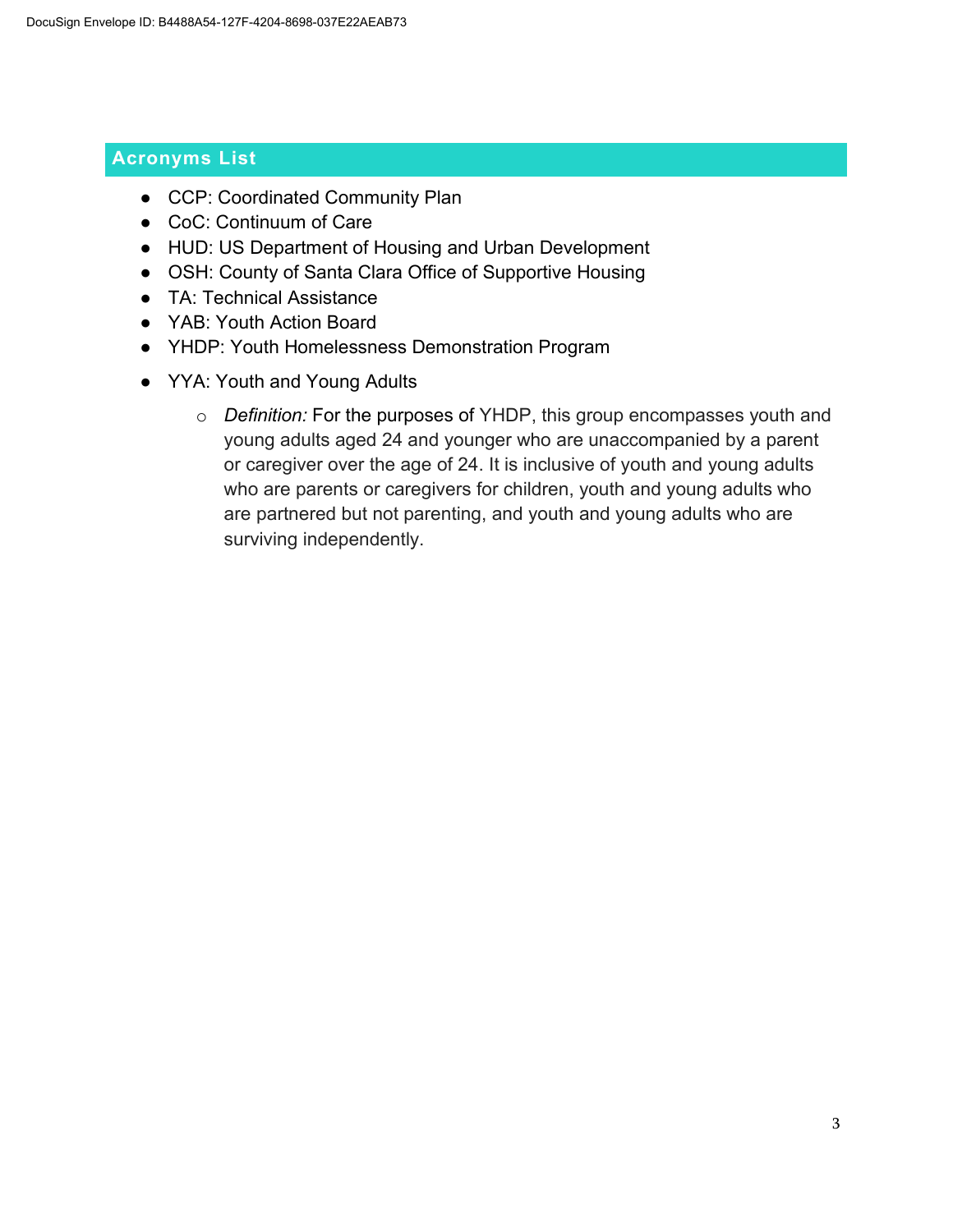#### **Acknowledgements**

This plan exists because of the hours of hard work, heart, passion, and expertise of community members who share a commitment to preventing and ending houselessness for youth and young adults (YYA) in Santa Clara County.

We would like to thank everyone who dedicated their time, energy, and insight to this work, not least the following planning partners:

#### **Youth Action Board Members**

- AJ Noriega
- Angelique Martinez
- Dallana Corona
- Estefani Herrera
- Legend Mull

## **YHDP Planning Group**

- Alejandra Tlalli-Miles, City of San Jose
- Ami Rowland, Covenant House California
- Andrew Cain, Law Foundation of Silicon Valley
- Angelica Noriega, Young Women's Freedom Center
- Angelique Hinojosa, Young Women's Freedom Center
- Anissa Balderas, Student
- Annie Chang, Santa Clara Valley Medical Center
- Aricka Arana-O'Hara, Santa Clara Valley Medical Center
- Brian Kariuki, Student
- Chelsea Muller, Destination: Home
- Claire Lynch, LifeMoves
- Dana Koga, Social Services Agency
- Daniel Gutierrez, Bill Wilson Center
- Debbie Pell, Bill Wilson Center
- Karen Mestizo
- Destiny Martinez
- Nicolas Badillo
- L Ruiz-Salguero
- Yusuf Labib
- Diego González, LGBTQ Youth Space
- Don Long, Department of Family and Children's Services
- Dontae Lartigue, Razing the Bar
- Dre Thomas, Office of Education
- Franklin Bondonno, Superior Court
- Ingrid Granados, Destination: Home
- Janice Bonello, Community Services Agency of Los Altos and Mountain View
- Jazmine Wong, Office of Supportive Housing
- Jeannie Dan, Conxion to **Community**
- Jordan Betancourt, Office of LGBTQ Affairs
- Juan Vela, Office of Reentry **Services**
- Judith Mills, Santa Clara Valley Medical Center
- Katherine Lucero, Superior Court
- Kathie Pham, Destination: Home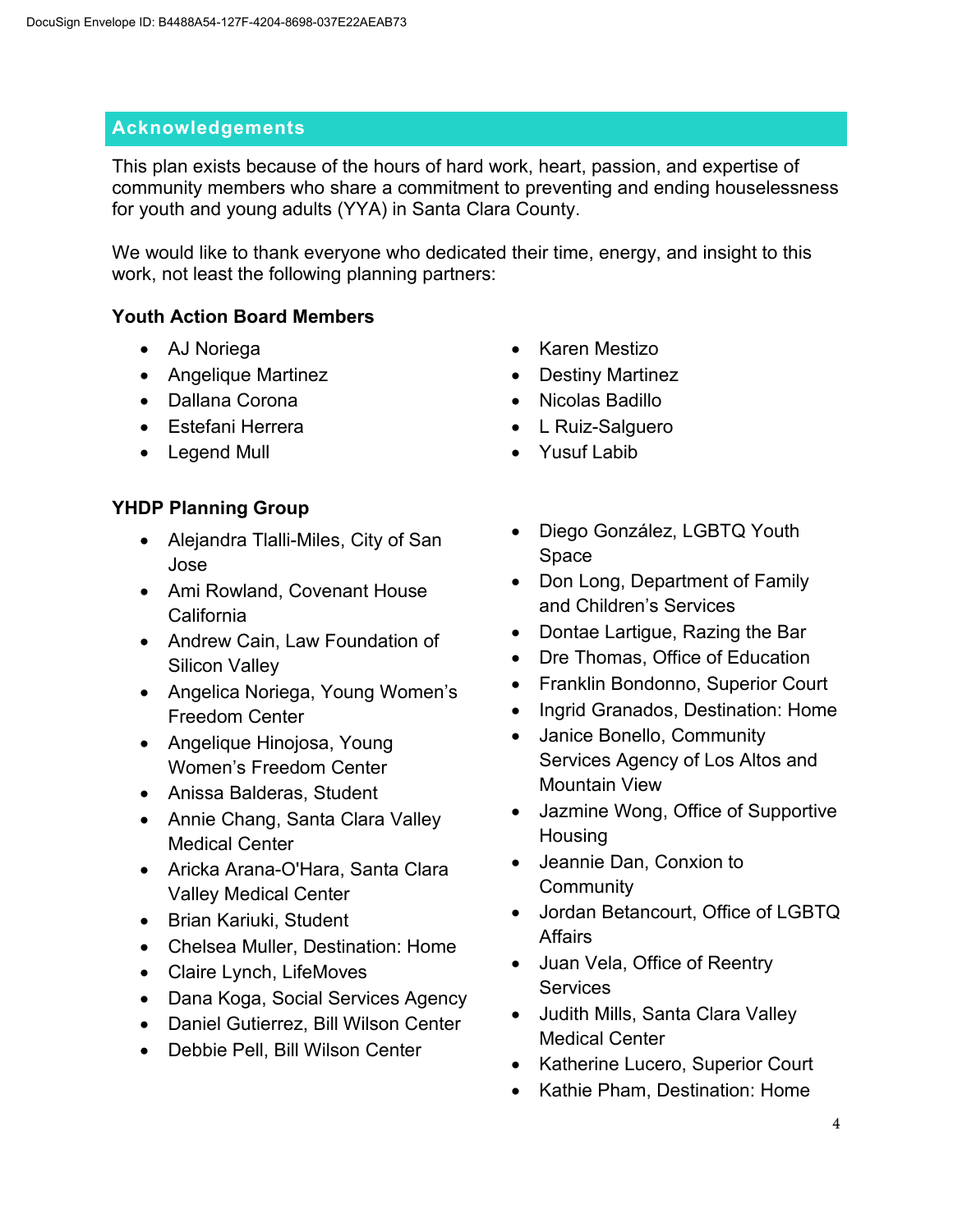- Katie Hubner, Department of Family and Children's Services
- Kiana Simmons, Bill Wilson Center
- Leila Qureishi, Office of Supportive **Housing**
- Liang Chao, City of Cupertino
- Marcella Sorrentino, Fresh Lifelines for Youth
- Marko Mohlenhoff, San Jose State **University**
- Michelle Retana, Office of Supportive Housing
- Michelle Covert, Office of Supportive Housing
- Mike Gonzalez, Santa Clara Family Health Plan
- Mitch Gevelber, Santa Clara Valley Medical Center
- Nancy Nation, Behavioral Health Services Department
- Peter Jeensalute, Office of Supportive Housing

## **YHDP Coordination Team**

- Alicia Anderson, Behavioral Health Services Department
- Jimmy Chan, Office of Supportive **Housing**
- Kathryn Kaminski, Office of Supportive Housing
- Leticia Rodriguez, Office of Supportive Housing
- Priscila Bogdanic, Mountain View Whisman School District
- Ria Agrawal, Student
- Residents of Covenant House
- Roshan Raja, Santa Clara Valley Medical Center
- Sharan Dhanoa, South Bay Coalition to End Human Trafficking
- Shelby Booker, Covenant House California
- Sparky Harlan, Bill Wilson Center
- Tammy DeVincentis, Santa Clara Valley Medical Center
- Tyesa Harvey, Community **Solutions**
- Vicky Taylor, STAR Programs
- Victoria Contreras-Wolfe, Probation **Department**
- Victoria Sexton, Probation **Department**

## **Technical Assistance Providers**

- Dee Balliet, True Colors United
- Derek Wentorf, Corporation for Supportive Housing
- Eli Hamilton, Homebase
- Hannah Roberts, Corporation for Supportive Housing
- Joy Balinbin, Homebase
- Monique Jackson, Corporation for Supportive Housing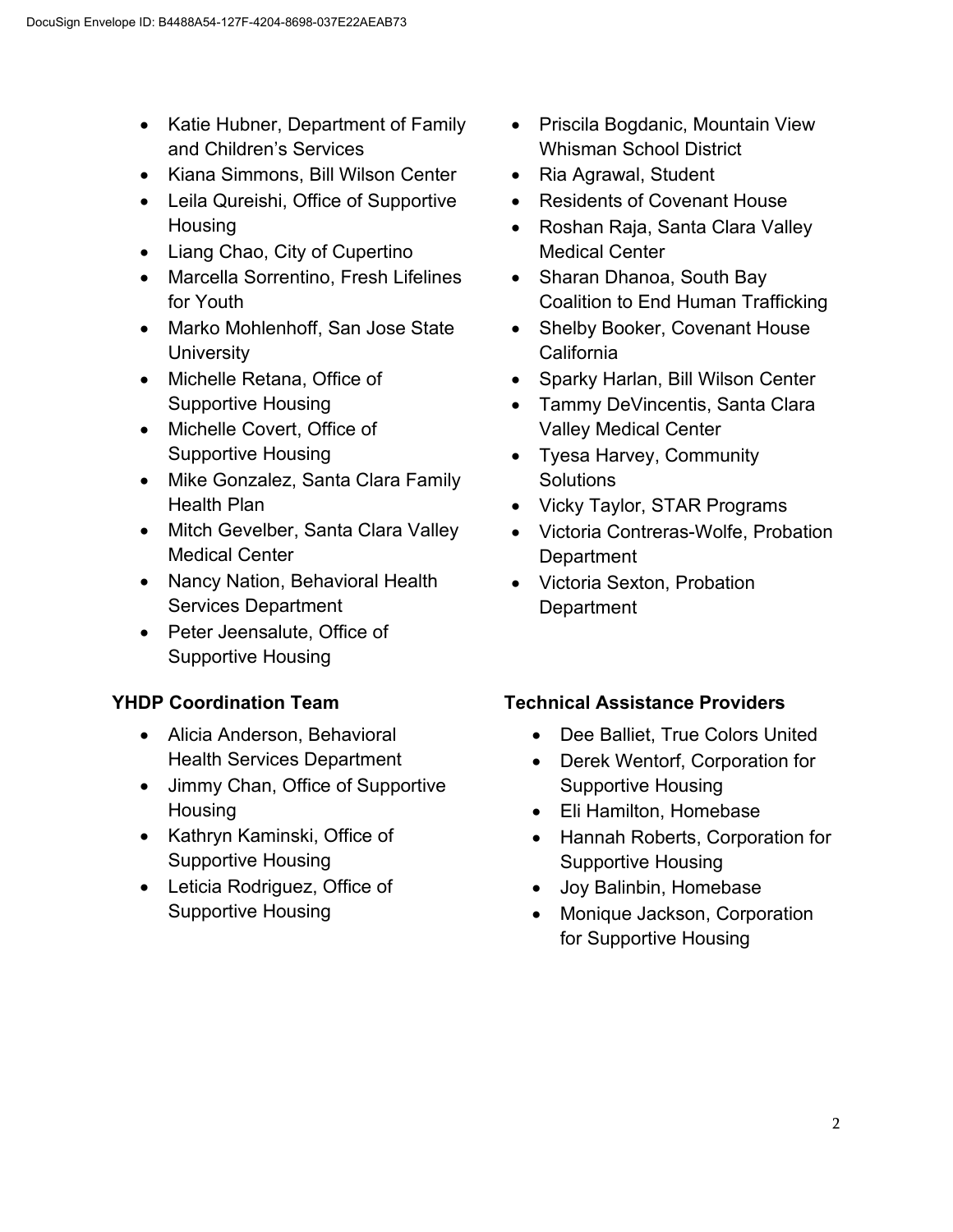## **Community Vision**

We envision a community where youth houselessness comes to an end in Santa Clara County by 2027, and:

- YHDP implementation and all responses to youth houselessness are spearheaded by youth and young adult leadership.
- Our community uses a holistic, intersectional, trauma-informed approach to understand the individual and collective needs and experiences of youth.
- We use this lens to provide a support net that meets the diverse needs of youth, including underserved groups such as LGBTQIA+ youth; Black, Indigenous, and other youth of color; youth with disabilities; youth with experience in the criminal legal system; youth with experience of intimate partner violence and trafficking; refugees and undocumented youth.
- Our community has a support net for youth's basic life skills, healthcare, social connections, housing and economic stability to open up opportunities that lead to mental and physical health, safety, and empowerment.
- The support net we create prioritizes genuine, lasting relationships and avoids transactional and exploitative treatment of youth seeking support.

*This Vision Statement was developed by the Youth Action Board and adopted by the Continuum of Care (CoC) as part of this Coordinated Community Plan (CCP). The Youth Action Board (YAB) plays a core leadership role in the implementation of the CCP and acts as a voice and platform for unhoused youth and youth with unstable housing in Santa Clara County.* 

## **How We Got Here**

In September of 2021, the Santa Clara County CoC was selected to participate in the Youth Homelessness Demonstration Program (YHDP) with an award of \$10.2 million in two-year grant funding. YHDP is a federal demonstration grant program administered by the Department of Housing and Urban Development (HUD), which aims to encourage and support coordinated community approaches to prevent and end youth houselessness.

As a YHDP community, the Santa Clara County CoC YAB and a committed YHDP Planning Group engaged in a 6-month community planning process to develop this shared roadmap to ending youth and young adult houselessness. This plan represents our community's dedication not only to prevent and end houselessness, but to honor youth and young adult autonomy and leadership in this work.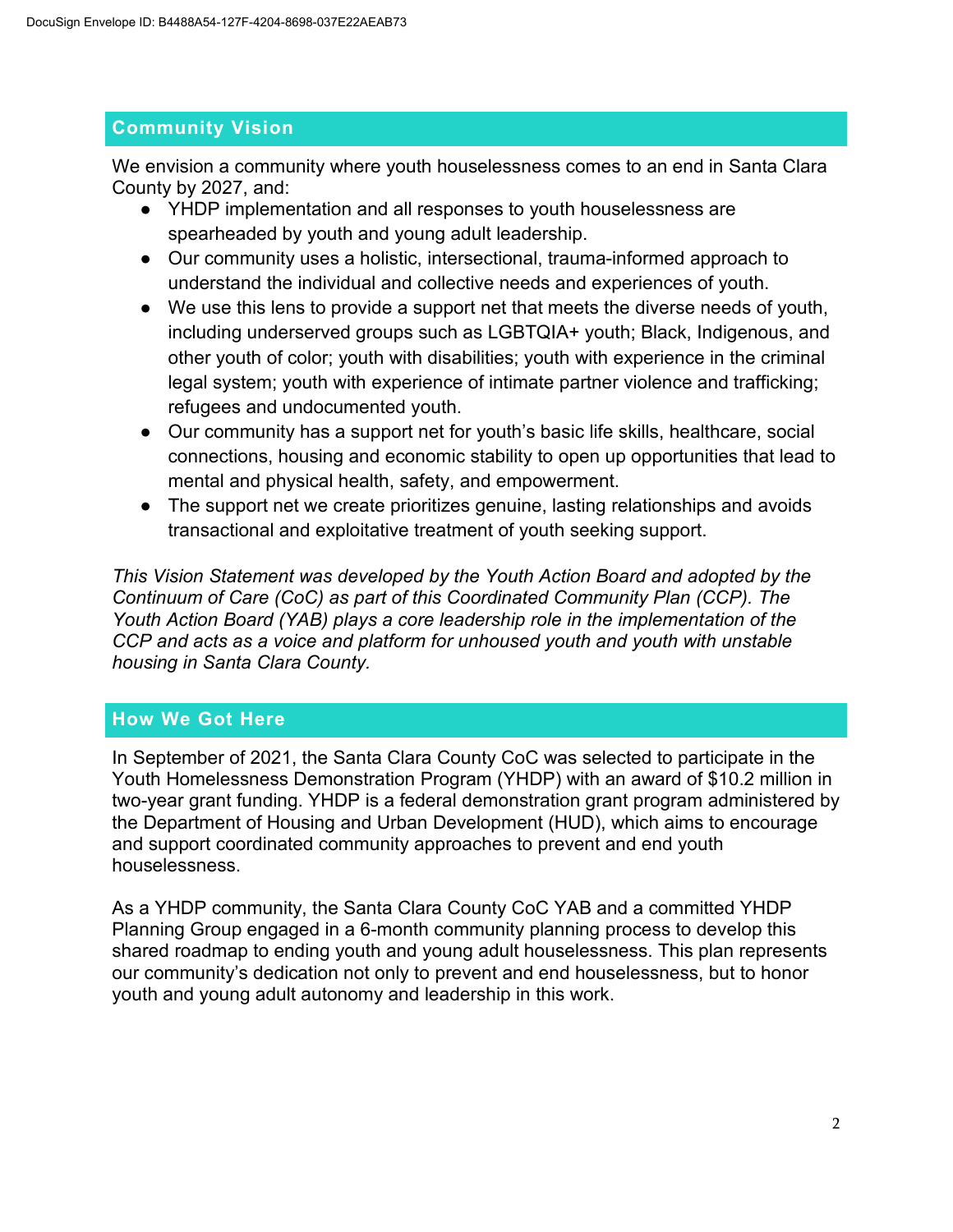#### **Governance Structure**

The following governance structure outlines relationships between the main entities involved in the YHDP planning process. The structure for YHDP governance and ongoing oversight is as follows.



**Santa Clara County CoC Board** – The CoC Board will endorse the CCP before submittal to HUD and subsequent funding decisions. The Board works in partnership with the YAB to support the CCP and other youth-led endeavors and has a designated seat for a youth or young adult with lived experience of houselessness.

**YAB** – The Youth Action Board is an independent entity composed of YYA with lived experience of houselessness and housing instability. The YAB provides feedback to adult partners, collaborates with the YHDP Coordination Team and Planning Group on CCP development and updates, and approves the CCP before submission to HUD. The YAB will help develop and approve the YHDP project review process, selection criteria, and funding decisions.

**YHDP Coordination Team** – The YHDP Coordination Team is composed of County of Santa Clara Office of Supportive Housing (OSH) staff, technical assistance (TA) providers, and other support staff. This team works in collaboration with the YAB throughout the YHDP planning and implementation process and seeks the input of YYA in the community.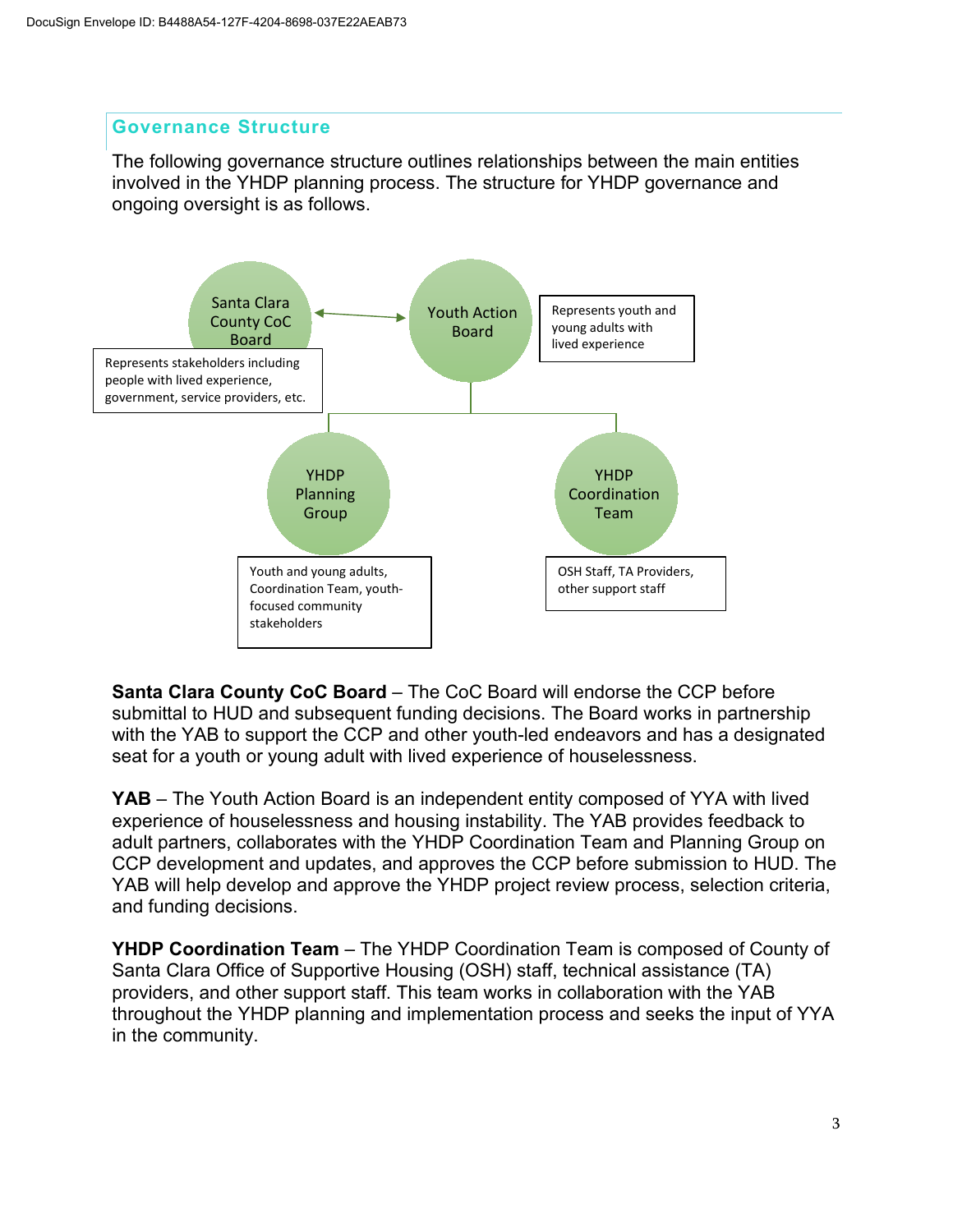**YHDP Planning Group** – The YHDP Planning Group is composed of YAB members, the YHDP Coordination Team, and community stakeholders who work in youth-serving programs and organizations. Planning Group members represent a diverse range of public sector organizations such as education, the juvenile legal system, service providers serving unhoused YYA, behavioral health providers, and child welfare. The Planning Group participated in the community planning process and system modeling sessions and will be involved in development of the YHDP selection criteria.

## **Decision Making Flow**

The process for decision making regarding approval of the CCP is outlined in the decision making flow visual. Community members and stakeholders, including YYA, are invited to provide input through various community planning sessions, youth listening sessions, system modeling retreats, and population-specific stakeholder meetings.

The YHDP Planning Group develops and makes recommendations for the CCP based on community input and youth leadership from the YAB. The YAB then adds or subtracts recommendations from the YHDP Planning Group to amend the contents of the CCP. The Planning Group may add but not take away ideas that youth have proposed to include in the plan. In order to approve the CCP, the YAB will engage in an iterative process with the CoC Board to make any other changes prior to submission and commencement of the project application phase of YHDP.

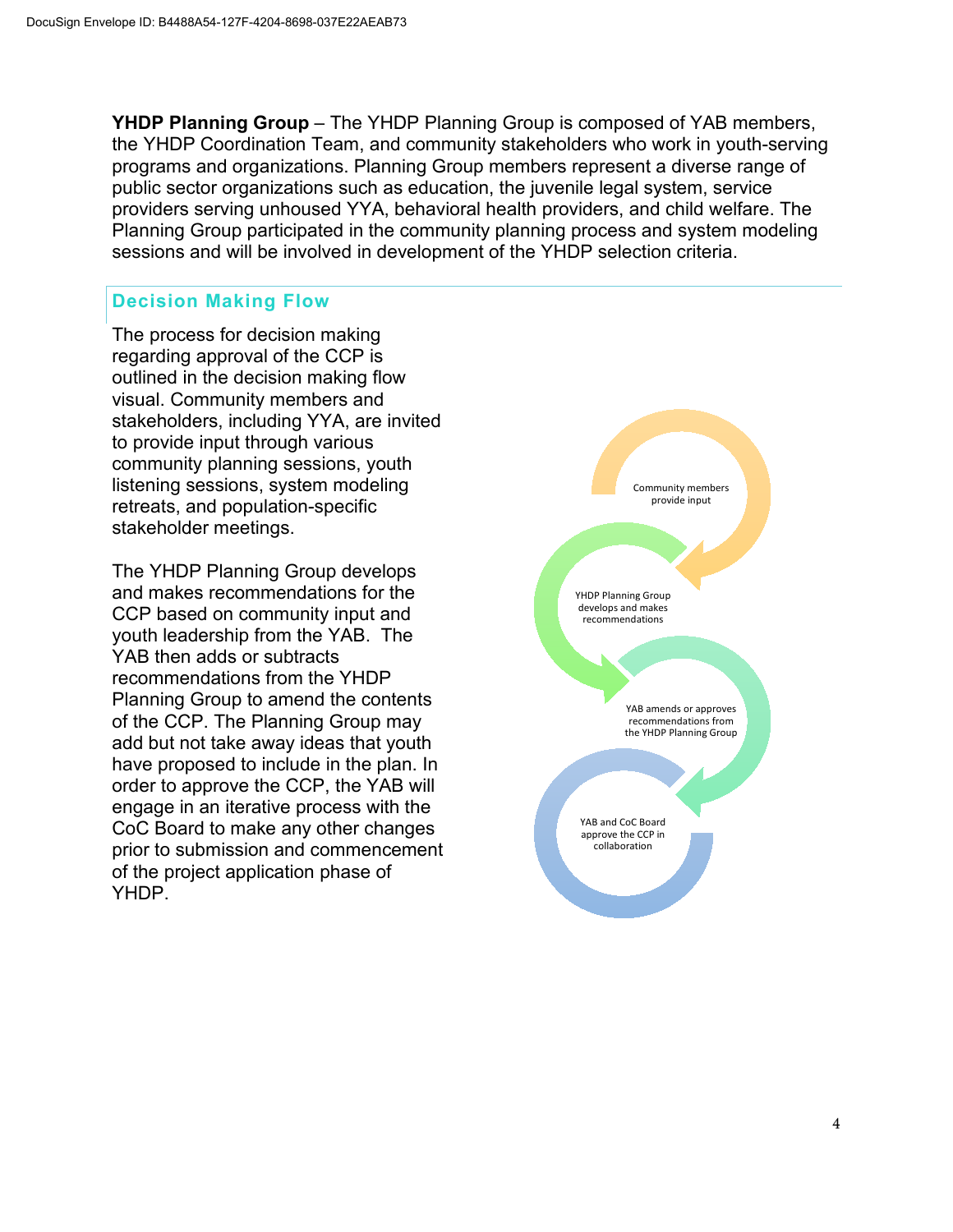## **YHDP Principles**

This plan embraces and incorporates the core principles of the Youth Homelessness Demonstration Program (YHDP). The identified "Goals, Objectives, and Action Steps" will shape a response to youth and young adult houselessness that reflects the following:

## **Housing First**

Housing First begins with the recognition that everyone is ready to be housed and that everyone needs some form of support to stay housed. A Housing First system provides a range of housing supports and resources that prioritize quick placement and stabilization in housing without preconditions and offer a rich array of opt-in services without requiring service participation. (See "Community Goals, Objectives, and Action Steps: Goals 1-5"; "YHDP Projects: Project Design Expectations")

## **Positive Youth Development**

As defined by the federal Interagency Working Group on Youth Programs, Positive Youth Development is "an intentional, prosocial approach that engages youth within their communities, schools, organizations, peer groups, and families in a manner that is productive and constructive; recognizes, utilizes, and enhances young people's strengths; and promotes positive outcomes for young people by providing opportunities, fostering positive relationships, and furnishing the support needed to build on their leadership strengths."[1](#page--1-15) (See "Community Goals, Objectives, and Action Steps: Objectives 1.1, 1.3, 3.2, 3.4, 4.1, 4.2, 5.2, 5.3"; "YHDP Projects: Project Design Expectations")

## **Racial Equity**

The Santa Clara County CoC is committed to policies and programs that reduce racial inequity, in an effort to reverse the disproportionately high rates of people of color who are unhoused. Implementation of this plan will align with the goal of the Santa Clara County Community Plan to End Homelessness to "address the racial inequities present among unhoused people and families and track progress toward reducing disparities." (See "Statement of Community Need: Snapshot of Unhoused Youth & Young Adults"; "Community Goals, Objectives, and Action Steps: Objectives 2.1, 2.4.2, 3.4, 4.2"; "YHDP Projects: Project Design Expectations")

## **Youth Choice**

<sup>1</sup> Youth.gov, "Positive Youth Development"[. www.youth.gov/youth-topics/positive-youth-development](http://www.youth.gov/youth-topics/positive-youth-development)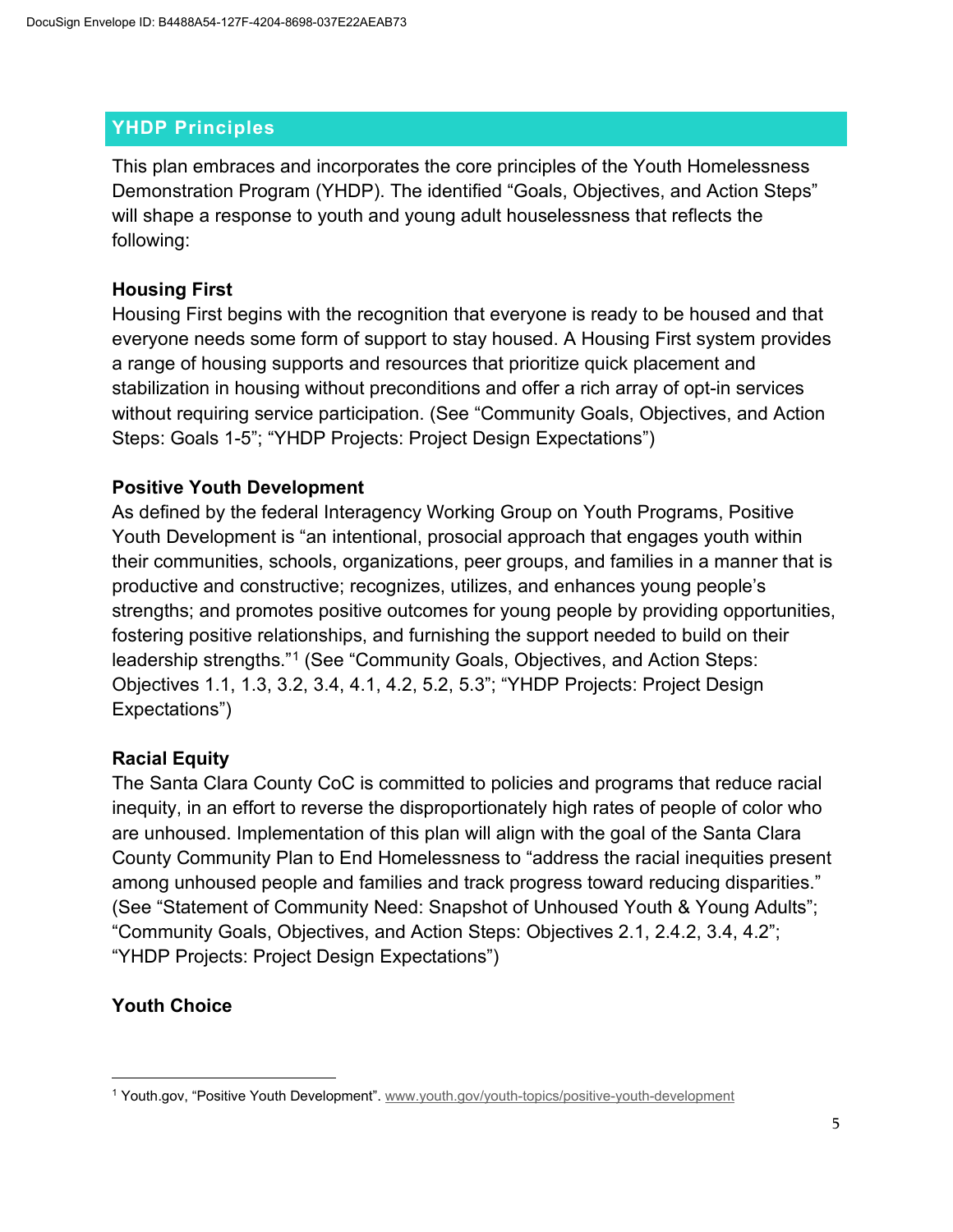Meaningful choice and opportunities for authentic youth collaboration and leadership are foundational to a system that prioritizes the autonomy and power of YYA. The experiences of YYA and barriers to stability are varied and intersectional, and one approach or program will not effectively support all. Youth voices should lead decision making at the system, program design, and individual service planning levels. ("Statement of Community Need"; "Community Goals, Objectives, and Action Steps: Objectives 4.1-4.3, 5.2"; "YHDP Projects: Project Design Expectations")

## **Statement of Community Need**

#### **Sources of Information**

Data within this "Statement of Community Need" comes from multiple sources, including the following:

#### **Santa Clara County CoC's Homeless Management Information System (HMIS)**

The CoC's HMIS houses data collected through the Coordinated Assessment System<sup>[2](#page--1-16)</sup> and by all HMIS-participating services, shelter, and housing projects. This analysis relies on HMIS wherever possible, because it provides a relatively large data source that can be easily deduplicated. Where another data source is used, that is indicated in a footnote.

#### **The 2019 Santa Clara County CoC Homeless Census and Survey**

Every other year, the Santa Clara County CoC conducts a Point-in-Time count of people who are unhoused, which includes a survey of a representative sample of those counted. Due to the COVID-19 pandemic, the most recent Point-in-Time count was in January of 2019.

#### **YHDP Planning Group Member Organizations**

YHDP Planning Group partners generously provided aggregate data from multiple systems of care and organizational data sources. While only some of the data is presented in this section, the full scope of the shared data informed the following analysis of community needs and made it more robust.

To provide additional vital insight into the barriers and challenges faced by unhoused and unstably housed YYA, the YHDP Coordination Team solicited input from community experts through the following means:

• YAB meetings;

 $2$  The Coordinated Assessment System is a community-wide referral system that acts as the front door to the community's housing resources for people experiencing houselessness. It operates with a no-wrong-door access model, engaging a broad network of service providers and community resources to identify, assess, and connect people experiencing houselessness to a centralized Community Queue. Referrals to permanent supportive housing, rapid rehousing, and transitional housing are made from the Community Queue.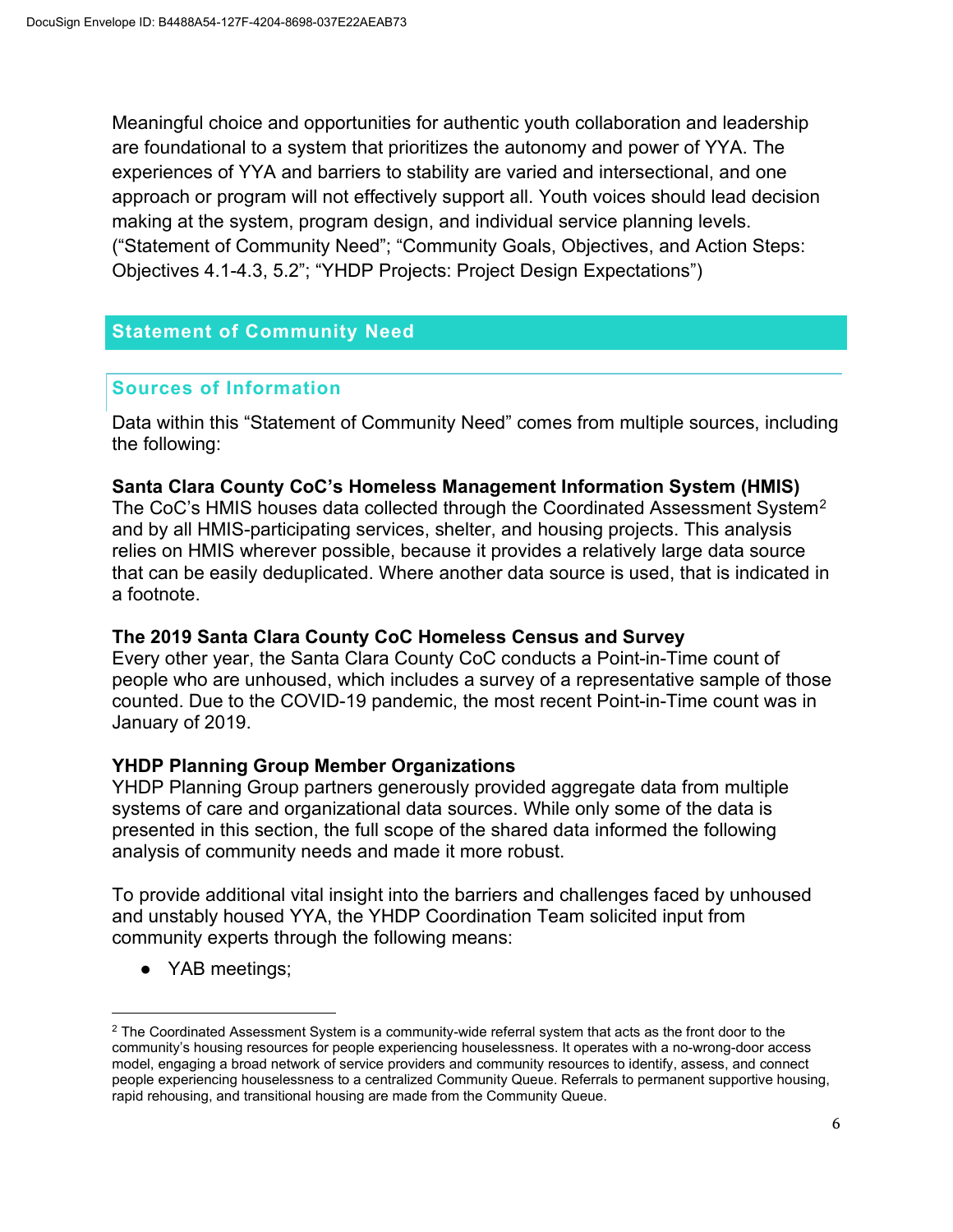- YHDP Planning Group meetings;
- Nine listening sessions with YYA;
- Three listening sessions with providers serving the following subpopulations:
	- o Survivors of human trafficking and sexual assault,
	- o LGBTQ+ YYA,
	- $\circ$  YYA involved in the child welfare and juvenile justice systems

## **Houselessness in Santa Clara County**

According to the 2019 Homeless Census and Survey, there are 9,706 individuals experiencing houselessness on any given night in Santa Clara County. Families with children, seniors, individuals with disabilities, veterans, and YYA are all represented in the county's diverse unhoused population. More than 80% of these individuals are unsheltered—sleeping outside, in cars, or other places not meant for human habitation.

The gap between the rich and the poor in our community, combined with the lack of housing development particularly at the lowest income levels, is fueling the houselessness crisis. This income inequality has been further exacerbated by the economic slowdown caused by the COVID-19 pandemic, as many low-income households living paycheck-to-paycheck struggled to make rent and pay for other basic needs. According to the Public Policy Institute of California, families at the highest income levels in the Bay Area (the 90th percentile) have more than 12 times the income of families at the bottom (the 10th percentile).<sup>[3](#page--1-17)</sup> Those at the bottom rung of the economic ladder have not shared in the region's significant economic growth. Between 2000 and 2015 in Santa Clara County, workers with earnings in the 10th percentile saw their income decline by 12%.<sup>[4](#page--1-18)</sup>

In addition, longstanding and structural racial inequities continue to affect who becomes houseless in our community. A report commissioned by Destination: Home found that Black and African American, American Indian and Alaskan Native, and Hispanic and Latinx residents are disproportionately represented in the unhoused population and are dramatically more likely than their White counterparts to become unhoused in Santa Clara County, and that poverty alone cannot explain disparities in houselessness.[5](#page--1-19)

- <sup>4</sup> Bay Area Equity Atlas, "Earned income growth for full-time wage and salary workers: Santa Clara County, CA, 2000–2015." <https://bayareaequityatlas.org/indicators/income-growth#/?geo=04000000000006085>
- <sup>5</sup> Destination: Home and SPARC, "Race and Homelessness in Santa Clara County, California." 2020. <https://destinationhomesv.org/wp-content/uploads/2020/02/RacialEquityReport0131020.pdf>

<sup>3</sup> Public Policy Institute of California, "Income Inequality in California." 2020. [https://www.ppic.org/publication/income](https://www.ppic.org/publication/income-inequality-in-california/)[inequality-in-california/](https://www.ppic.org/publication/income-inequality-in-california/)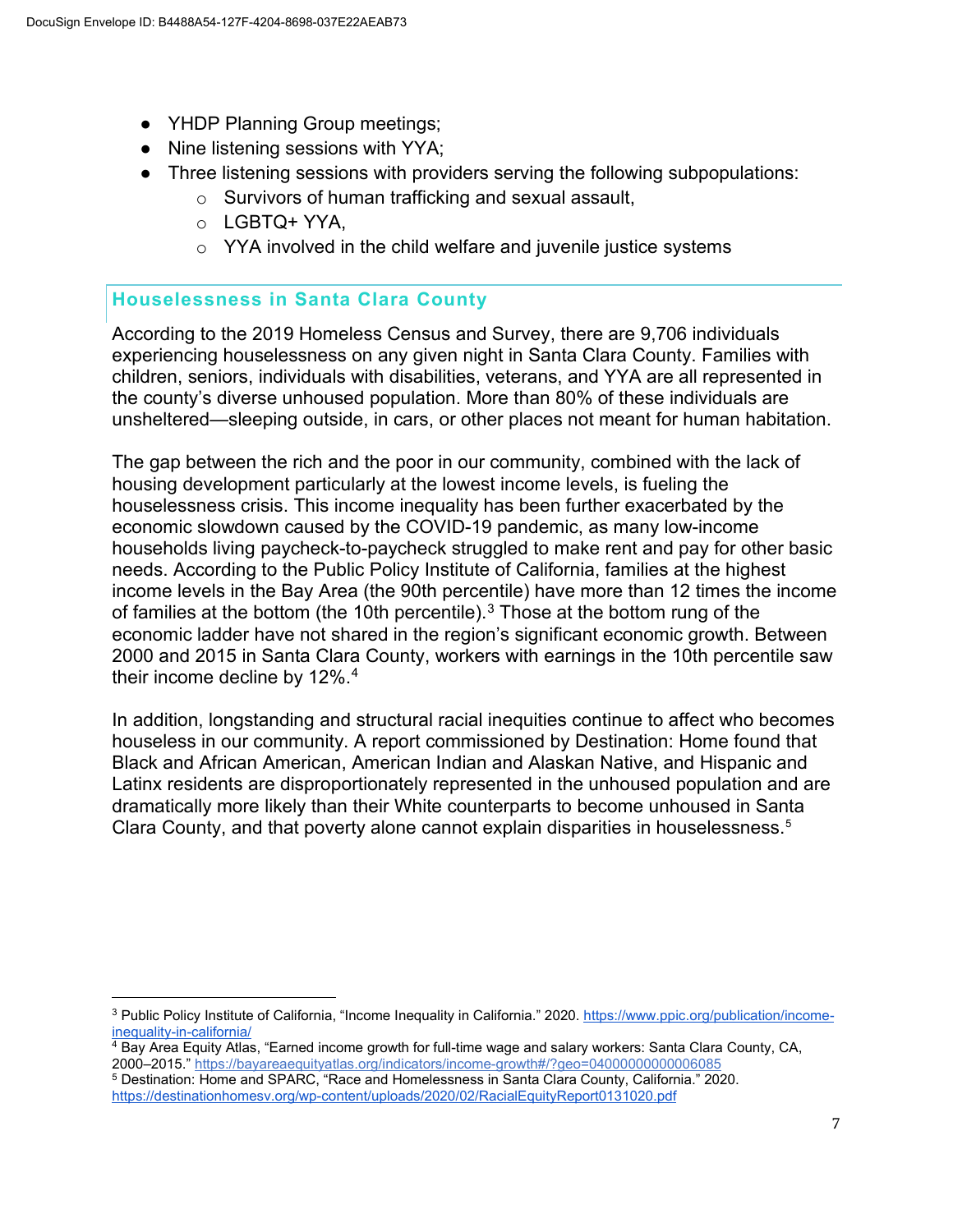#### **Snapshot of Unhoused YYA**

- At least 1,102 YYA (under 25) are unhoused
	- o 911 are young adults aged 18-24
	- o 191 are youth under 18
- When assessed for housing need:
	- o 15% were pregnant
	- $\circ$  20% were parenting
	- $\circ$  35% have experience with the child welfare system<sup>[6](#page--1-20)</sup>
	- $\circ$  39% have been in jail
- 30% are LGBTQ+
	- $\circ$  10% are transgender or non-binary<sup>[7](#page--1-21)</sup>



 $6$  This is based on experience with the child welfare system as self-reported by youth and young adults in Coordinated Assessment. Experience in the child welfare system includes but is not limited to out-of-home placement, and is more expansive than youth in foster care.

<sup>7</sup> Data on LGBTQ+ YYA is from the 2019 Homeless Census and Survey (Point-in-Time Count). LGBTQ+ YYA are under-identified within current HMIS data. The majority of projects in the CoC's HMIS do not collect information about sexual orientation, and HMIS data indicates that only 3% of YYA are transgender or non-binary. Based on qualitative information from unhoused youth and from service providers, as well as national data, the CoC expects that the actual percentage of YYA who are transgender or non-binary is much higher than reflected in HMIS.

<sup>&</sup>lt;sup>8</sup> The data in this table was collected using federal categories for race and ethnicity. Other language used in the community includes "Indigenous" in reference to the federal category "American Indian and Alaskan Native" and "Black" in reference to the federal category "Black and African American."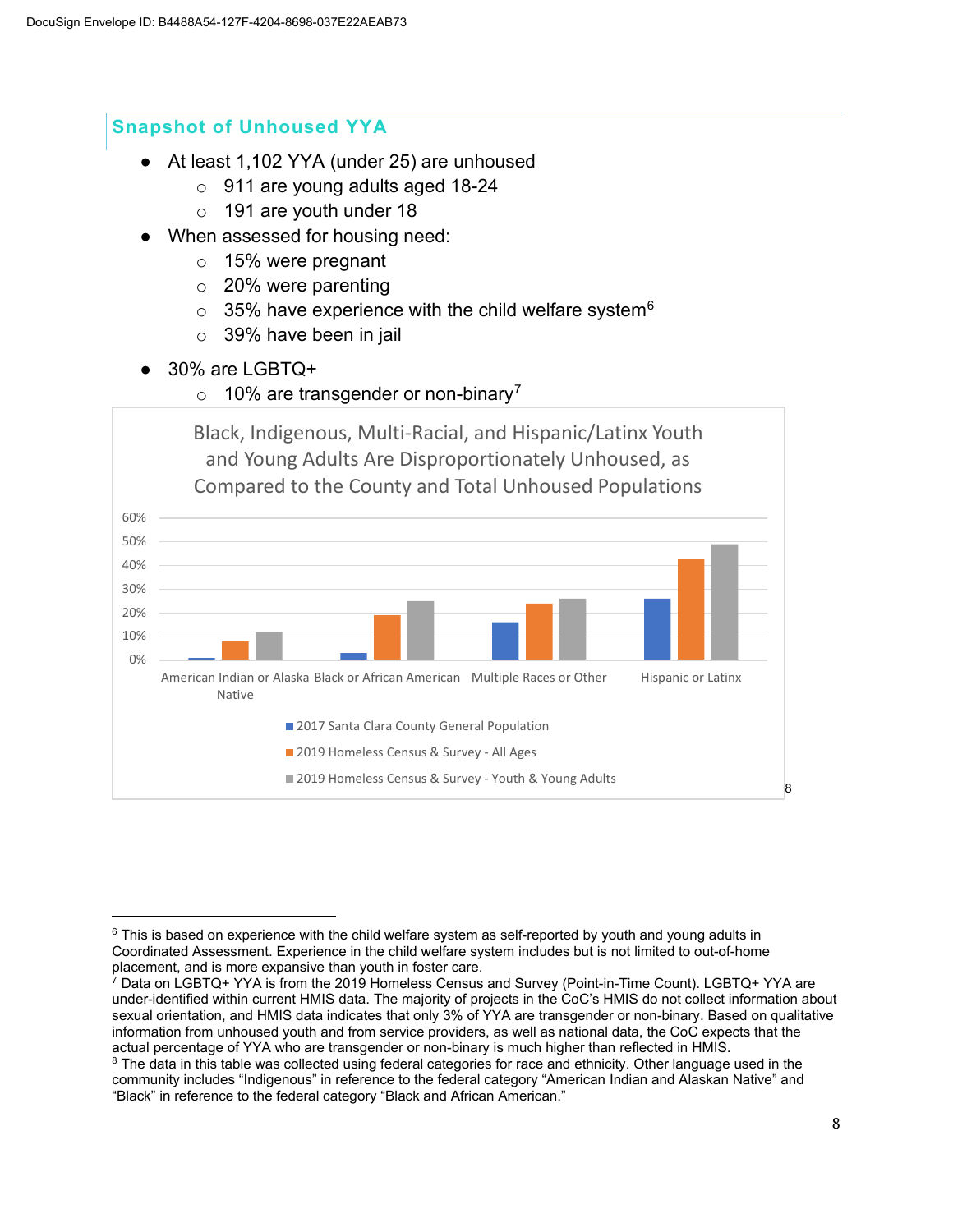#### **Snapshot of YYA at Risk of Houselessness**

#### **YYA Accessing Prevention Resources**

The community's Homelessness Prevention System and COVID-19 Emergency Rental Assistance are the primary sources of data on YYA who have sought support for housing instability. These numbers indicate acute experiences of housing instability among youth who are connected with the unhoused system of care, and the Santa Clara County CoC expects that these numbers under-represent the rate of housing instability for YYA.

- 146 young adults aged 18-24 completed the Homelessness Prevention System Assessment in 2021
	- o An estimated 22 young adults were pregnant, and
	- $\circ$  An estimated 2[9](#page--1-23) young adult were parenting<sup>9</sup>
- 406 youth & young adults received COVID-19 Emergency Rental Assistance in 2020-2022[10](#page--1-24)

#### **Other At-Risk YYA**

The Santa Clara County CoC recognizes that housing instability is tied to a broad range of economic and social factors, including household income, experience in foster care, interaction with the juvenile and criminal legal systems, and experiences of childhood housing instability. There are many YYA in our community who experienced these risk factors but may not have contact with the Homelessness Prevention System or COVID-19 Emergency Rental Assistance.

- $\bullet$  45 youth exited foster care in 2021<sup>[11](#page--1-16)</sup>
- 1,873 YYA under 25 received probation services in 2021<sup>[12](#page--1-22)</sup>
- 2,756 public & charter school students were living doubled-up or in hotels in 2019-2020[13](#page--1-19)
- 755 children under 18 are part of unhoused families in HMIS

<sup>9</sup> Estimates of pregnant and parenting young adults are based on the demographics of unhoused YYA, as recorded in HMIS. Sources of information about pregnancy or parenting status among at-risk YYA are limited within the CoC and represent a gap in system data.

<sup>&</sup>lt;sup>10</sup> Data on COVID-19 Emergency Rental Assistance distribution, provided by the County of Santa Clara Office of Supportive Housing.

<sup>&</sup>lt;sup>11</sup> Out of Home Placement Annual Report for Fiscal Year 2021, provided by the County of Santa Clara Department of Family and Children's Services.

<sup>&</sup>lt;sup>12</sup> Data on justice-involved youth, provided by the County of Santa Clara Department of Probation.

<sup>&</sup>lt;sup>13</sup> Data reported by school districts in Santa Clara County through the McKinney-Vento Education for Homeless Children and Youth Program.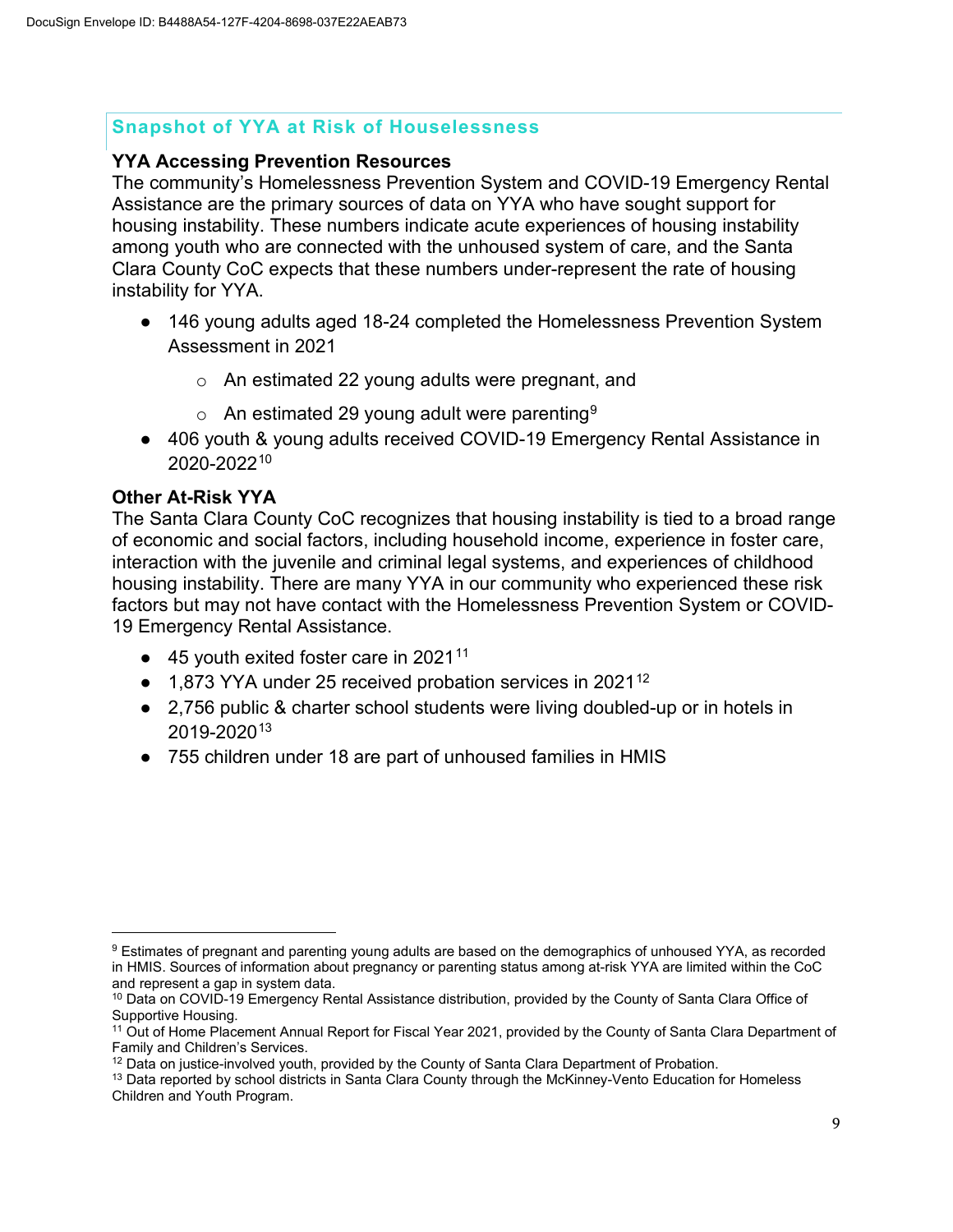## **Community Strengths**

#### **Youth have positive experiences when they feel heard by provider staff and are supported by partners in the system of care.**

During listening sessions, youth identified certain community resources as helpful and safe spaces. Services that youth prioritized and returned to for assistance shared the following common characteristics:

- Specifically designed for YYA and addressed the individual needs of each youth in a holistic manner (e.g. youth-specific housing programs, career support with paid work experience)
- Respected the autonomy and agency of youth through building trust and rapport before assessing them for services
- Staff refrained from questioning youth or asking invasive questions when not required or immediately necessary
- Provided access to services that addressed youth's basic needs after regular work hours (e.g. late evening or nights)
- Supportive staff who did not assume what youth would need based on preconceived notions
- Staff did not judge youth's character or ability to succeed based on prior involvement with the juvenile legal system, disabilities, or mental health challenges

Youth felt encouraged to access services that prioritized their voice and safety. Youth also reported that they appreciated being consulted in the CCP process through listening sessions. Safe spaces to offer experiences and opinions, access peer support, exchange ideas, and seek out resources without judgment were highly valued by youth and something that they would like to see continued in order to incorporate their feedback on the system.

## **Institutional and Societal Barriers**

YYA who are unhoused face diverse barriers to housing stability and social-emotional well-being rooted in economic and social causes and shaped by personal experiences. Community data, as well as input from youth and other system stakeholders, highlights the ways that specific identities and experiences can shape the unique institutional and societal obstacles to housing stability and well-being that YYA face.

## **Child Welfare System Involvement**

● 35% of unhoused YYA have experience in child welfare/foster care

Current and former foster youth who participated in listening sessions and YHDP planning meetings identified numerous barriers and challenges unique to their experiences, including: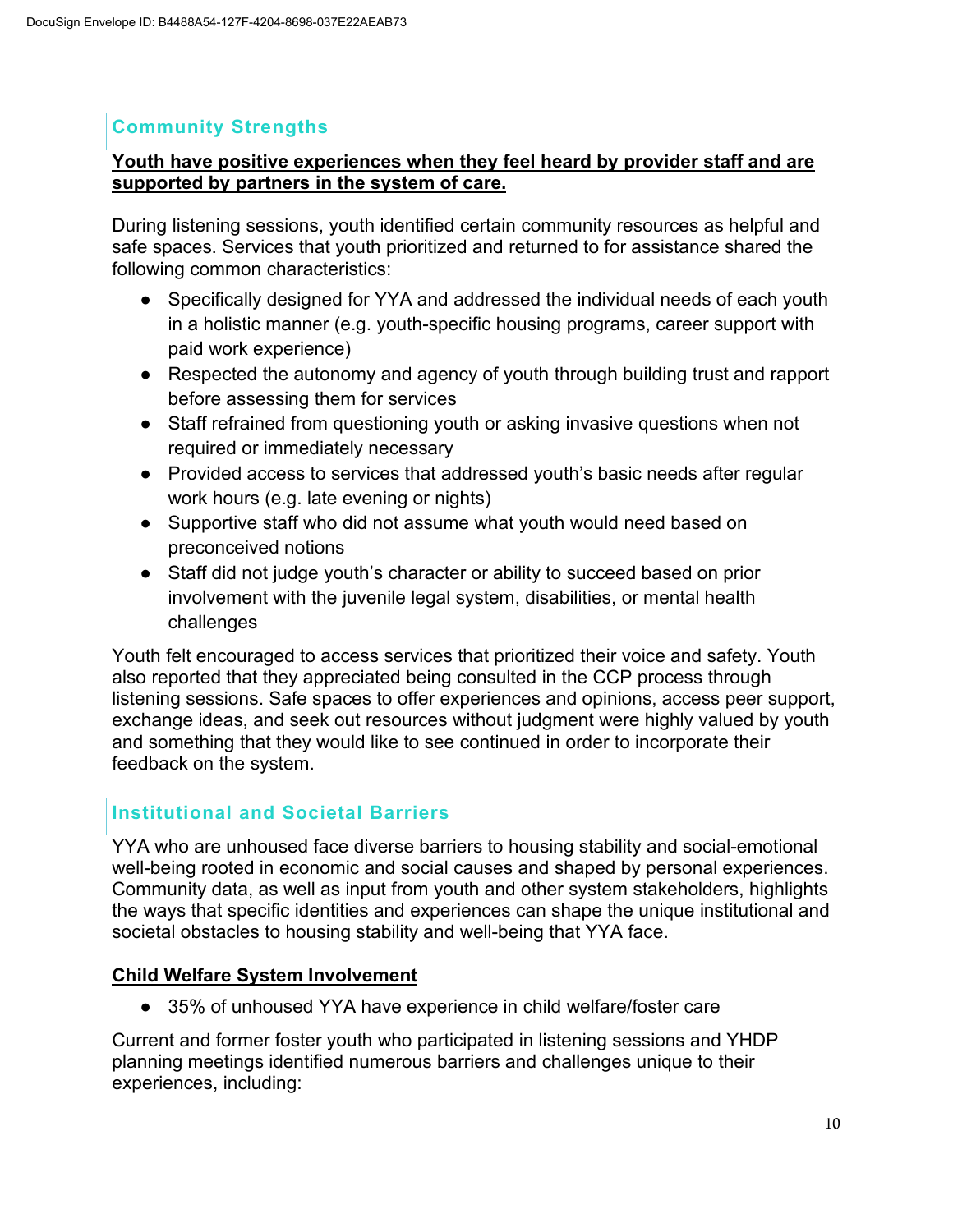- 1) Placements with resource families can be positive and supportive, but they can also be unsafe, transactional, and temporary in ways that further destabilize youth;
- 2) Supports that are offered in the community are often limited resources, meaning that systems and staff can be over-burdened, and that some resources are hard for some youth to access.
- 3) Youth in foster care often lack stable, permanent relationships with affirming adults, or their primary relationships lack the means to provide material support as youth transition into independence;
- 4) Many youth exiting foster care have not had the support to learn life skills such as financial management, budgeting, grocery shopping, cooking, and tenancy skills; and
- 5) As young adults reach 25 years of age, when they age out of the housing supports offered to former foster youth, they face a "services cliff" that can be destabilizing.

## **Juvenile and Criminal Legal System Involvement**

● 39% of unhoused YYA have been in jail

"*People are definitely judged on their past.*" -Anonymous, Youth Listening Session

Youth and other system stakeholders in YHDP planning meetings and listening sessions highlighted the impacts of experience in the juvenile and/or criminal legal systems that contribute to youth and young adult houselessness and housing instability, including:

- 1) There is unique trauma inherent in the experience of incarceration, in either the juvenile or criminal legal systems;
- 2) Stigma related to experience in the criminal legal system, and particularly to criminal convictions, makes it harder to find a place to stay;
- 3) YYA involved with the criminal legal system are not offered support or resources to address stability barriers; and
- 4) People with experience in the juvenile or criminal legal system are sometimes seen as "too much to handle" within youth and young adult systems of care.

#### **Experience of Criminal Sexual Exploitation or Gender-Based Violence**

Input from youth and from service providers who specialize in supporting survivors identified the following unique barriers faced by YYA with experience of criminal sexual exploitation or gender-based violence:

1) Service providers that do not specialize in serving this population often do not understand the impacts of the trauma YYA have experienced;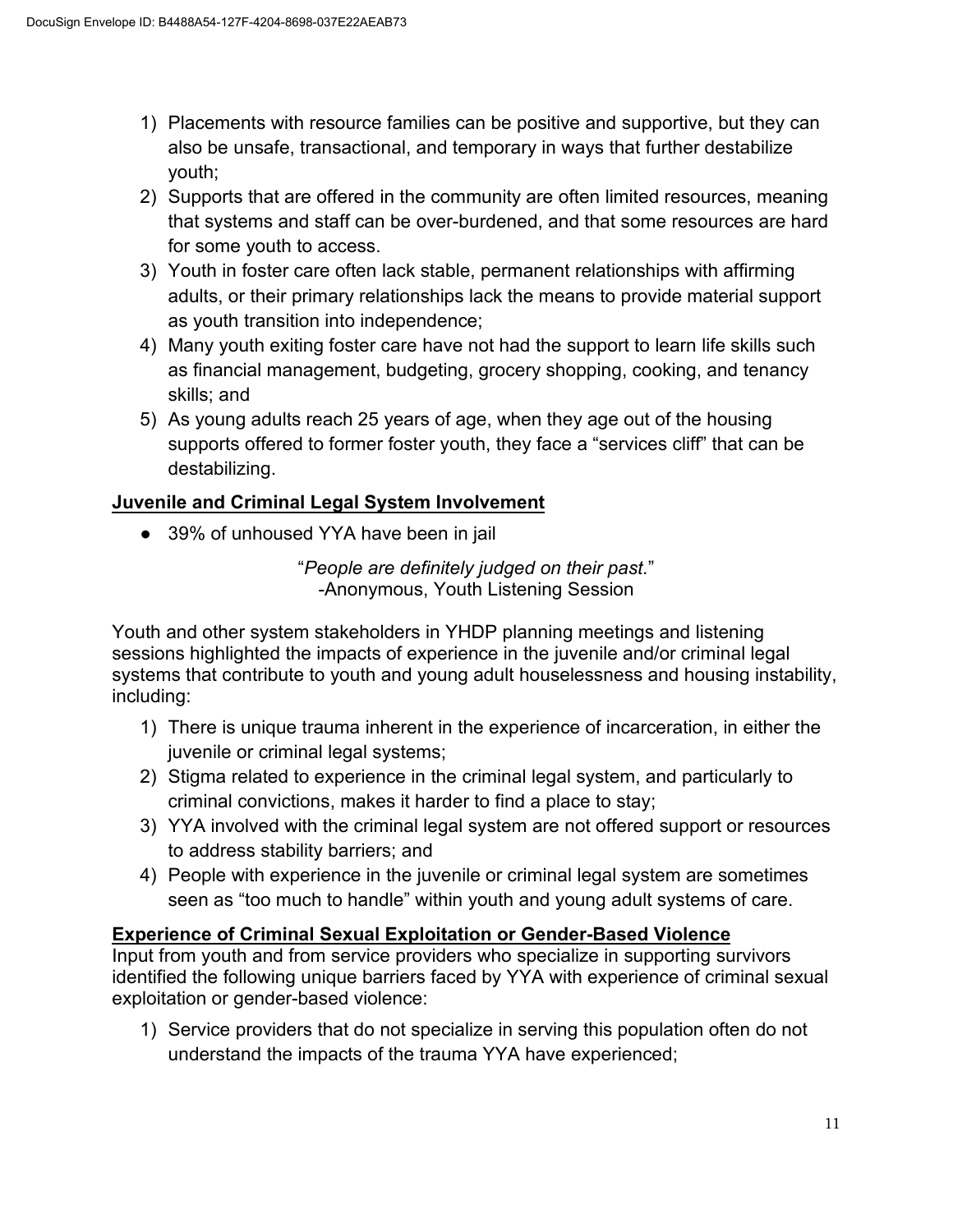- 2) There is a lack of resource families for foster youth who are trauma-informed and understand the impact of criminal sexual exploitation and gender-based violence;
- 3) Current shelter and housing options sometimes do not feel safe for YYA with experience of exploitation and violence, and a safe space is necessary before they can focus on other needs; and
- 4) Community stigma of houselessness and exclusion from public spaces can reinforce existing trauma.

## **LGBTQ+ YYA**

- 30% of unhoused YYA are LGBTQ+
	- $\circ$  10% of unhoused YYA are transgender or non-binary<sup>[14](#page--1-16)</sup>

Input from LGBTQ+ youth and from LGBTQ+ affirming service providers identified the following unique institutional and societal barriers that exist both outside of and within youth systems of care:

- 1) Many unhoused LGBTQ+ YYA are disconnected from family and other social support systems;
- 2) Many LGBTQ+ YYA do not feel safe in current service spaces or programs that are not explicitly affirming of and designed for LGBTQ+ youth;
- 3) Many transgender, non-binary, and other gender expansive YYA experience the lack of safe and affirming spaces very acutely, and access to safe and supportive medical and behavioral health care is particularly vital;
- 4) LGBTQ+ YYA often feel further isolated, because services and housing programs are not designed to build community for LGBTQ+ youth or to connect youth to affirming medical or behavioral health care; and
- 5) Youth leadership, peer support and deep training in cultural humility are essential to creating a safe, affirming space for LGBTQ+ YYA.

## **YYA Who Are Undocumented or Refugees**

YYA who are undocumented face additional barriers related to prejudice and stigma, as well as intentional legal barriers to accessing resources. Undocumented youth reported the following barriers to housing access, participation in community supports, and housing stability in a listening session:

1) *Fear of deportation* - Youth feel unsafe and unable to trust providers or government resources. It often feels difficult or unsafe to give input or share their

<sup>&</sup>lt;sup>14</sup> Data on LGBTQ+ identities is from the 2019 Homeless Census and Survey (Point-in-Time Count). LGBTQ+ YYA are under-identified within current HMIS data. The majority of projects in the CoC's HMIS do not collect information about sexual orientation, and HMIS data indicates that only 3% of YYA are transgender or non-binary. Based on qualitative information from unhoused youth and from service providers, as well as national data, the CoC expects that the actual percentage of YYA who are transgender or non-binary is much higher than reflected in HMIS.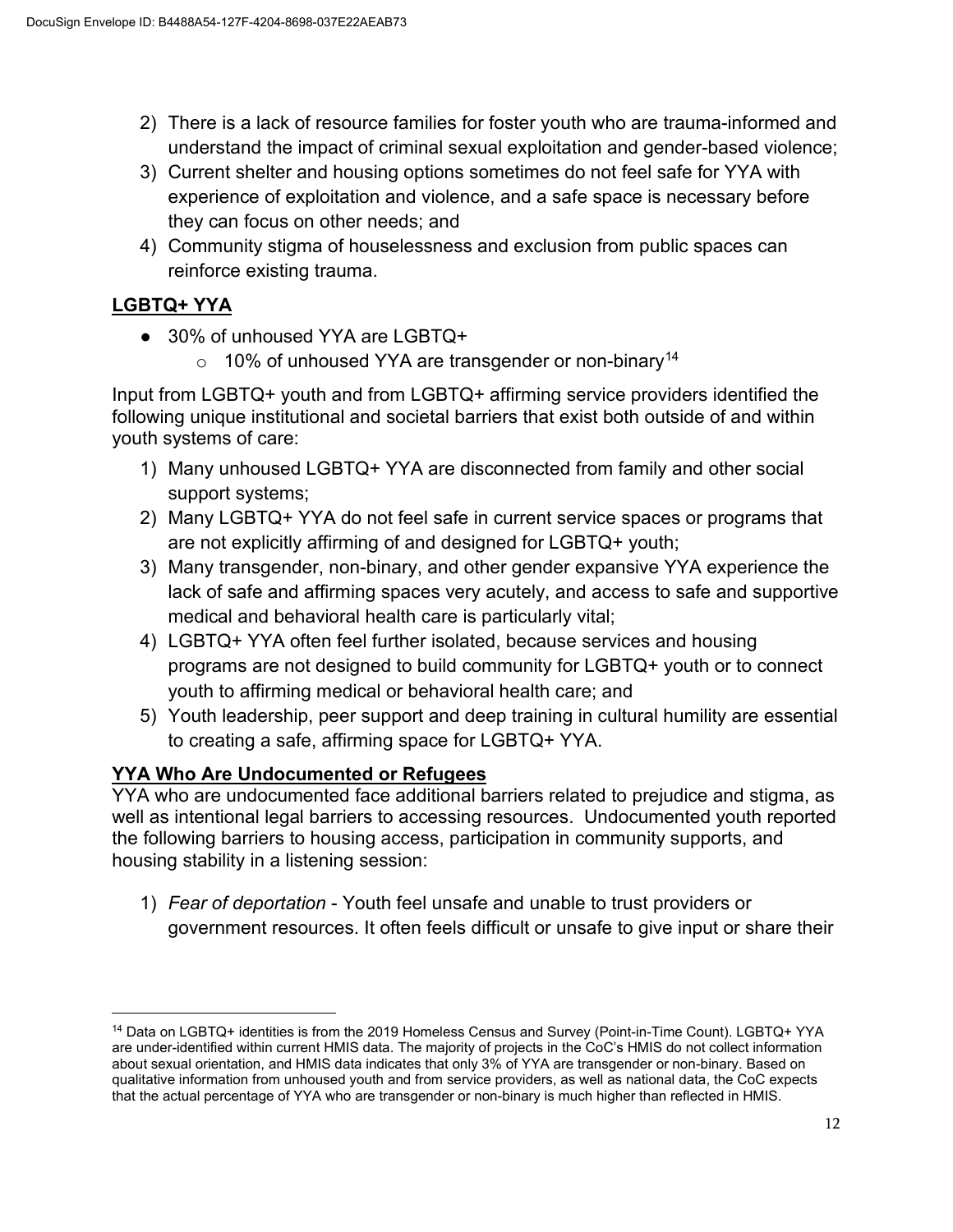experience, so there's a gap in data and youth leadership voices to reflect the population of undocumented youth and young adults.

- 2) *Unfamiliarity with the environment*  Living in a new environment makes it difficult to access services, as families may be constantly moving and unable to provide an address to receive services. Language barriers also impact ability to access services, identify needs, and connect with community resources.
- 3) *Eligibility Requirements* Youth report that documentation is a continuous barrier to receiving services, as they often do not have proof of income or identification (i.e. driver's license, Individual Taxpayer Identification Number (ITIN's), passport, birth certificate, Social Security Number). Some resources are available to undocumented youth and families (i.e. CalFresh); however, there are concerns that accessing these services will require them to pay it back retroactively.
- 4) *Vulnerable to exploitation* Undocumented youth's experience with fear of deportation and inability to access services make them especially prone to exploitation. Youth report being vulnerable to sexual exploitation, gang recruitment, and becoming involved in the juvenile legal or foster care system. When youth are unable to reach services, they can turn to these other alternatives. Youth also report that they are more likely to be encouraged by adults in their lives to participate in these alternatives due to less punitive consequences if youth are found to be participating in these behaviors (i.e. youth will be transferred to foster care versus an adult being incarcerated or deported).

Additionally, undocumented youth who do access services report feeling mistreated or overlooked by caseworkers and feeling treated as a low priority by the system. Youth feel the impacts of profiling and implicit bias and report feeling sidelined, unwelcome and unworthy of basic rights. The following gaps in the system and service options were identified for undocumented youth:

- Section 8 or Affordable housing;
- Equal opportunity education, including access to FAFSA, other scholarships, electronics, and wifi;
- Policy and advocacy supporting undocumented folks, especially for housing and overcrowding;
- Accessible language classes;
- Healthcare; and
- Transportation assistance (i.e. bus passes).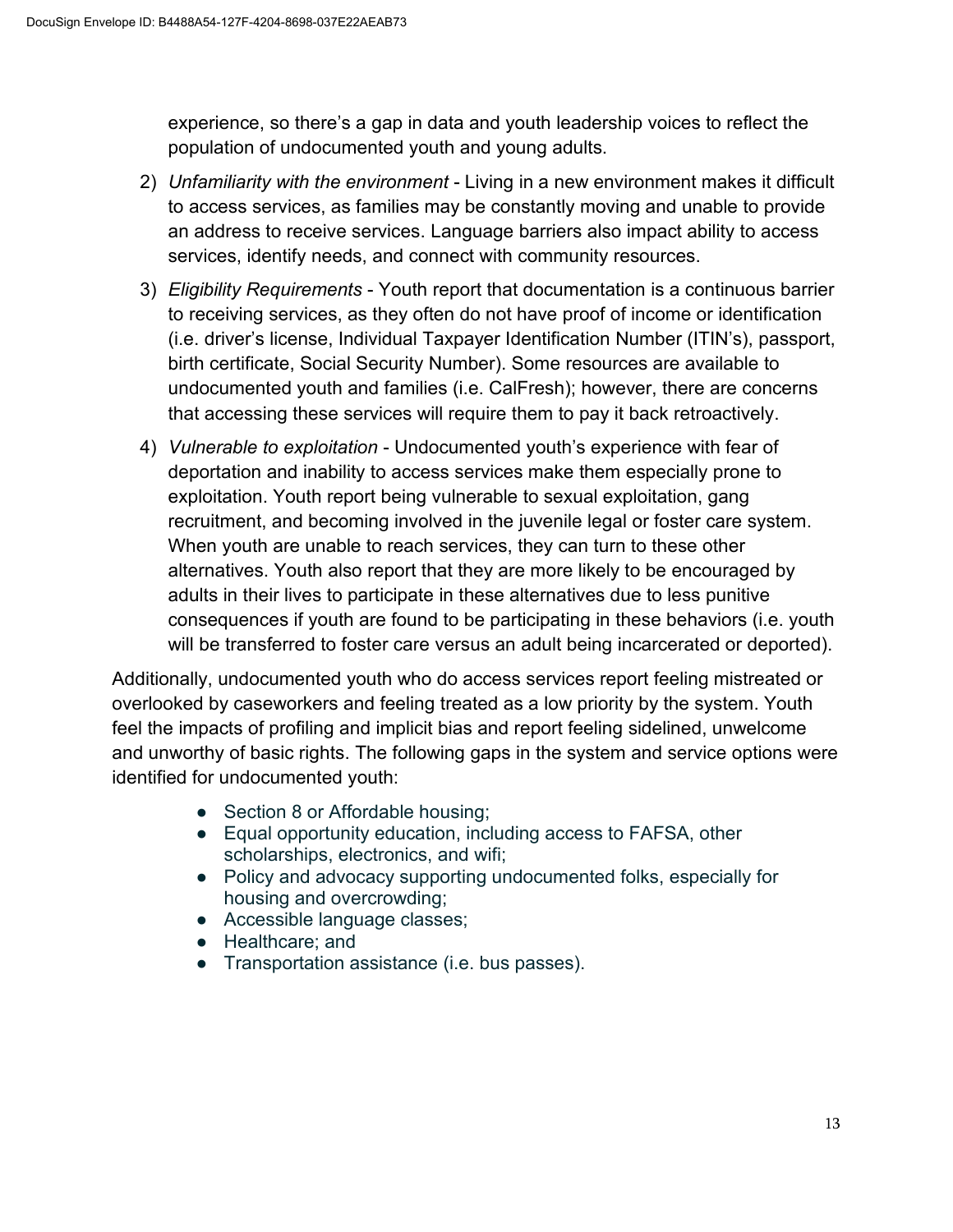#### **System Gaps and Needs**

#### **Additional Prevention Resources and Safety Net Coordination are Needed to Support YYA At Risk of Houselessness**

*"They don't teach you how to be an adult once you turn 18… That's why kids can't keep housing or jobs – they weren't taught. All they know is struggling."* Anonymous, Youth Listening Session

● 388 unhoused YYA under 25 accessed the Coordinated Assessment System for the first time between September 2020-August 2021

An annual inflow of 388 unaccompanied YYA into the Coordinated Assessment System demonstrates that current safety net and prevention resources are insufficient to address rates of housing instability and housing loss among YYA. Given known gaps in identification of unhoused YYA through the Coordinated Assessment System, the available data likely underestimates the rate of youth and young adult inflow in houselessness in the community. (See "YYA are Under-Identified by the Current Coordinated Assessment System," below, for more about Coordinated Assessment System data.)

Youth identified a need to connect at-risk and unhoused youth to welcoming and supportive resources much earlier in their experience of housing instability. Prevention and diversion needs for at-risk and newly unhoused YYA may include financial assistance, case management, and service connections such as transportation and childcare, but youth emphasize that they also include life skills development, mentorship, education, career development, and stable connections with supportive adults. Service providers and other system stakeholders echoed this need, citing siloed systems, lack of effective communication about available resources, and overall limited resources targeted to and designed for youth as the primary barriers to early intervention.

Youth and other system stakeholders also highlighted a need for coordination of safety net services, to provide stability and continuity for at-risk youth. Schools, the child welfare system, the juvenile and criminal legal systems, the unhoused system of care, and the library system were identified as key systems that already have contact with atrisk YYA. These systems provide varying levels and types of housing and stability support, which are largely disconnected from each other, presenting youth with a disjointed and uncoordinated care landscape.

#### **YYA are Under-Identified by the Current Coordinated Assessment System**

While the Santa Clara County CoC Coordinated Assessment System has administered almost 30,000 unduplicated assessments through a no-wrong-door assessment approach since it was first implemented in 2015, community data suggests that many unhoused YYA under 25 are not connecting or staying connected with the Coordinated Assessment System.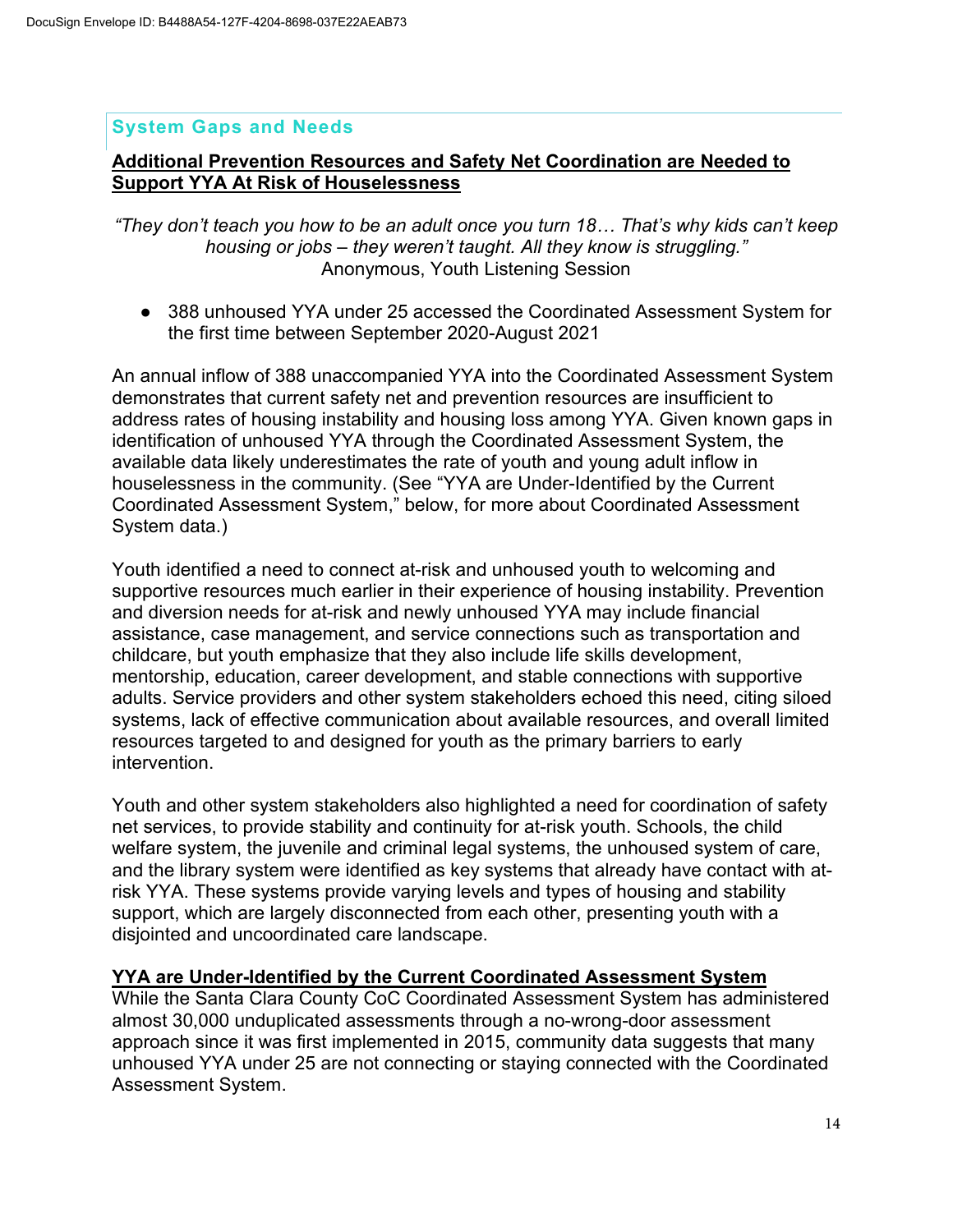|                                                                                 | <b>YYA Under 25</b> |
|---------------------------------------------------------------------------------|---------------------|
| <b>2019 Homeless Census and Survey</b><br>(Point-In-Time Count)                 | 1,876               |
| <b>Individuals With an Active</b><br><b>Assessment in HMIS as of March 2022</b> | 697                 |

In 2019, the Santa Clara County CoC Homeless Census and Survey included a Youth and Young Adult Street Count, which identified 1,876 unhoused YYA on a single afternoon in January. In contrast, only 697 YYA under 25 were active in the Coordinated Assessment System as of March 2022, meaning that they had completed a housing assessment and had interacted with an HMIS-participating service provider within the past 390 days.

The Youth and Young Adult Street Count and the Coordinated Assessment System are very different methods for identifying unhoused individuals and are difficult to meaningfully compare. However, the size of the discrepancy in the two counts indicates that many YYA are experiencing houselessness on a given day without being actively connected to the community's housing resources.

In listening sessions and community planning meetings, youth and other system stakeholders identified several service and resource gaps that likely contribute to the under-identification of YYA experiencing houselessness. First, there are not enough youth-dedicated resources to ensure that all youth can connect with appropriate support. Second, the hours, locations, and design of shelter and services limit access. Third, interactions with the system of care can feel transactional and alienating for YYA. These themes drawn from community feedback are explained more fully in the rest of this section.

#### **The Need for Youth-Dedicated Outreach, Diversion, Shelter, and Housing Resources Exceeds Current Capacity**

| <b>Project Type</b>                           | <b>Youth-Dedicated</b><br><b>Point-in-Time Capacity</b><br>as of March 2022 |
|-----------------------------------------------|-----------------------------------------------------------------------------|
| Outreach                                      | 1 team                                                                      |
| <b>Diversion</b>                              | <b>None</b>                                                                 |
| <b>Emergency Shelter &amp; Crisis Housing</b> | 42 beds/individuals                                                         |
| <b>Transitional Housing</b>                   | 81 units/households                                                         |
| <b>Housing Dedicated to Foster Youth</b>      | 204 units/households                                                        |
| <b>Rapid Rehousing</b>                        | 137 units/households                                                        |
| <b>Permanent Supportive Housing</b>           | 57 units/households                                                         |

*"People would rather sleep outside than in a shelter where someone could hurt them."*  Anonymous, Youth Listening Session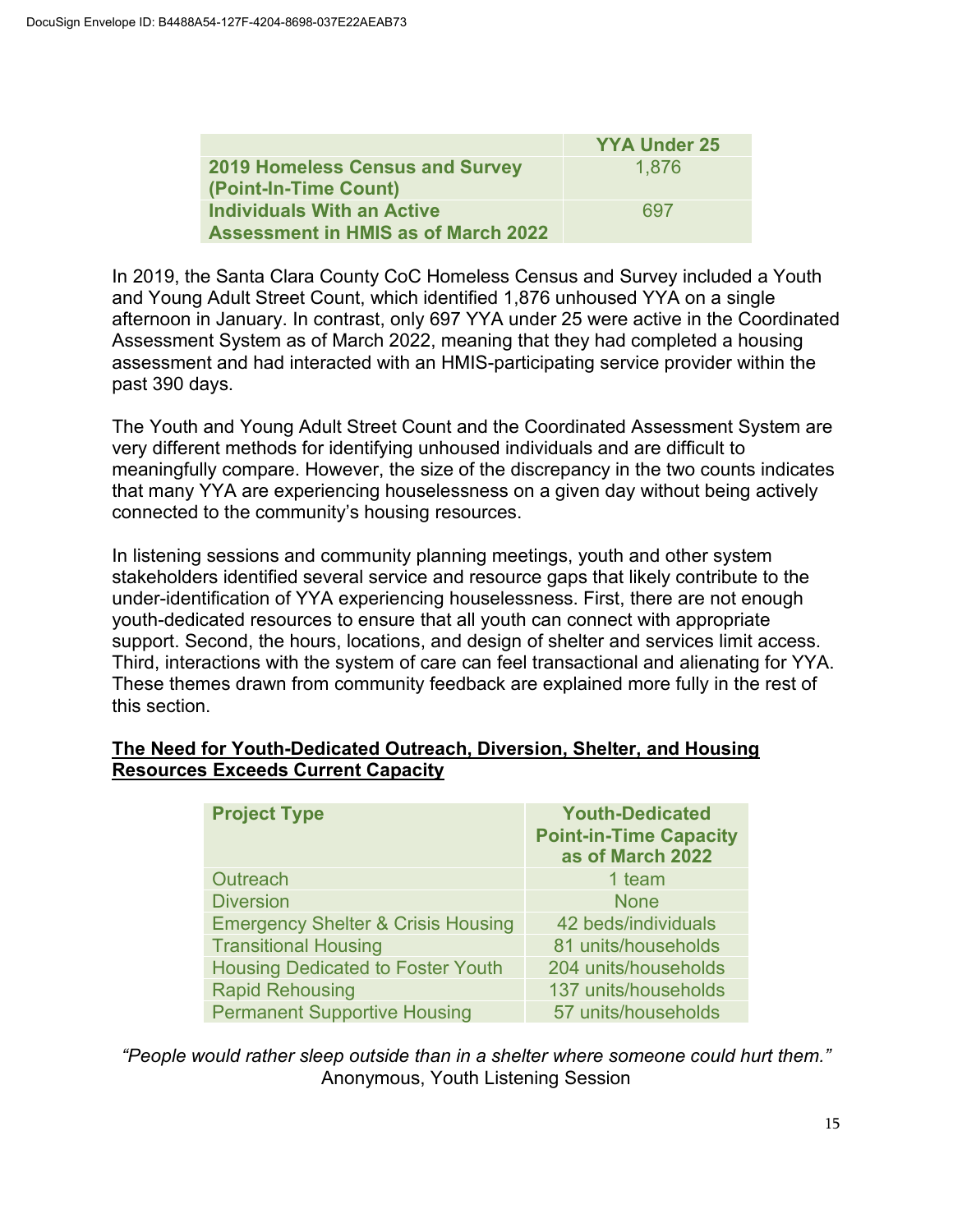With well over 1,000 YYA experiencing houselessness at any given time, and hundreds of YYA requesting housing assistance for the first time each year, the community's current resources are not sufficient to ensure that all young people have a safe and stable place to live. There is a need to increase system capacity in all areas, including shelter and housing programs, as well as outreach, drop-in, and diversion resources. Specifically, youth and other system stakeholders report long wait times for referrals to all types of housing assistance and a need for interim housing while they wait for permanent housing options.

While young adults over 18 have access to adult shelter and housing programs, youth consistently emphasized the need for youth-targeted programs and services, rather than guiding youth to general adult resources. Repeated input from youth underlined the importance of tailoring housing programs and services to youth's specific needs, with staff who are trained to understand the impacts of trauma, youth developmental needs, and the effects of adultism. Many youth report feeling unsafe in single adult shelters, particularly in larger shelters, and elect not to stay in shelter as a result.

Additionally, youth and other system stakeholders identified a need for longer periods of housing assistance to ensure long-term housing stability. For many youth, 24 months in rapid rehousing is not long enough to attain their educational and career goals, particularly in a community with an extremely high cost of living. Youth also described experiencing a "services cliff" when programs cap participation and exit youth when they turn 25 years old.

#### **Youth Shelter and Service Hours, Location, and Program Design are Limited**

Although current youth-dedicated shelter resources in the community served approximately 119 youth in 2021,<sup>[15](#page--1-19)</sup> youth report that front door services such as shelter, outreach, and drop-in centers are not adequately meeting youth needs.

Program hours are often a barrier to youth accessing services, as they do not cater to youth schedules and often leave gaps in shelter and services. Youth have indicated a critical need for flexible hours, more program options, and more after-hours services including basic needs such as food, showers, and laundry. Youth also identified career development and employment programs, educational opportunities, and classes to build life-skills (i.e. managing finances, maintaining a living space) as resources youth struggle to access when offered during their working or school hours.

Additionally, youth report that the few youth-dedicated shelter locations can feel unsafe due to lack of specialized services, substance use in the neighborhood, vulnerability to human trafficking, transportation barriers, and other factors. This deters youth from accessing shelter and contributes to unsheltered houselessness among youth. Youth

<sup>&</sup>lt;sup>15</sup> Data from HMIS-participating shelters was combined with data provided by Bill Wilson Center on deduplicated enrollments in their Safety Net Shelter.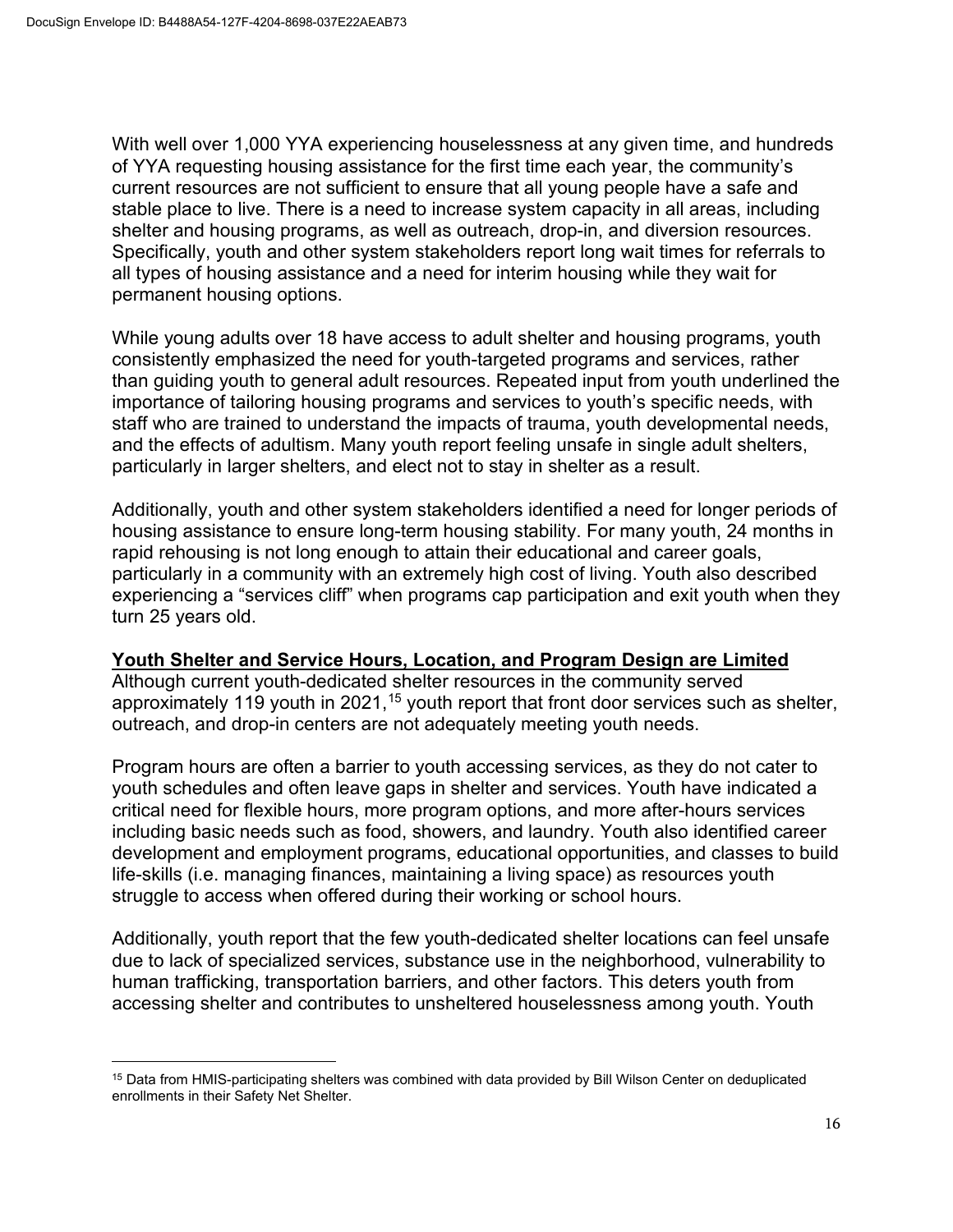suggested organizing shelters differently so that youth feel safe, using the following examples:

- 1) Organizing emergency shelters to address specific needs (e.g. women and children, pregnant and parenting youth, LGBTQ+ youth);
- 2) Increasing the number of staff with lived experience of houselessness;
- 3) Both all-gender and single-gender shelter options; and
- 4) Emergency housing options with private rooms and bathrooms.

## **Education and Career Development are Essential to Long-Term Housing Stability for Many YYA**

Youth in every listening session identified education and career development as core supports for long-term housing stability. Youth report several interconnected barriers to success in education and living-wage employment, including:

- 1) A degree is helpful to access higher-paying employment, but YYA struggle to support themselves financially through multiple years in a degree program;
- 2) Maintaining employment and succeeding in school are both challenging without a stable place to live;
- 3) There is a lack of career development resources that provide career planning, networking, and connections as pathways to long-term career growth for unhoused YYA; and
- 4) Unhoused YYA often have not had an opportunity to learn the life skills necessary to obtain or maintain employment or succeed academically.

## **Interactions with the Youth System of Care Can Feel Transactional and Traumatizing**

"*It's about the way you're receiving services, not the services themselves.*" - Anonymous, Youth Listening Session

Many youth reported that interactions with services in the community are transactional and traumatizing by nature. Youth feel that programs and services are not designed to support participant autonomy, growth, and goals. Rather than experiencing the system of care as affirming, welcoming, and interested in their human experiences, youth report feeling "like a job."

A primary barrier to relationship building within youth and young adult services is staff capacity. Youth observe that staff are often overwhelmed with caseloads, which directly impacts their ability to spend adequate time developing trust and relationships with youth and providing them with resources that are the best fit for their specific circumstances.

Youth also describe a need for continuity and consistency in the support they receive, to enable relationship building and trust. Handoffs between multiple service providers, such as when youth time out of a program or transfer between program types,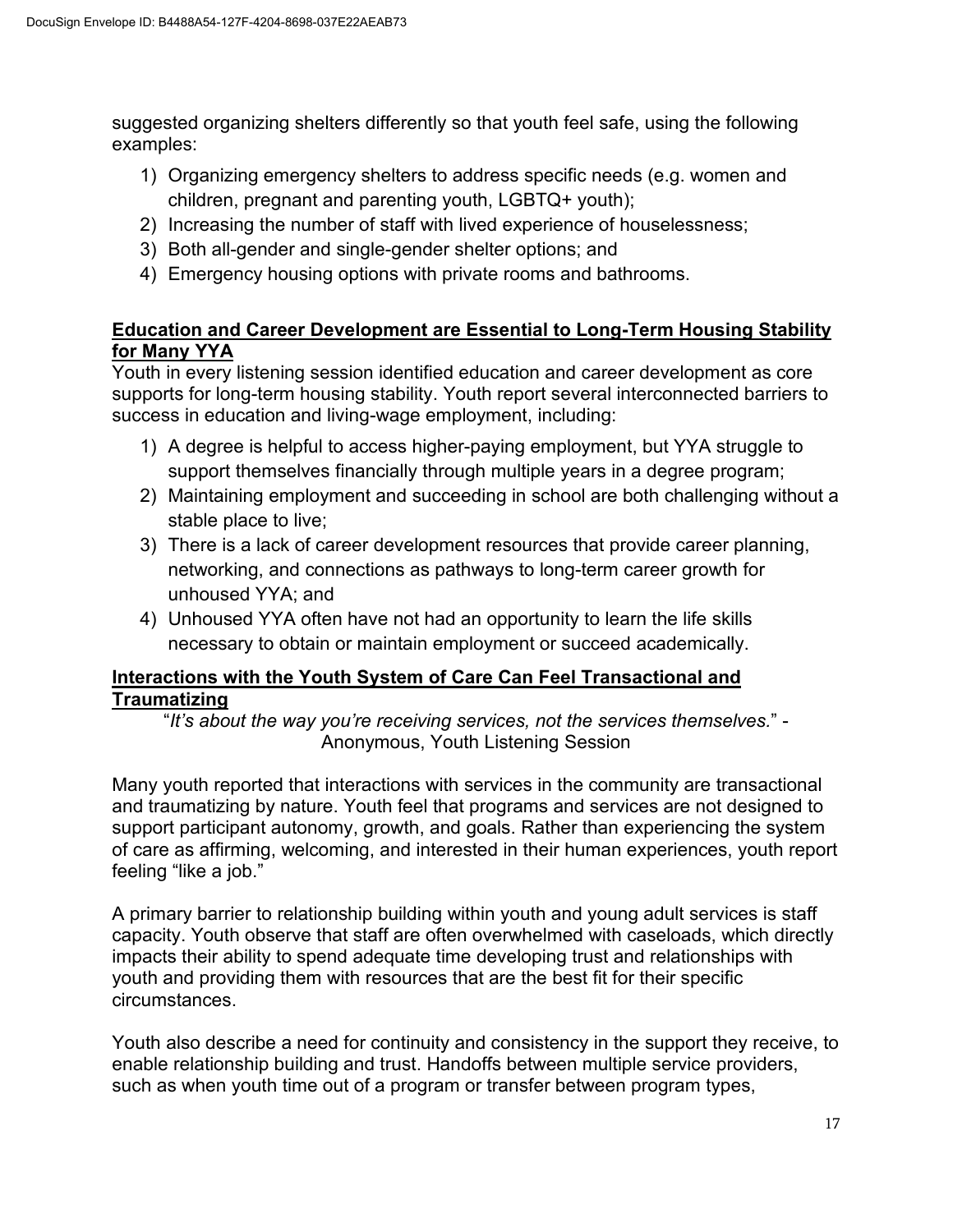contribute to instability and lack of permanent relationships. These handoffs and interruptions in continuity also mean that youth are repeatedly asked to give up personal information in order to access vital supports, which is disempowering and retraumatizing for many youth.

## **Community Goals, Objectives, and Action Steps**

The community has developed goals for the youth unhoused system of care through community planning sessions. The following goals were developed by community stakeholders and youth with lived experience of houselessness. The goals have been approved by the YAB and the YHDP Planning Committee and will be used to guide the Coordinated Community Plan (CCP).

The community has identified the following goals, as shown below:



The community has identified common objectives across goal areas. These include:

- **Priority 1:** Create and expand programs
- **Priority 2:** Create relationship-centered partnerships and collaborative supportive services
- **Priority 3:** Increase accessibility of services through outreach and consistent communication
- **Priority 4:** Address systemic and structural barriers to enhance system capacity

Each goal directly ties to one of the overarching priorities for the Santa Clara County community. Objectives to support each goal are identified below. Action items reflect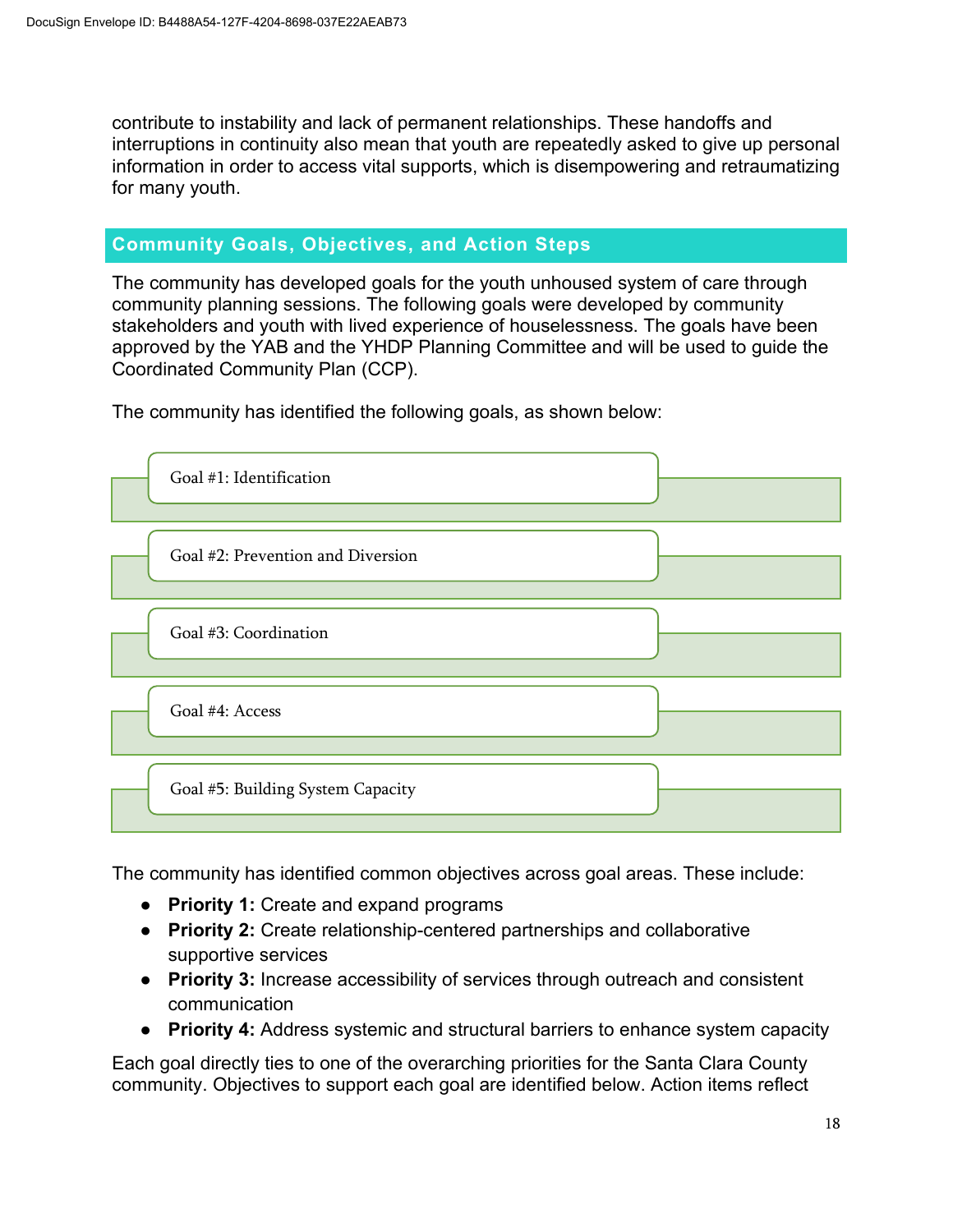initial steps to be taken toward each objective. Additional action items will be identified as implementation is underway.

## **Goal #1:** *Identification*

The community identifies all unaccompanied youth experiencing houselessness.

## **Objectives**

1.1 – Create and expand safe spaces and peer services for YYA experiencing houselessness to build trust and connection. *(Priority 1)*

*1.1 Action Item: In partnership with the YAB, establish a train-the-trainer curriculum on how to effectively build trust with youth and create safe spaces for*  YYA*, including Trauma Informed Care and Positive Youth Development. Lead Partner: CoC Lead*

## *Target Timeframe: 2023*

1.2 – Create partnerships across the community to help identify young people experiencing houselessness. *(Priority 2)*

*1.2. Action Item: Establish an on-going, regularly occurring collaborative workgroup with "Improving Identification of Unhoused Youth" as a standing agenda item.* 

> *Lead Partner: YHDP Workgroup* Target Timeframe: 2022

1.3 – Increase quantity and quality of outreach happening across the community, focused on engaging all unhoused YYA. *(Priority 3)*

*1.3 Action Item: Set a goal to increase the number of outreach teams serving YYA in collaboration with existing youth providers or adult providers that create YYA-focused teams.* 

*Lead Partner: YAB and CoC Lead* Target Timeframe: 2022

*1.3 Action Item: Establish best practice recommendations on engaging unhoused YYA to share with all outreach programs occurring across the county.* 

*Lead Partner: YAB and CoC Lead*

*Target Timeframe: 2023*

*1.3 Action Item: Develop a coordinated marketing campaign, including a YAB-run website and social media, to ensure that youth are informed about opportunities to build community and advocate for youth-specific services.* 

*Lead Partner: YAB and CoC Lead*

*Target Timeframe: 2022*

1.4 – Streamline data and information gathering processes focused on young people experiencing houselessness. *(Priority 4)*

*1.4 Action Item: Identify which data and information is missing and establish measures to identify youth in these systems*

*Lead Partner: HMIS Lead Target Timeframe: 2022*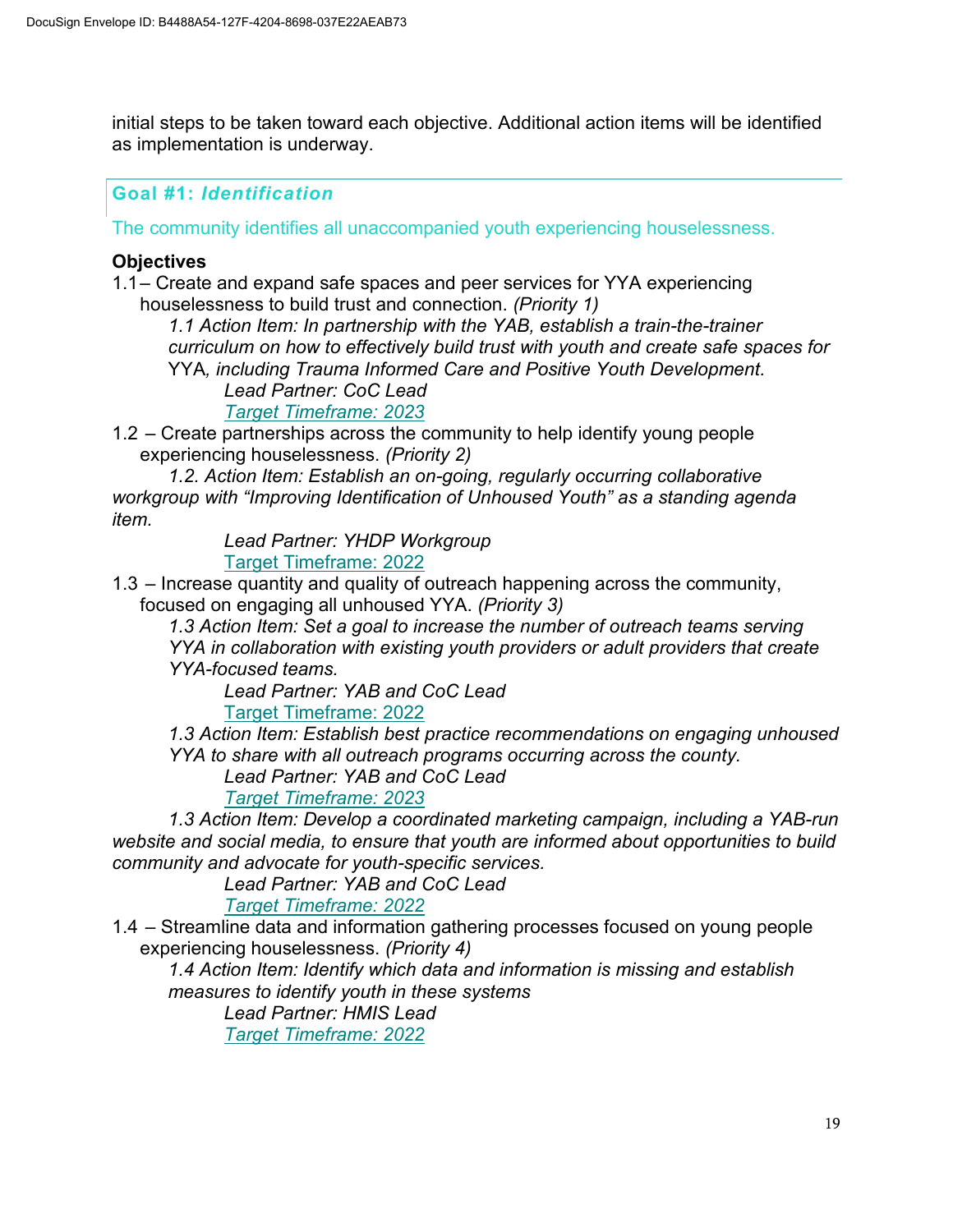## **Goal #2:** *Prevention and Diversion*

The community uses prevention and diversion strategies whenever possible, and otherwise provides immediate access to low-barrier crisis housing and services to any youth who needs and wants it. Diversion and prevention should encourage long-term stability and ensure that youth are adequately supported and uplifted out of houselessness.

## **Objectives**

2.1 – Create and expand youth-specific services (including diversion, mental health services, housing, etc.) that are safe and culturally reflective for all identities. (*Priority 1)*

*2.1 Action Item: Conduct the RFP of local state funds for Prevention, Diversion, and Crisis Housing Services.*

*Lead Partner: County of Santa Clara Office of Supportive Housing (OSH) with the City of San José*

*Target Timeframe: 2022*

2.2. – Ensure that YYA have support designed to meet them where they are and develop networks across systems to prevent houselessness. *(Priority 2)*

*2.2 Action Item: Create a needs assessment of prevention and diversion services for YYA in Santa Clara County.*

*Lead Partner: YAB with support from OSH and CoC Target Timeframe: 2023*

*2.3*– Create low-barrier ways for young people to access supports through in person, telephone, and virtual formats. *(Priority 3)*

*2.3 Action Item: County and Bill Wilson Center will identify what resource information can be provided through the Shelter Hotline directly to YYA. Lead Partner: Bill Wilson Center*

Target Timeframe: 2022

*2.3 Action Item: Create a print and web-based resource list of existing resources for YYA experiencing housing instability.*

*Lead Partner: YAB in collaboration with the YHDP Workgroup Target Timeframe: 2023*

2.4.1 – Create targeted advocacy/policy work focused on addressing root causes, issues that are contributing to houselessness, and providing long-term stability.

*(Priority 4)*

*2.4 Action Item: Advocate for prevention and safety net services for youth to efficiently obtain and maintain housing.* 

*Lead Partner: Destination: Home*

*Target Timeframe: 2023*

2.4.2 – Prioritize equity and reverse existing racial, ethnic, and other disparities in the population of unhoused youth. *(Priority 4)*

*3.4 Action Item: Develop a youth-focused work plan for implementation of Strategy 1 of the Community Plan to End Homelessness that addresses root causes of houselessness that contribute to racial, ethnic, and other disparities*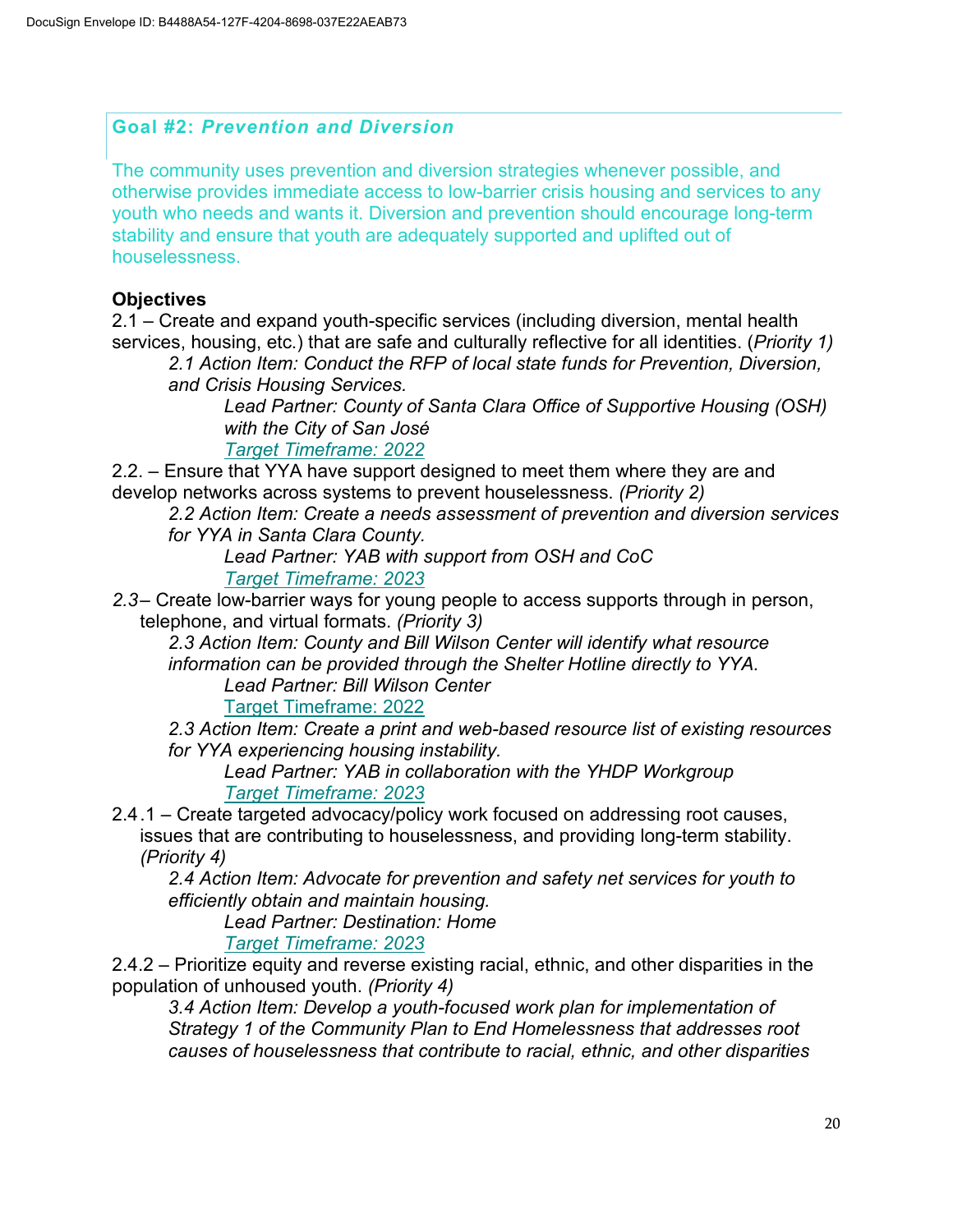*(e.g. strategies to promote equitable access to educational opportunities and jobs, especially for justice-involved youth). Lead Partner: YHDP Workgroup and YAB Target Timeframe: 2022*

## **Goal #3:** *Coordination*

The community uses coordinated assessment processes to effectively link all youth experiencing houselessness to housing and services solutions that are tailored to their needs.

#### **Objectives**

3.2 - Prioritize relationship building and minimize trauma within the Coordinated Assessment System in collaboration with local youth organizations. (*Priority 2)*

*3.2 Action Item:* Explore options to design an online portal for YYA to access Coordinated Assessment and ensure that service providers can access and share youth's information confidentially, to prevent the retraumatizing experience of reassessment by multiple agencies.

 *Lead Partner: YAB and CoC*

 *Target Timeframe: 2022*

3.3. - Expand access to and utilization of the Coordinated Assessment System by unhoused youth. *(Priority 3)*

*3.3 Action Item: CoC Lead will review the list of Coordinated Assessment access points to identify opportunities for missing YYA serving agencies to be trained in Coordinated Assessment, expanding Coordinated Assessment System access points among agencies serving YYA.* 

 *Lead Partner: CoC Lead*

 *Target Timeframe: 2022*

3.4 – Ensure that the Coordinated Assessment System promotes equity and helps to reverse existing racial, ethnic, and other disparities in the population of unhoused youth. *(Priority 4)*

*3.4 Action Item: Center equity in the CoC's planned Coordinated Assessment redesign process, and include at least one youth or young adult with lived experience of houselessness and one YHDP Planning Group member to participate in leadership of the redesign.* 

 *Lead Partner: YHDP Workgroup and YAB Target Timeframe: 2022*

## **Goal #4:** *Access*

The community acts with urgency to swiftly assist youth to move into permanent or nontime-limited housing options with appropriate services and supports.

#### **Objectives**

4.1 – Create and expand targeted housing programs that meet the specific needs of YYA as outlined in the Statement of Community Need. *(Priority 1)*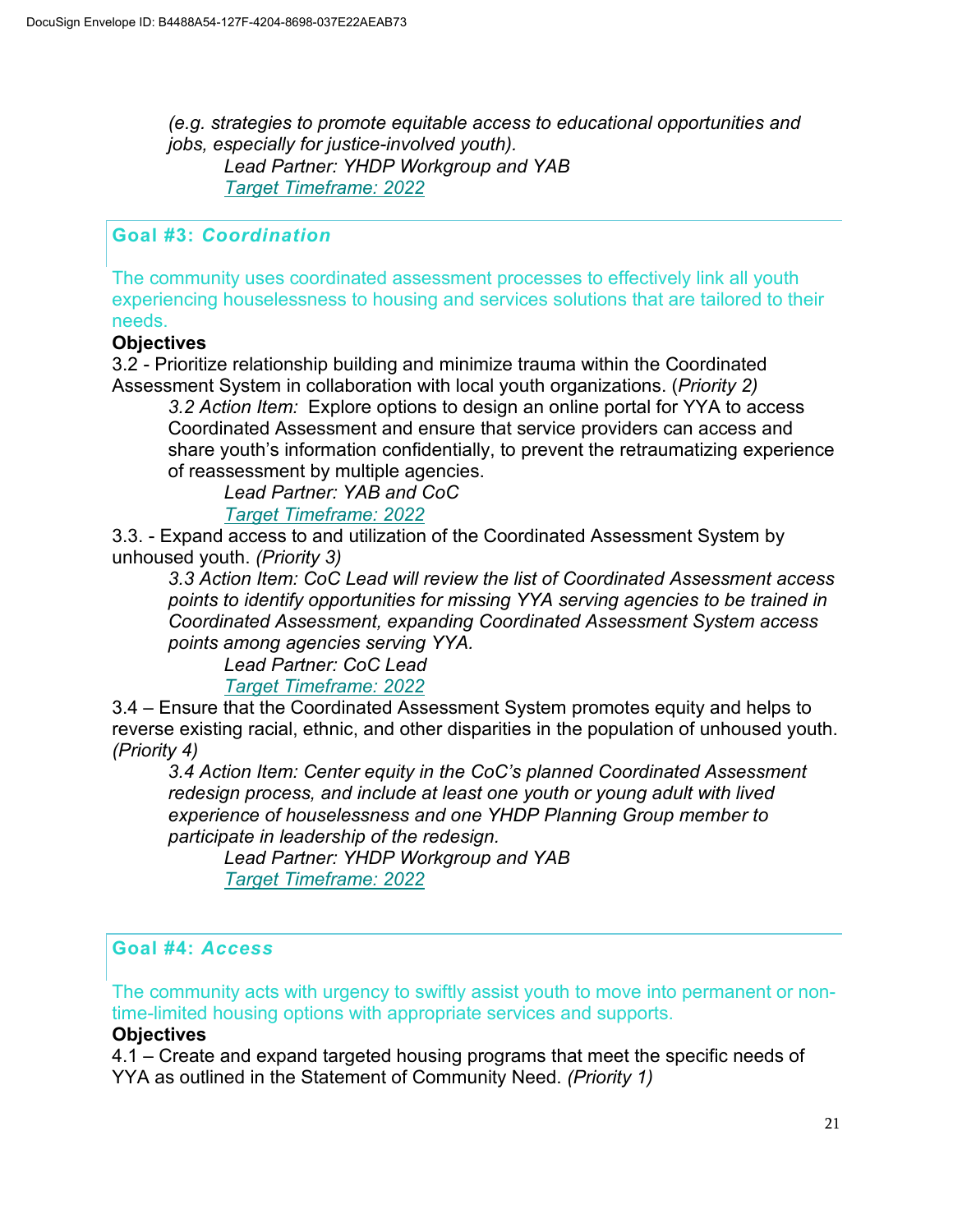*4.1 Action Item: Seek new flexible funding sources to create new and expanded housing programs for YYA.*

*Lead Partner: YHDP Workgroup*

Target Timeframe: 2023

*4.1 Action Item: Establish best practice standards for youth-serving housing programs for distribution to youth-serving agencies and funders to strengthen existing services.* 

 *Lead Partner: YHDP Workgroup and YAB* Target Timeframe: 2023

4.2 - Develop demographically reflective and culturally competent supportive services (e.g. LGBTQ+ specific services), including those provided by people with lived experience of houselessness. *(Priority 2)*

*4.2 Action Item: Develop the scope of work for the RFP of YHDP funds for housing and supportive services that 1) reflect the design priorities of YYA and 2) include peer support staff positions for people with lived experience of houselessness as youth.* 

 *Lead Partner: YHDP Workgroup and YAB* Target Timeframe: 2022

4.3 – Create and expand outreach programs rooted in relationship building and youth choice to bridge access and entry into services and promote long-term stability. *(Priority 3)*

*4.3 Action Item: Update the Santa Clara County CoC Quality Assurance Standards (QAS) for Community Based and Drop-In Outreach and Navigation Services.* 

 *Lead Partner: YHDP Workgroup and YAB* Target Timeframe: 2023

## **Goal #5:** *Building System Capacity*

The community has resources, plans, and system capacity in place to prevent and quickly end future experiences of houselessness among youth.

## **Objectives**

5.1 – Increase capacity through targeted training and competency development for all key partners in systems that are directly connected to end youth and young adult houselessness. *(Priority 1)*

5.1 *Action Item: Establish a train-the-trainer curriculum for Adultism and Authentic Youth Collaboration content and identify individuals in the system and community to become trainers.*

*Lead Partner: CoC Lead* Target Timeframe: 2023

5.2 - Prioritize peer leadership roles for young people that actively value people with lived experience of houselessness (e.g. salaried positions with benefits) and encourage cross-system collaboration centered on youth voice. *(Priority 2)*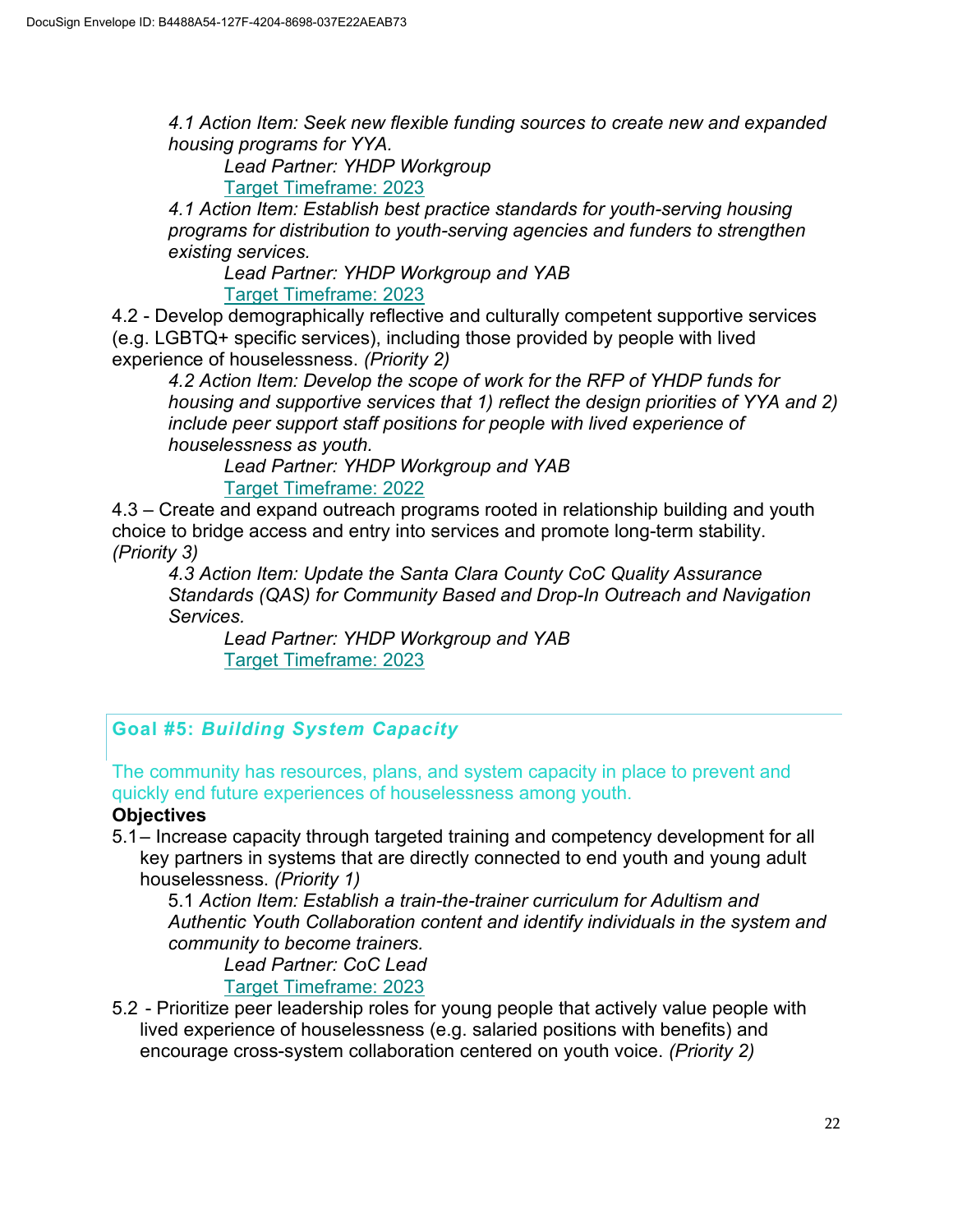5.2 *Action Item: Establish position(s) within YHDP implementation partners with minimum qualifications of lived experience of houselessness as a youth. Lead Partner: YHDP Workgroup* Target Timeframe: 2023

5.3 *-* Improve communication and coordination across key community partners to ensure all system stakeholders are aware of and working together toward the goals of this plan. *(Priority 3)*

5.3 *Action Item: Identify YAB member(s) or other youth and young adult stakeholders to participate in various workgroups and stakeholder meetings across the service delivery system to elevate youth and young adult needs and priorities.*

*Lead Partner: CoC Lead* Target Timeframe: 2022

5.4.1 - Develop an advocacy plan to address systemic barriers, including funding barriers. *(Priority 4)*

5.4.1 *Action Item: Establish an outreach campaign to advertise the YHDP RFP to a diverse and expanded pool of potential applicants and offer additional information sessions during the RFP period (if applicable).* 

*Lead Partner: YHDP Workgroup*  Target Timeframe: 2022

5.4.2 – Allocate resources to address barriers regarding educational growth, such as financial aid, mental health resources, and social and academic support (e.g. tutoring and counseling).

*5.4.2 Action Item: Identify barriers to education, especially for youth with juvenile legal system experience.* 

 *Lead Partner: YAB and YHDP Workgroup* **Target Timeframe: 2023**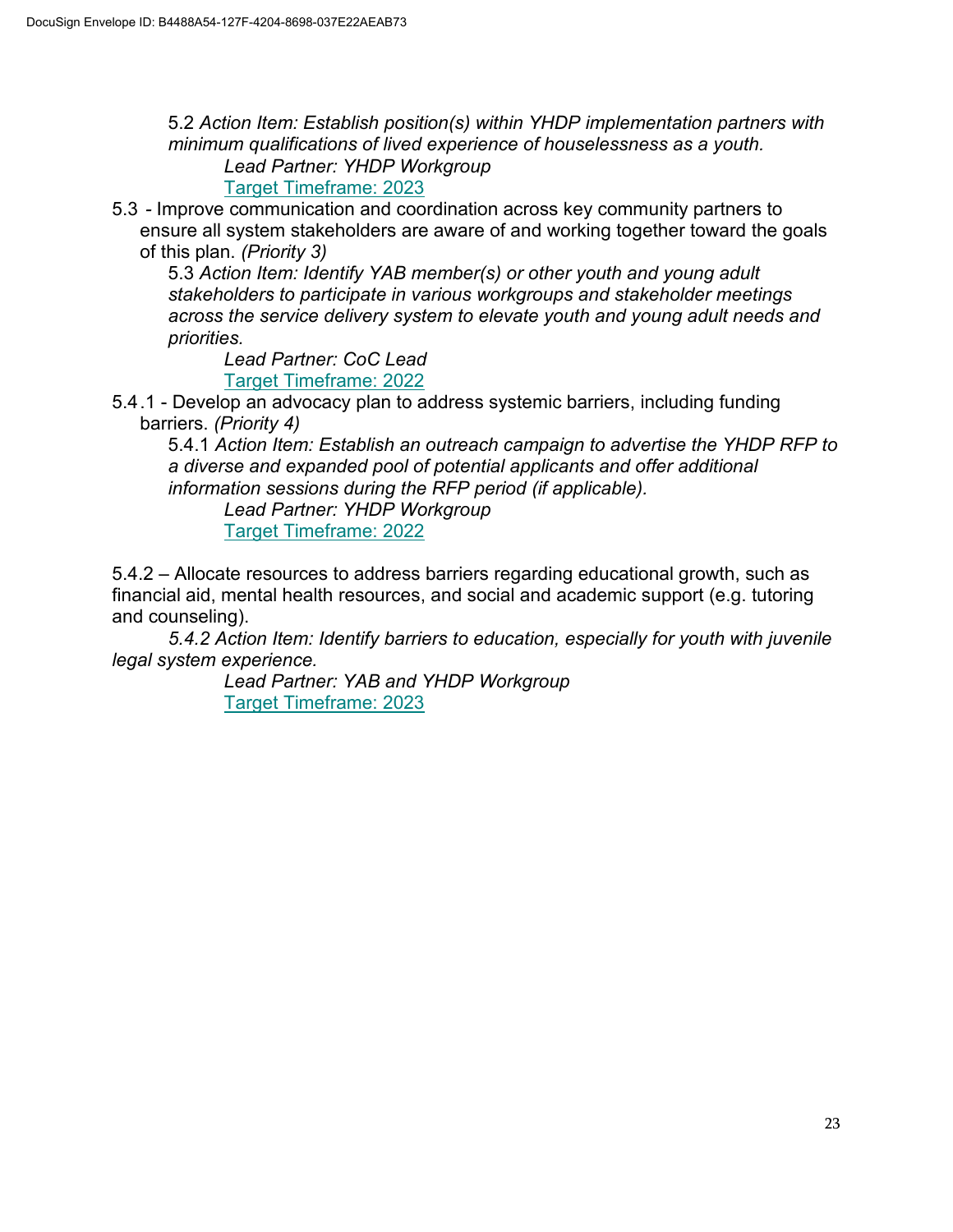| <b>Goals and Priorities Matrix<sup>16</sup></b>                                                                                                                                                                                           |                                                                                                                                                                                            |                                                                                                                                                             |                                                                                                                                      |                                                                                                                                                                                                                                                                                   |
|-------------------------------------------------------------------------------------------------------------------------------------------------------------------------------------------------------------------------------------------|--------------------------------------------------------------------------------------------------------------------------------------------------------------------------------------------|-------------------------------------------------------------------------------------------------------------------------------------------------------------|--------------------------------------------------------------------------------------------------------------------------------------|-----------------------------------------------------------------------------------------------------------------------------------------------------------------------------------------------------------------------------------------------------------------------------------|
|                                                                                                                                                                                                                                           | <b>Priority 1: Create</b><br>and expand<br>programs                                                                                                                                        | <b>Priority 2: Create</b><br>relationship-<br>centered<br>partnerships and<br>collaborative<br>supportive<br>services                                       | <b>Priority 3: Increase</b><br>accessibility of<br>services through<br>outreach and<br>consistent<br>communication                   | <b>Priority 4: Address</b><br>systemic and<br>structural barriers<br>to enhance system<br>capacity                                                                                                                                                                                |
| <b>Goal #1 The community</b><br><i>identifies all</i><br>unaccompanied youth<br>experiencing<br>houselessness                                                                                                                             | Create and expand<br>safe spaces and peer<br>services for YYA<br>experiencing<br>houselessness to<br>build trust and<br>connection.                                                        | Create<br>partnerships<br>across the<br>community to help<br>identify young<br>people<br>experiencing<br>houselessness.                                     | Increase quantity and<br>quality of outreach<br>happening across the<br>community focused<br>on engaging all<br>unhoused YYA.        | Streamline data and<br>information<br>gathering processes<br>focused on young<br>people experiencing<br>houselessness.                                                                                                                                                            |
| <b>Goal #2 The community</b><br>uses prevention and<br>diversion strategies<br>whenever possible, and<br>otherwise provides<br>immediate access to low-<br>barrier crisis housing and<br>services to any youth<br>who needs and wants it. | Create and expand<br>youth-specific<br>services (including<br>diversion, mental<br>health services,<br>housing, etc.) that<br>are safe and<br>culturally reflective<br>for all identities. | <b>Ensure that YYA</b><br>have support<br>designed to meet<br>them where they<br>are and develop<br>networks across<br>systems to prevent<br>houselessness. | <b>Create low-barrier</b><br>ways for young<br>people to access<br>supports through in<br>person, telephone,<br>and virtual formats. | Create targeted<br>advocacy and policy<br>work focused on<br>addressing root<br>causes, issues that<br>are contributing to<br>houselessness, and<br>providing long-term<br>stability.<br>Prioritize equity and<br>reverse existing<br>racial, ethnic, and<br>other disparities in |

<sup>&</sup>lt;sup>16</sup> Blank matrix cells indicate where objectives were not identified by YYA or community partners for the corresponding goals and priorities.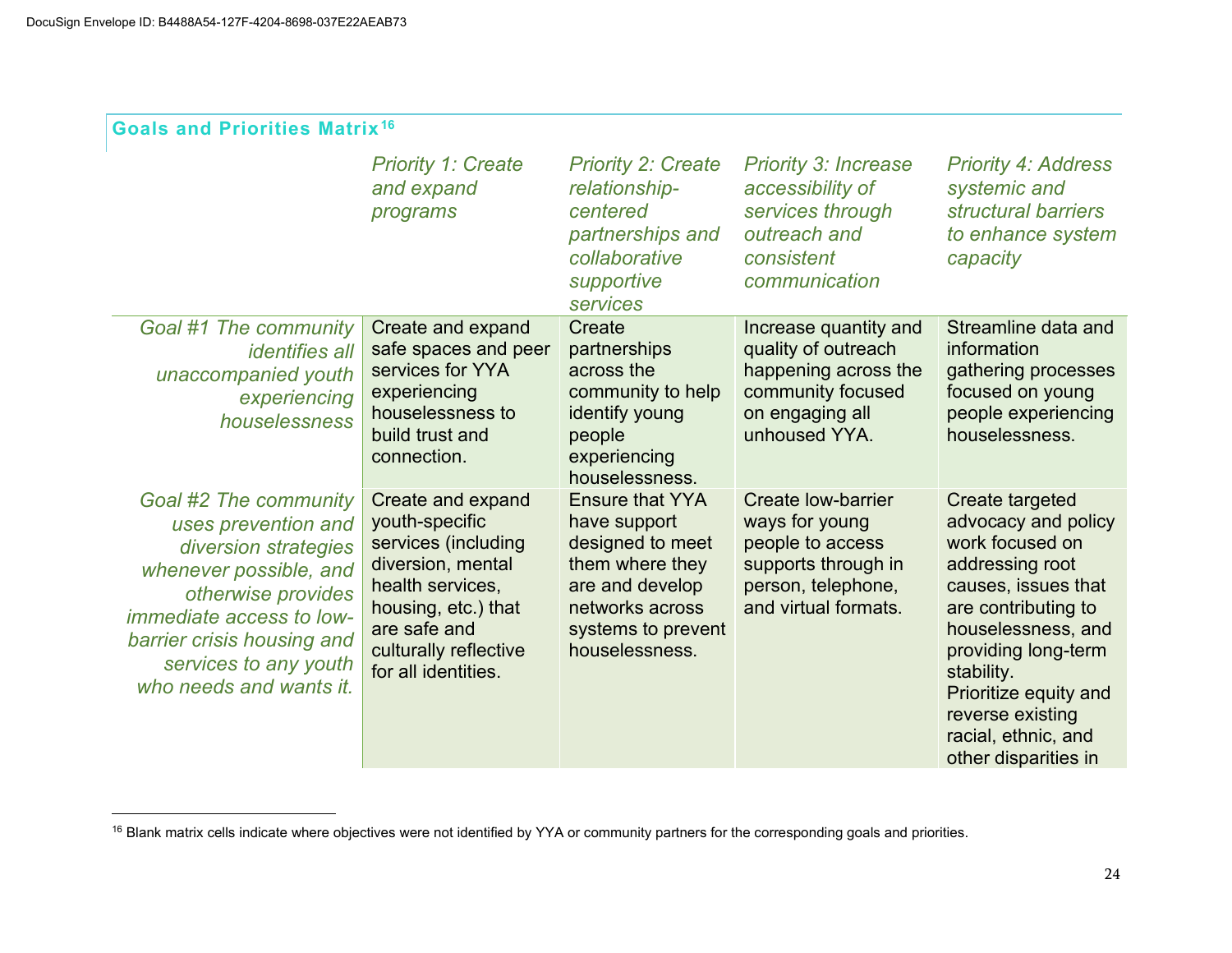|                                                                                                                                                                                           |                                                                                                                                                                                                                                    |                                                                                                                                                                                     | the population of<br>unhoused youth.                                                                                                                                                                            |
|-------------------------------------------------------------------------------------------------------------------------------------------------------------------------------------------|------------------------------------------------------------------------------------------------------------------------------------------------------------------------------------------------------------------------------------|-------------------------------------------------------------------------------------------------------------------------------------------------------------------------------------|-----------------------------------------------------------------------------------------------------------------------------------------------------------------------------------------------------------------|
|                                                                                                                                                                                           | Prioritize<br>relationship<br>building and<br>minimize trauma<br>within the<br>Coordinated<br>Assessment<br>System in<br>collaboration with<br>local youth<br>organizations.                                                       | Expand access to and<br>utilization of the<br>Coordinated<br><b>Assessment System</b><br>by unhoused youth.                                                                         | <b>Ensure that the</b><br>Coordinated<br><b>Assessment System</b><br>promotes equity and<br>helps to reverse<br>existing racial,<br>ethnic, and other<br>disparities in the<br>population of<br>unhoused youth. |
| Create and expand<br>targeted housing<br>programs for young<br>people experiencing<br>houselessness that<br>meet the specific<br>needs of YYA as<br>outlined in the<br>statement of need. | Develop<br>demographically<br>reflective and<br>culturally<br>competent<br>supportive<br>services (e.g.<br>LGBTQ+ specific<br>services),<br>including those<br>provided by<br>people with lived<br>experience of<br>houselessness. | Create and expand<br>outreach programs<br>rooted in relationship<br>building and youth<br>choice to bridge<br>access and entry into<br>services and promote<br>long term stability. |                                                                                                                                                                                                                 |
| Increase capacity<br>through targeted<br>training and<br>competency<br>development for all<br>key partners in                                                                             | Prioritize peer<br>leadership roles<br>for young people<br>that actively value<br>people with lived<br>experience of                                                                                                               | Improve<br>communication and<br>coordination across<br>key community<br>partners to ensure all<br>system stakeholders                                                               | Develop an<br>advocacy plan to<br>address systemic<br>barriers, including<br>funding barriers.                                                                                                                  |
|                                                                                                                                                                                           |                                                                                                                                                                                                                                    |                                                                                                                                                                                     |                                                                                                                                                                                                                 |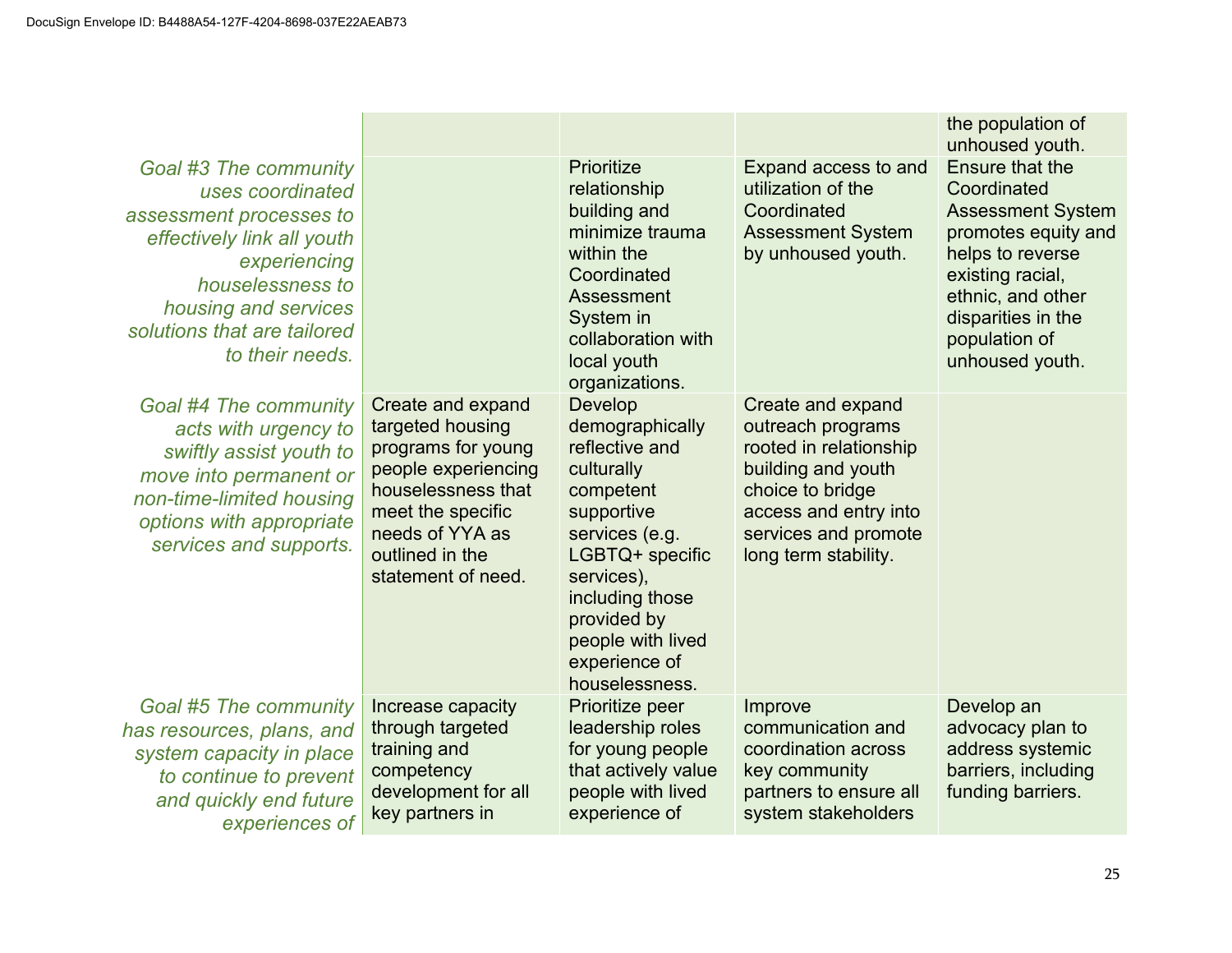| houselessness among<br>youth. | systems that are<br>directly connected to<br>end youth and young<br>adult houselessness. | houselessness<br>(e.g. salaried<br>positions with<br>benefits) and<br>encourage cross-<br>system<br>collaboration<br>centered on youth<br>voice. | are aware of and<br>working together<br>toward the goals of<br>this plan. | Allocate resources<br>to address barriers<br>regarding<br>educational growth,<br>such as financial<br>aid, mental health<br>resources, and<br>social and academic<br>support (e.g.<br>tutoring and<br>counseling). |
|-------------------------------|------------------------------------------------------------------------------------------|--------------------------------------------------------------------------------------------------------------------------------------------------|---------------------------------------------------------------------------|--------------------------------------------------------------------------------------------------------------------------------------------------------------------------------------------------------------------|
|-------------------------------|------------------------------------------------------------------------------------------|--------------------------------------------------------------------------------------------------------------------------------------------------|---------------------------------------------------------------------------|--------------------------------------------------------------------------------------------------------------------------------------------------------------------------------------------------------------------|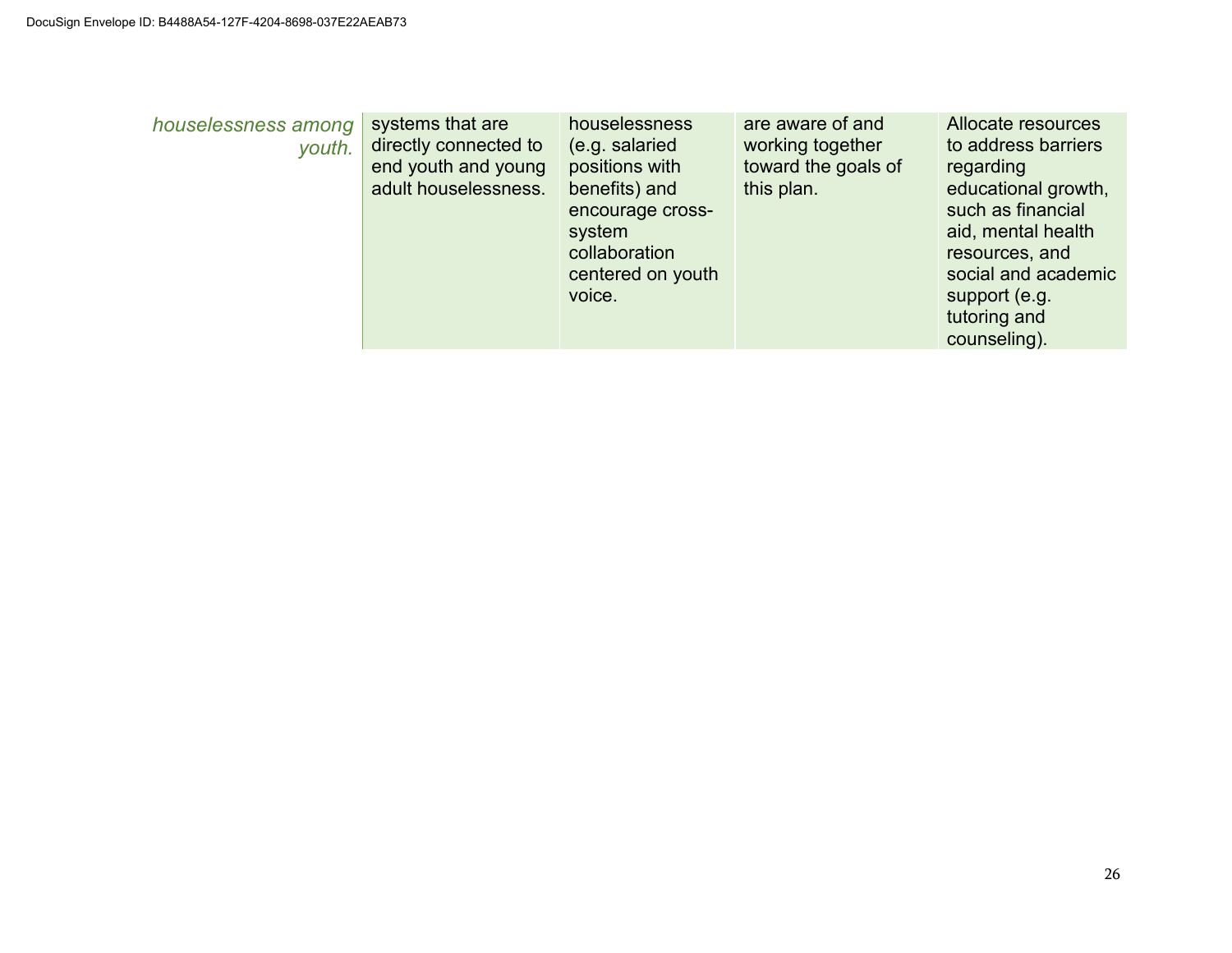## **YHDP Projects**

The Santa Clara County CoC received a two year Youth Homelessness Demonstration Program (YHDP) award of \$10.4 million. This funding will be allocated to high priority housing projects through a local funding process in 2022. Projects selected in this process will receive two year grants, with the possibility to renew those grants through the community's annual CoC Program application process.

To further the goals and objectives of this plan and support long-term housing stability for YYA, the YAB and the YHDP Planning Group identified the following project priorities for YHDP funding:

#### **Rapid Rehousing for Young Adults (18-24)**

**Project Type Summary:** Rapid rehousing projects support young adults to identify and secure rental housing in the community. Rapid rehousing provides rental assistance and case management that can last up to 36 months, but should be targeted to the individual needs of the young adult participants. The goal of rapid rehousing is longterm housing stability, which requires connections to a rich array of services and resources in the community to support young adults in their personal, health and wellness, education, employment, and community goals.

## **Project Type Details:**

- Project is designed to address the unique experiences and barriers faced by YYA.
- Every housed participant must have a lease in a housing unit not controlled by the project.
- Rental assistance level is based on participant need and steps down over time.
- Case management support should be responsive to participant need but will be intensive for many participants.
- Length of assistance is responsive to participant need, up to 36 months.

## **Joint Transitional Housing-Rapid Rehousing (TH-RRH) for Young Adults (18-24)**

**Project Type Summary:** A joint transitional housing-rapid rehousing project combines a transitional housing option and rapid rehousing supports in the same project. In transitional housing, young adults typically live in housing that is leased or owned by the project where they have access to case management, support, and resources for stability and well-being. Transitional housing may be in a single building or location, or it may be in multiple or scattered sites within the community. Transitional housing may provide resources and services on-site or off-site.

When a young adult determines that they are ready to transition to their own housing in the community, the full scope of rapid rehousing assistance described above under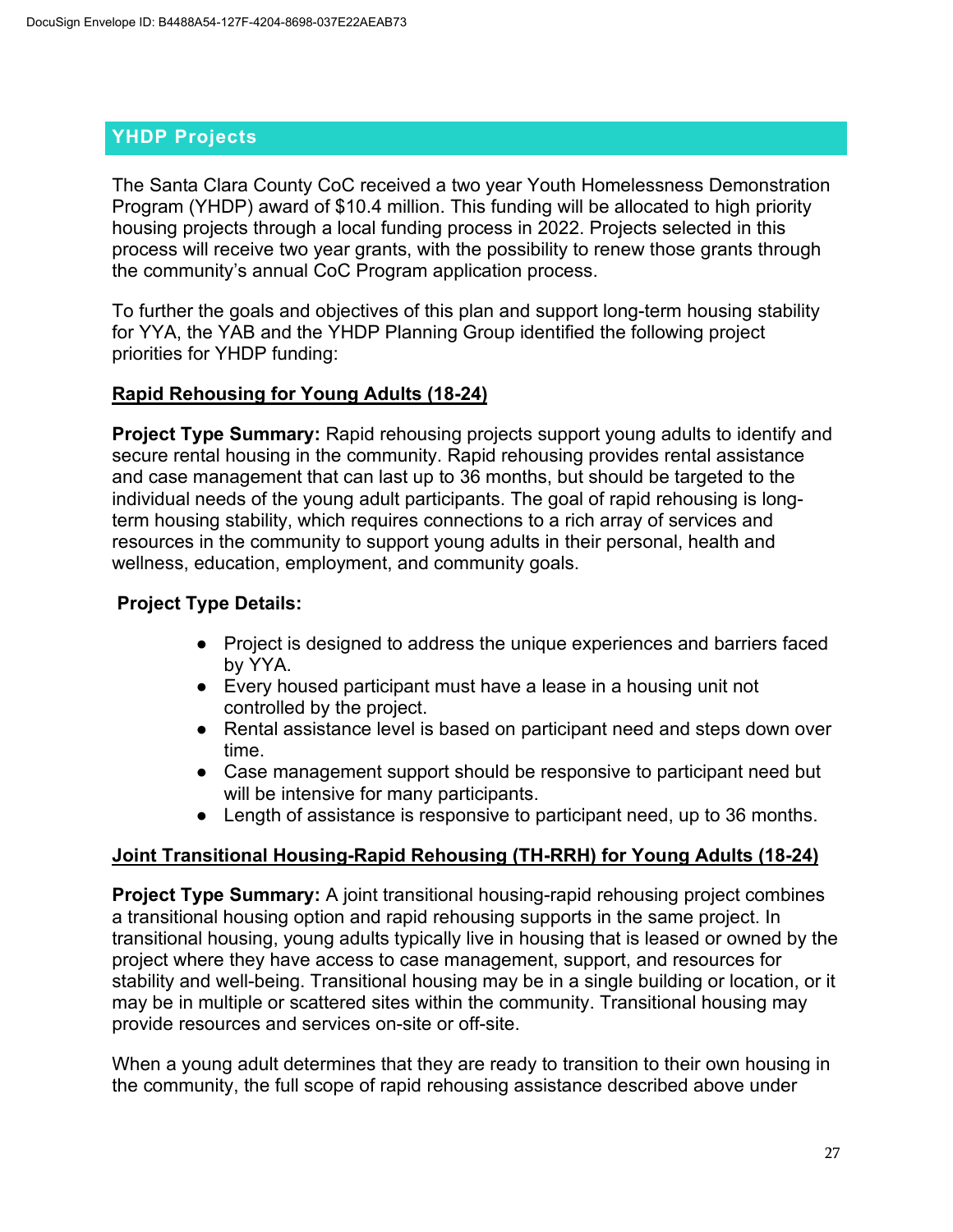"Rapid Rehousing for Young Adults (18-24)," must be provided by the joint TH-RRH project.

Young adults may choose to stay in transitional housing before locating and securing a unit with rapid rehousing assistance, or they may choose to bypass the transitional housing component and participate in rapid rehousing from the beginning. This project type provides flexibility and participant choice within a single project, to ensure continuity of support.

## **Project Type Details:**

- Project is designed to address the unique experiences and barriers faced by YYA.
- Project must be able to provide transitional housing, rapid rehousing, or both, as selected by each young adult participant.
- Length of assistance is responsive to participant need, up to 36 months.<sup>\*</sup>
- Transitional housing assistance is low-barrier and client-centered.
- Rapid rehousing services must match the full scope described under "Rapid Rehousing for Young Adults (18-24)."

## **Project Design Expectations**

YYA who are unhoused face diverse barriers to housing stability and social-emotional well-being rooted in economic and social causes and shaped by personal experiences. Each young adult participant in rapid rehousing or joint transitional housing-rapid rehousing must have access to support and resources targeted to the specific barriers and needs they identify.

YHDP projects must be prepared to identify and provide support and resources as needed, based on participant-identified housing barriers. These supports may be provided by the YHDP project itself, or they may be provided through partnership or referral.

Key areas of support include:

- Housing location
- Housing stability case management and supports
- Life skills for independent living
- Peer support & community building
- Education
- Career development for long-term economic stability
- Social-emotional well-being
- Behavioral health care
- Medical care
- Legal services
- Child care
- Transportation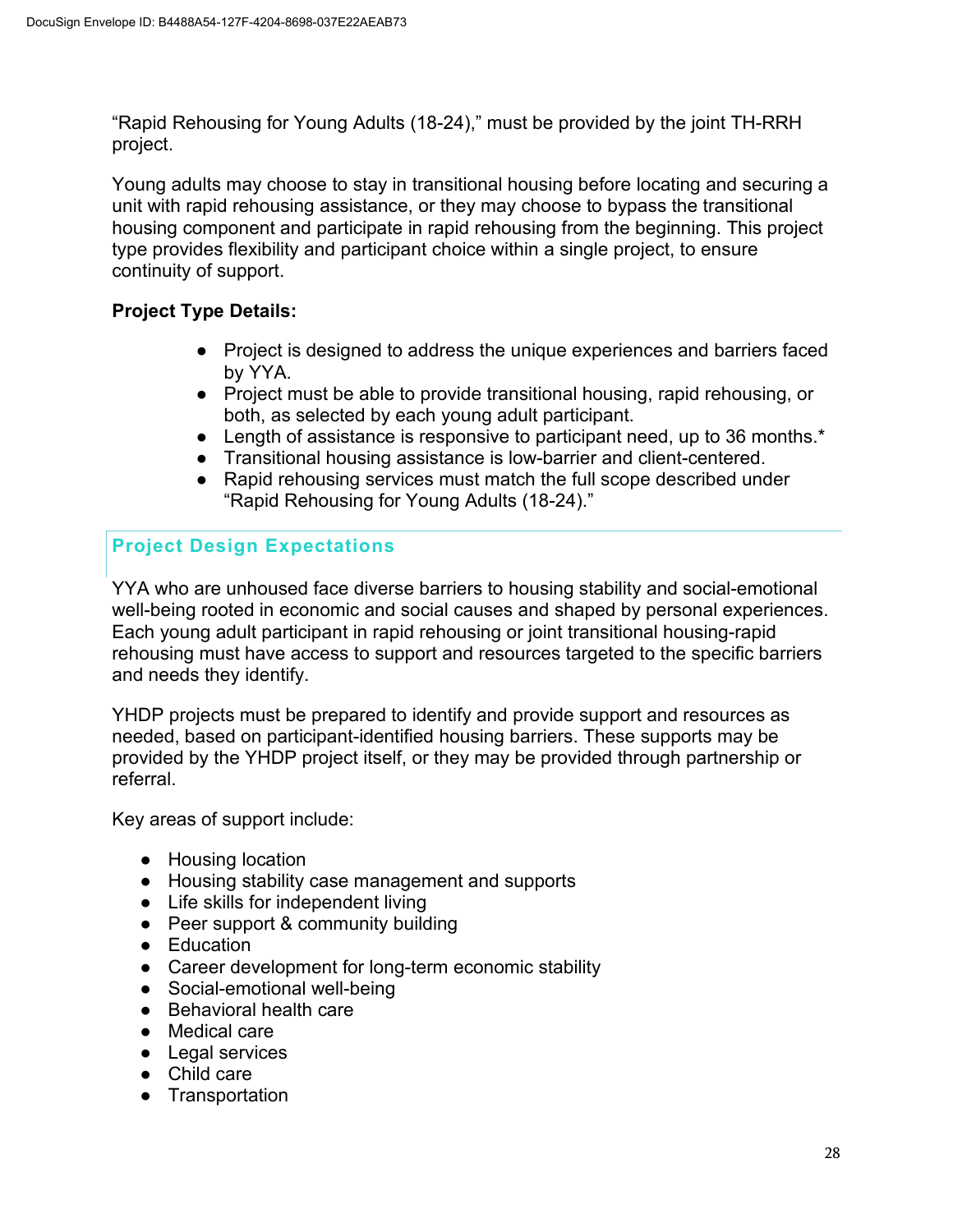Rapid rehousing and joint transitional housing-rapid rehousing projects must include the following key design elements:

- Services and design are tailored to the unique experiences and barriers of young adults.
- Young adult leadership is centered in design and implementation.
- Hiring prioritizes peer support, including young adults with experience being unhoused.
- Case management and services are client-centered and strengths-based.
- Project staff support participants with respect, authenticity, and a focus on relationship building.
- Staff to participant ratio is low.
- Staff receive ongoing training and support to best support young adult participants.
- Resources and strategies are in place for landlord identification, engagement, and mediation.
- Design and implementation align with Housing First principles.
- Design and implementation align with Positive Youth Development principles.
- Project design and services are trauma-informed, which is supported by ongoing staff training.

## **Addressing Institutional and Societal Barriers**

As described in the Statement of Community Need, specific identities and experiences can shape the unique institutional and societal obstacles to housing stability and wellbeing that YYA face. The YAB and the YHDP Planning Group have identified the following identities and experiences as being underserved within the current system and/or as benefitting from targeted or explicitly affirming project design:

- Black, Indigenous, and other youth of color
- LGBTQ+ YYA
- YYA with disabilities
- YYA with experience in foster care
- YYA with experience in the juvenile legal system
- YYA with experience of criminal sexual exploitation
- YYA who are undocumented or refugees

YHDP-funded projects must be prepared and equipped to assist all YYA with respect, cultural humility, and appropriate resources.

YHDP projects that are targeted to or explicitly affirming of a specific subpopulation must reflect that capacity in the design and implementation of the project. Examples of targeted design include:

● Staff with lived experience of houselessness that reflects the subpopulation, including both peer support and other staff roles;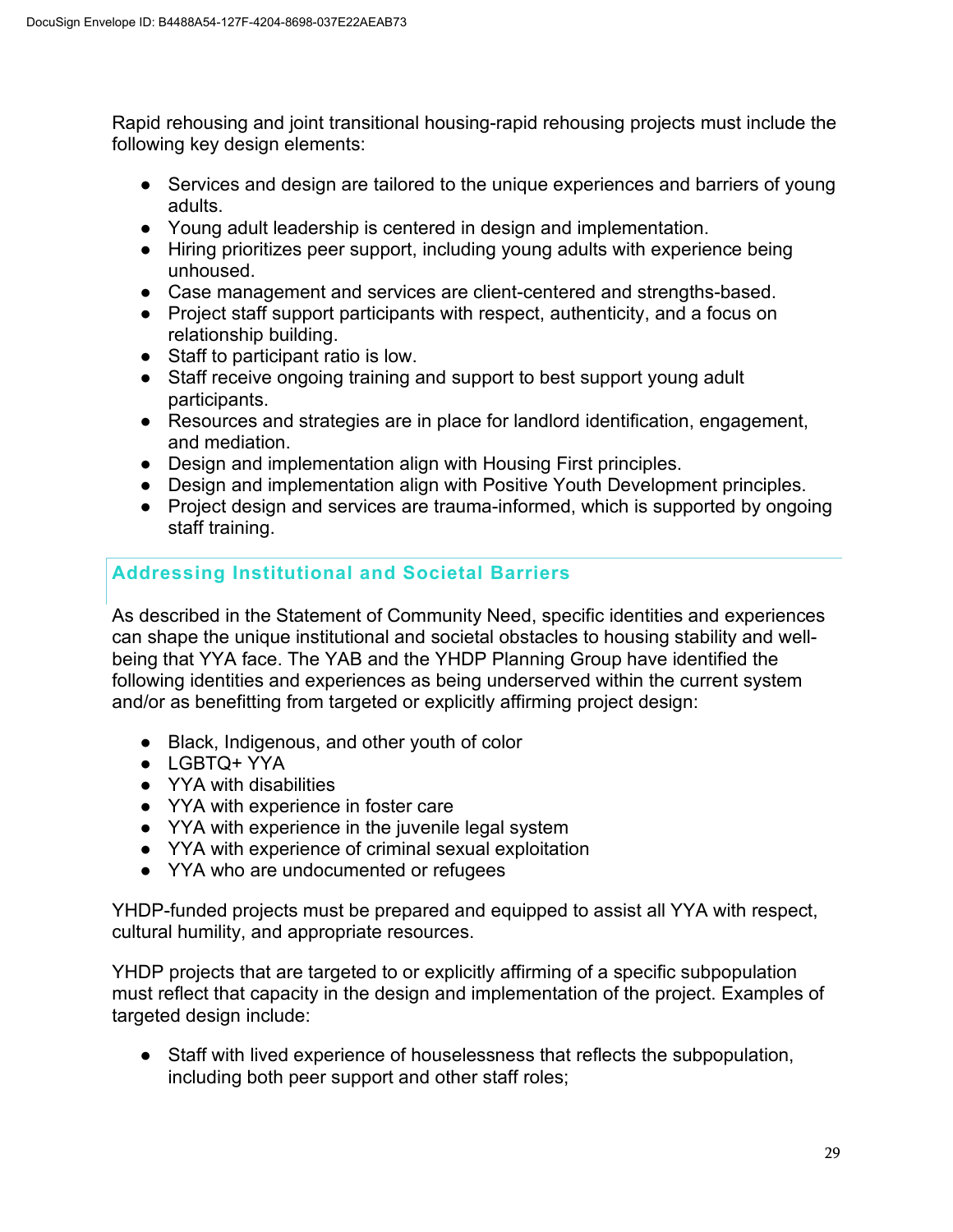- Staff training specific to the barriers, experiences, and potential unique challenges faced by the subpopulation;
- Specific language capacity;
- Internal capacity or partnerships to provide population-specific services (e.g. gender-affirming medical care, targeted legal services, trauma recovery, etc)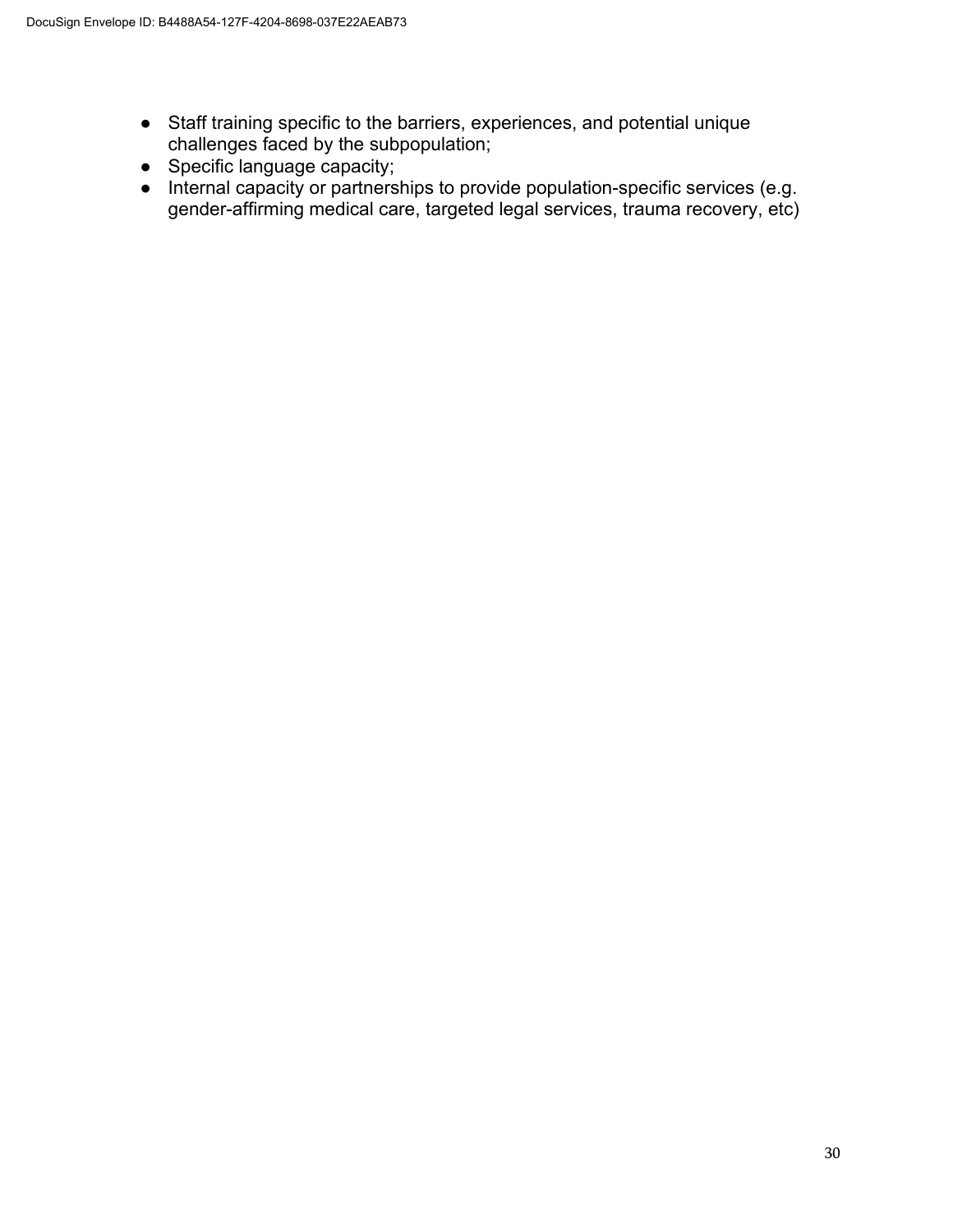| <b>Appendix A: YHDP Partner List</b> |  |  |
|--------------------------------------|--|--|
|                                      |  |  |
|                                      |  |  |

| <b>Stakeholder</b>        | <b>Type of Partner</b>    | <b>Description of Role</b>                                                                                                                                                                                                                                                                                                                                                                                                                                                                                                                                                                 |
|---------------------------|---------------------------|--------------------------------------------------------------------------------------------------------------------------------------------------------------------------------------------------------------------------------------------------------------------------------------------------------------------------------------------------------------------------------------------------------------------------------------------------------------------------------------------------------------------------------------------------------------------------------------------|
| <b>Youth Action Board</b> | <b>Youth Action Board</b> | The Youth Action Board (YAB) is an independent self-governing<br>body comprised of youth in Santa Clara County. It is a voice and<br>platform for unhoused youth and youth with unstable housing in the<br>CoC and a thought leading group that builds leadership power for<br>housing and economic justice.<br><b>Planning &amp; Implementation:</b><br>-Participant in YHDP Planning Group<br>-Participant in YHDP Coordination Team<br>-Final decision-maker in the YHDP Coordinated Community<br><b>Planning process</b><br>-Central participant in YHDP scoring and funding decisions |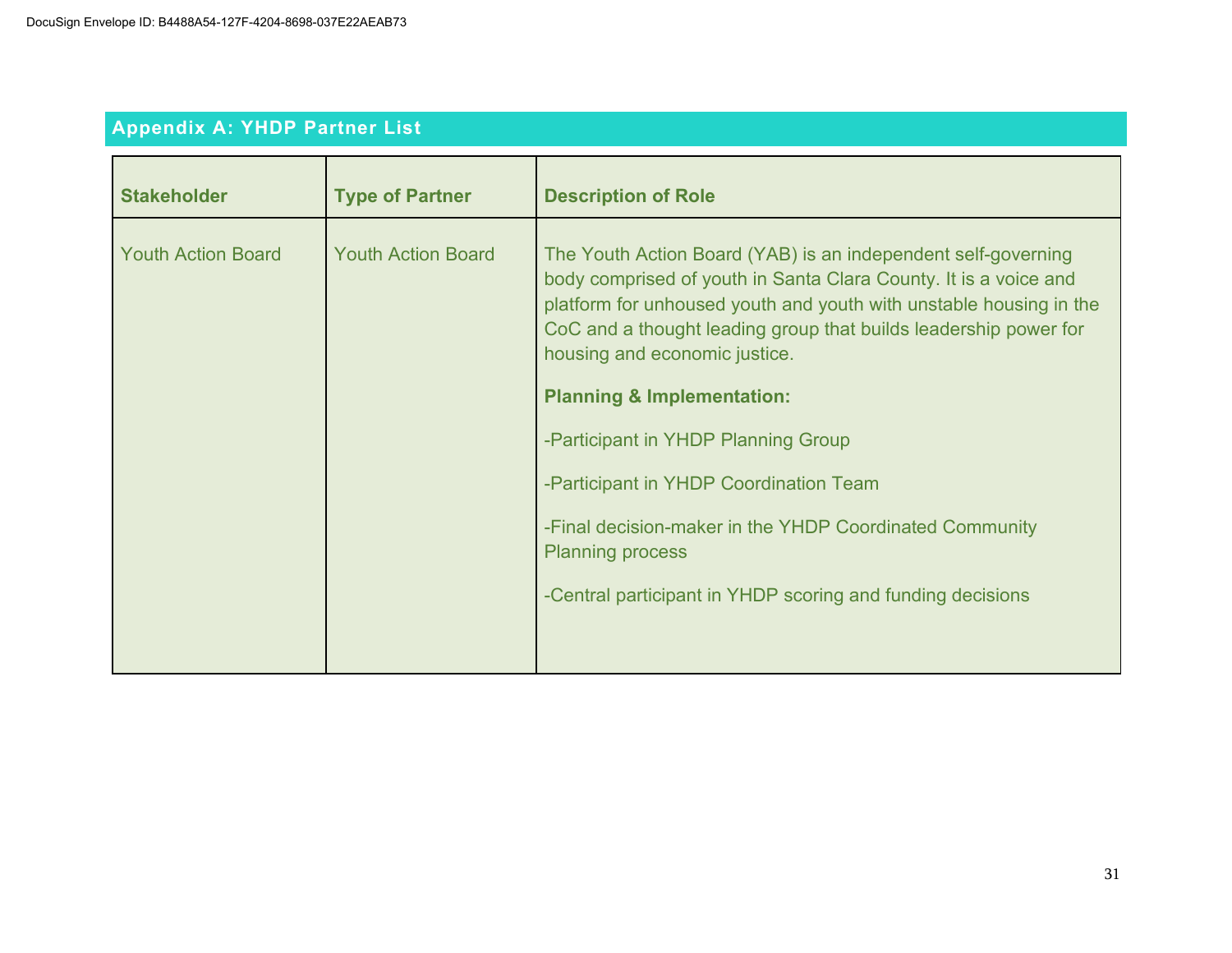**College** 

| <b>Bill Wilson Center</b> | <b>Runaway and</b><br><b>Homeless Youth</b><br><b>Program Providers /</b><br><b>CoC Program</b><br><b>Recipients</b> | <b>Planning &amp; Implementation:</b><br>- Participant in YHDP Planning Group<br>- Hosted Youth Listening Session<br>- Provided data for CCP Statement of Community Need<br><b>Direct Services:</b><br>-Provides supportive services, outreach, emergency shelter,<br>transitional housing, rapid rehousing, and permanent supportive<br>housing for youth, young adults, and families. Supportive services<br>include behavioral health services, family reunification, assistance<br>with education and employment goals, financial planning workshops,<br>and connection to health care.<br>-Resources include targeted programs for pregnant and parenting<br>youth, LGBTQIA+ youth, youth in foster care, youth exiting the<br>juvenile justice system, and trafficked minors. |
|---------------------------|----------------------------------------------------------------------------------------------------------------------|-------------------------------------------------------------------------------------------------------------------------------------------------------------------------------------------------------------------------------------------------------------------------------------------------------------------------------------------------------------------------------------------------------------------------------------------------------------------------------------------------------------------------------------------------------------------------------------------------------------------------------------------------------------------------------------------------------------------------------------------------------------------------------------|
| City of San José          | <b>Local and State</b><br>Government                                                                                 | <b>Planning &amp; Implementation:</b><br>- Participant in YHDP Planning Group<br>- Local funder                                                                                                                                                                                                                                                                                                                                                                                                                                                                                                                                                                                                                                                                                     |

 $\mathbf{r}$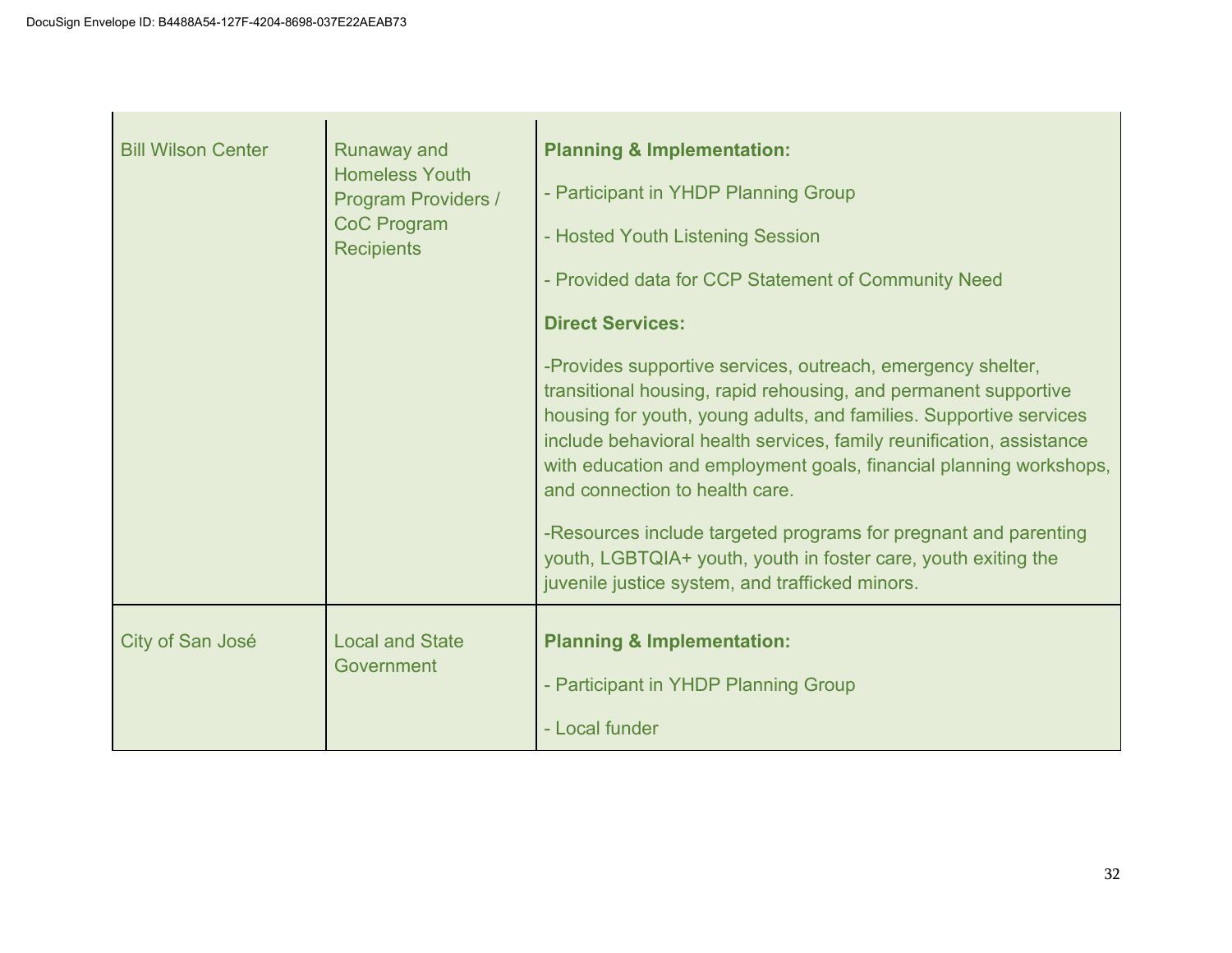| <b>City of Cupertino</b>            | <b>Local and State</b><br>Government     | <b>Planning &amp; Implementation:</b><br>- Participant in YHDP Planning Group<br>- Local funder                                                                                                                                                                                                                                                                                       |
|-------------------------------------|------------------------------------------|---------------------------------------------------------------------------------------------------------------------------------------------------------------------------------------------------------------------------------------------------------------------------------------------------------------------------------------------------------------------------------------|
| <b>Community Solutions</b>          |                                          | <b>Planning &amp; Implementation:</b><br>- Participant in YHDP Planning Group<br>- Coordinated Population-Specific (Survivors) Stakeholder Feedback<br><b>Session</b><br><b>Direct Services:</b><br>- Provides supportive services for children, YYA, adults, and families<br>facing crises related to behavioral health, domestic violence, sexual<br>assault, and human trafficking |
| <b>Covenant House</b><br>California | <b>Non-Profit Youth</b><br>Organizations | <b>Planning &amp; Implementation:</b><br>- Participant in YHDP Planning Group<br>- Hosted Youth Listening Session<br><b>Direct Services:</b><br>- Operates LGBTQIA+ affirming transitional housing                                                                                                                                                                                    |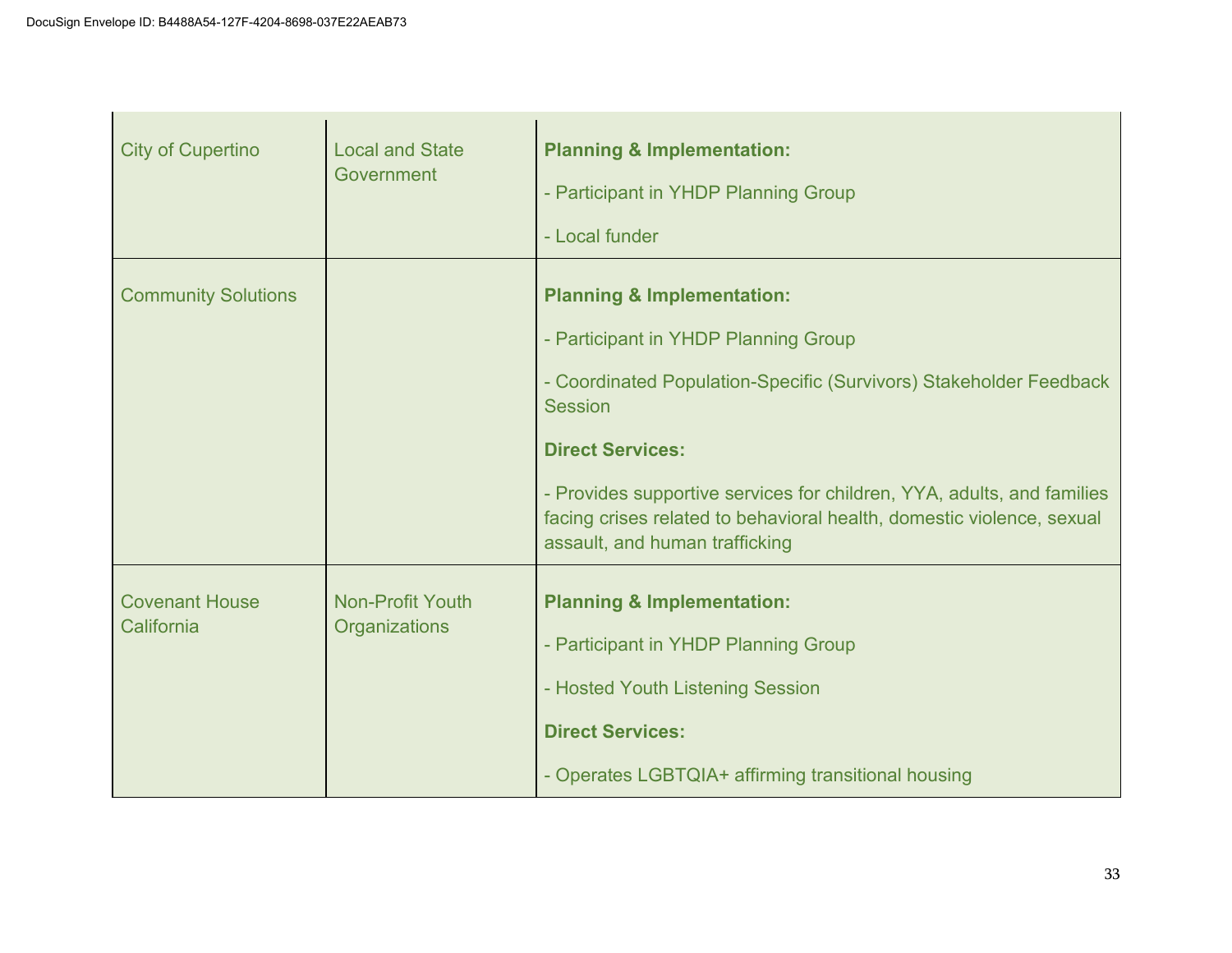| <b>Destination: Home</b>            | Local Advocacy,<br>Research, and<br>Philanthropic<br>Organizations | <b>Planning &amp; Implementation:</b><br>- Participant in YHDP Planning Group<br>- Destination: Home is a public-private partnership ending<br>homelessness in Silicon Valley. Through their collective impact<br>model, they incubate new ideas, advocate for policies, and fund<br>impactful strategies that address the root causes of homelessness<br>and help ensure that our most vulnerable neighbors have a stable<br>home.                                                                                              |
|-------------------------------------|--------------------------------------------------------------------|----------------------------------------------------------------------------------------------------------------------------------------------------------------------------------------------------------------------------------------------------------------------------------------------------------------------------------------------------------------------------------------------------------------------------------------------------------------------------------------------------------------------------------|
| <b>Fresh Lifelines for</b><br>Youth | <b>Juvenile and Adult</b><br><b>Corrections and</b><br>Probation   | <b>Planning &amp; Implementation:</b><br>- Participant in YHDP Planning Group<br><b>Direct Services:</b><br>- Provides law-related education, case management, and coaching;<br>mental health services; social and emotional learning; academic and<br>career navigation support; mentorship; and reentry services for YYA<br>impacted by the juvenile justice system<br>- Provides staffing and facilitation support for a Youth Advisory<br>Council, in partnership with the Santa Clara County Probation<br><b>Department</b> |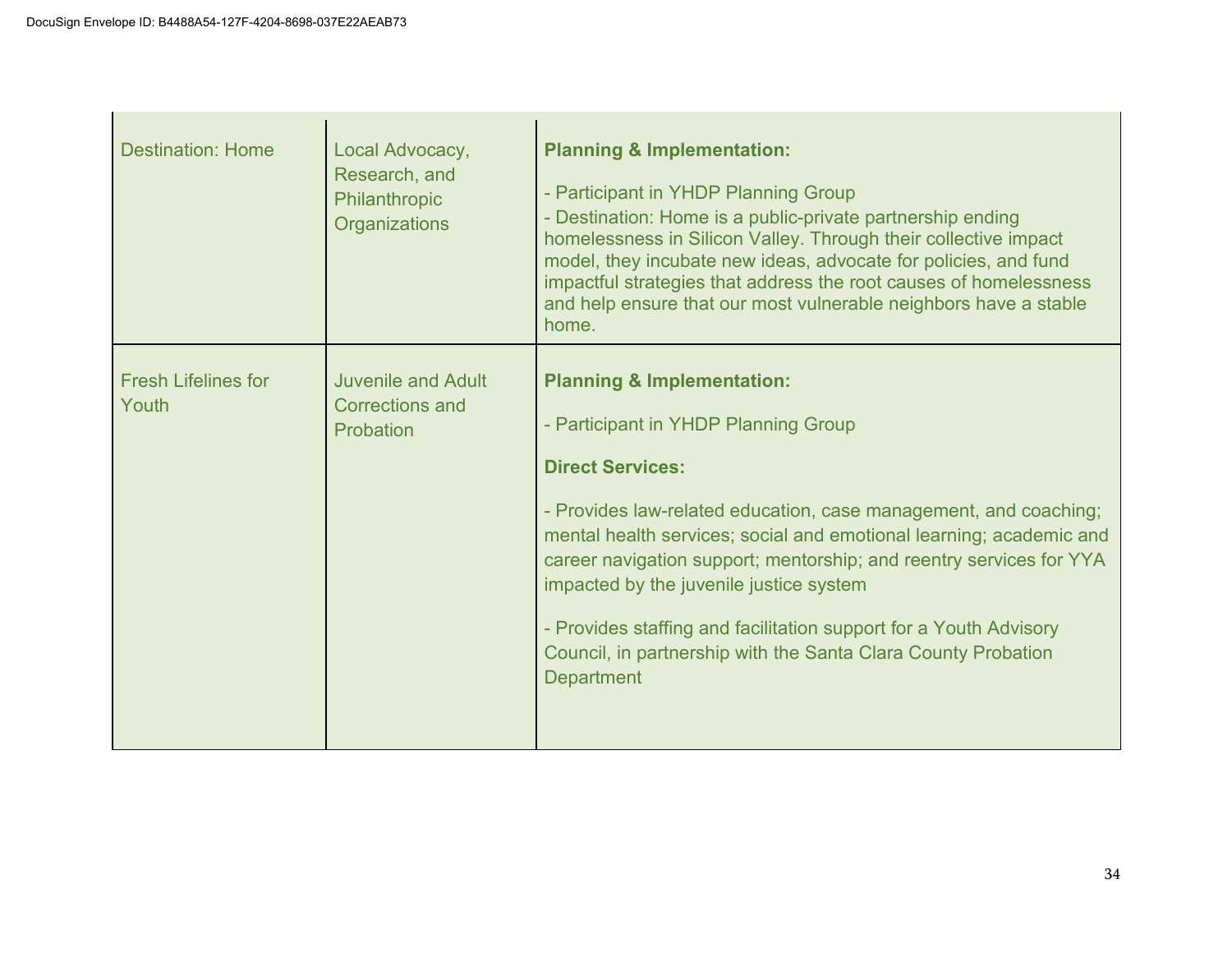| <b>Law Foundation of</b><br><b>Silicon Valley</b> | <b>Local and State Law</b><br><b>Enforcement and</b><br><b>Judges</b> | <b>Planning &amp; Implementation:</b><br>- Participant in YHDP Planning Group<br><b>Direct Services:</b><br>- Provides free legal services, including through partnerships with<br>the Homelessness Prevention System and supportive housing<br>providers<br>- Operates Legal Advocates for Children and Youth (LACY) program |
|---------------------------------------------------|-----------------------------------------------------------------------|-------------------------------------------------------------------------------------------------------------------------------------------------------------------------------------------------------------------------------------------------------------------------------------------------------------------------------|
| <b>LifeMoves</b>                                  | <b>CoC Program</b><br><b>Recipients</b>                               | <b>Planning &amp; Implementation:</b><br>- Participant in YHDP Planning Group<br><b>Direct Services:</b><br>- Provides supportive housing, interim housing, and supportive<br>services for unhoused families and individuals                                                                                                  |
| Razing the Bar                                    | <b>Non-Profit Youth</b><br>Organizations                              | <b>Planning &amp; Implementation:</b><br>- Participant in YHDP Planning Group<br><b>Direct Services:</b><br>- Provides mentorship and housing supports for current and former<br>foster youth, with a focus on building permanent relationships                                                                               |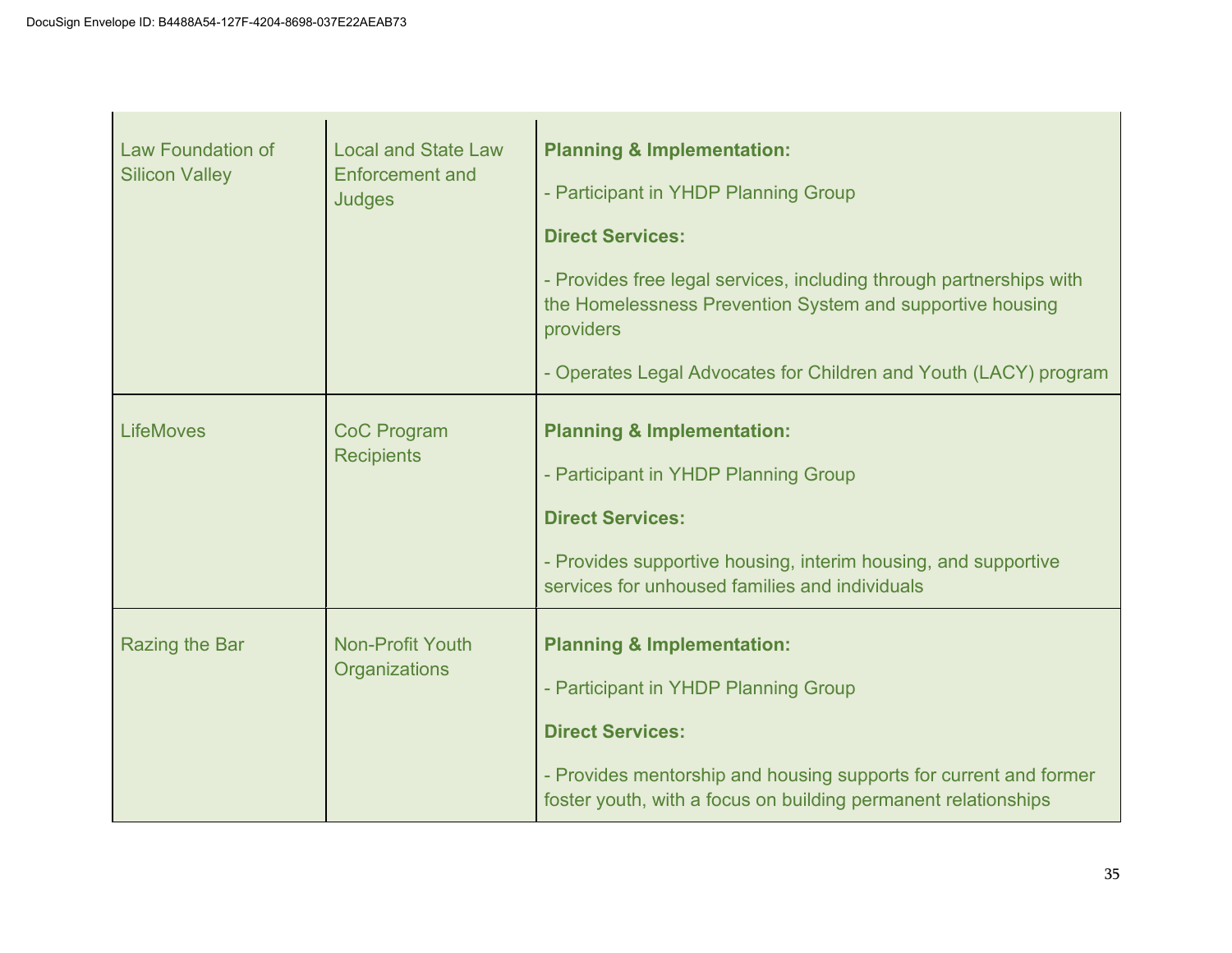| San José State                                     | Institutions of Higher                                  | <b>Planning &amp; Implementation:</b>                                         |
|----------------------------------------------------|---------------------------------------------------------|-------------------------------------------------------------------------------|
| <b>University</b>                                  | <b>Education</b>                                        | - Participant in YHDP Planning Group                                          |
| <b>Santa Clara County</b>                          | <b>Local and State</b>                                  | <b>Planning &amp; Implementation:</b>                                         |
| <b>Office of Education</b>                         | <b>Educational Agencies</b>                             | - Participant in YHDP Planning Group                                          |
| <b>Santa Clara County</b><br><b>Superior Court</b> | <b>Local and State Law</b><br>Enforcement and<br>Judges | <b>Planning &amp; Implementation:</b><br>- Participant in YHDP Planning Group |

| Santa Clara Family<br><b>Health Agencies</b><br>Health $Plan -$<br><b>Community Resource</b><br>Center | <b>Planning &amp; Implementation:</b><br>- Hosted Youth Listening Session<br><b>Direct Services:</b><br>- The Santa Clara Family Health Plan (SCFHP) Blanca Alvarado<br>Community Resource Center is a convenient, welcoming, and safe<br>space committed to advancing the health of SCFHP members and |
|--------------------------------------------------------------------------------------------------------|--------------------------------------------------------------------------------------------------------------------------------------------------------------------------------------------------------------------------------------------------------------------------------------------------------|
|--------------------------------------------------------------------------------------------------------|--------------------------------------------------------------------------------------------------------------------------------------------------------------------------------------------------------------------------------------------------------------------------------------------------------|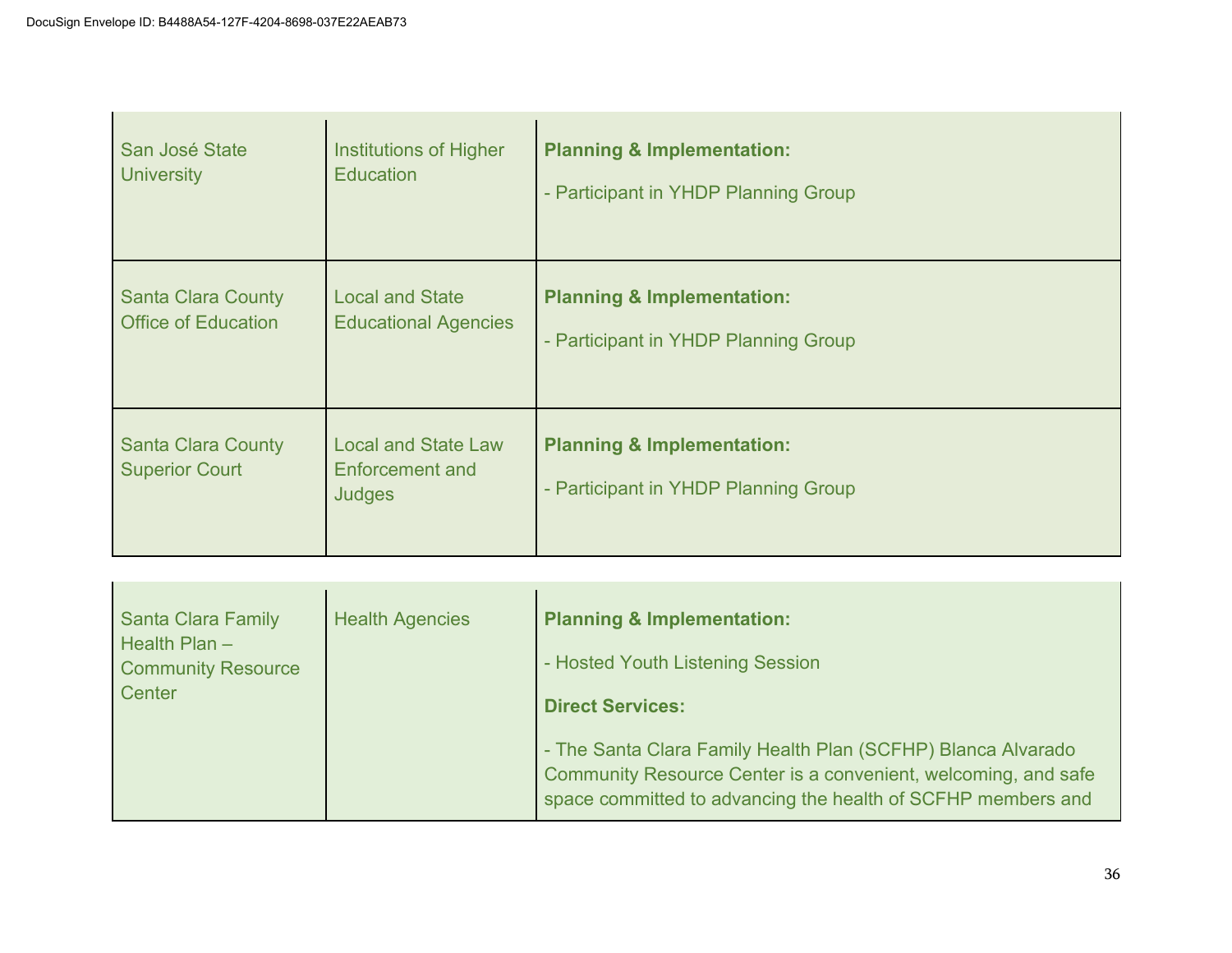|  |  | East San José residents. The Center collaborates with safety-net<br>agencies to offer community-responsive and culturally competent<br>health and wellness programs and helps connect residents to<br>resources. |
|--|--|------------------------------------------------------------------------------------------------------------------------------------------------------------------------------------------------------------------|
|--|--|------------------------------------------------------------------------------------------------------------------------------------------------------------------------------------------------------------------|

| <b>Local and State</b><br><b>County of Santa Clara</b><br><b>Behavioral Health</b><br><b>Government / Mental</b><br><b>Services Department</b><br><b>Health Agencies</b> | <b>Planning &amp; Implementation:</b><br>- Participant in YHDP Planning Group<br>- Partnered with the Office of Supportive Housing to provide staffing<br>and facilitation for the YHDP Coordinated Community Planning<br>process<br>- Coordinated Population-Specific (LGBTQ+) Stakeholder Feedback<br><b>Session</b><br><b>Direct Services:</b><br>- The County of Santa Clara Behavioral Health Department assists<br>individuals in the community affected by mental illness and serious<br>emotional disturbance to achieve their hopes, dreams and quality of<br>life goals. Services are delivered in the least restrictive, non-<br>stigmatizing, most accessible environment within a coordinated |
|--------------------------------------------------------------------------------------------------------------------------------------------------------------------------|------------------------------------------------------------------------------------------------------------------------------------------------------------------------------------------------------------------------------------------------------------------------------------------------------------------------------------------------------------------------------------------------------------------------------------------------------------------------------------------------------------------------------------------------------------------------------------------------------------------------------------------------------------------------------------------------------------|
|--------------------------------------------------------------------------------------------------------------------------------------------------------------------------|------------------------------------------------------------------------------------------------------------------------------------------------------------------------------------------------------------------------------------------------------------------------------------------------------------------------------------------------------------------------------------------------------------------------------------------------------------------------------------------------------------------------------------------------------------------------------------------------------------------------------------------------------------------------------------------------------------|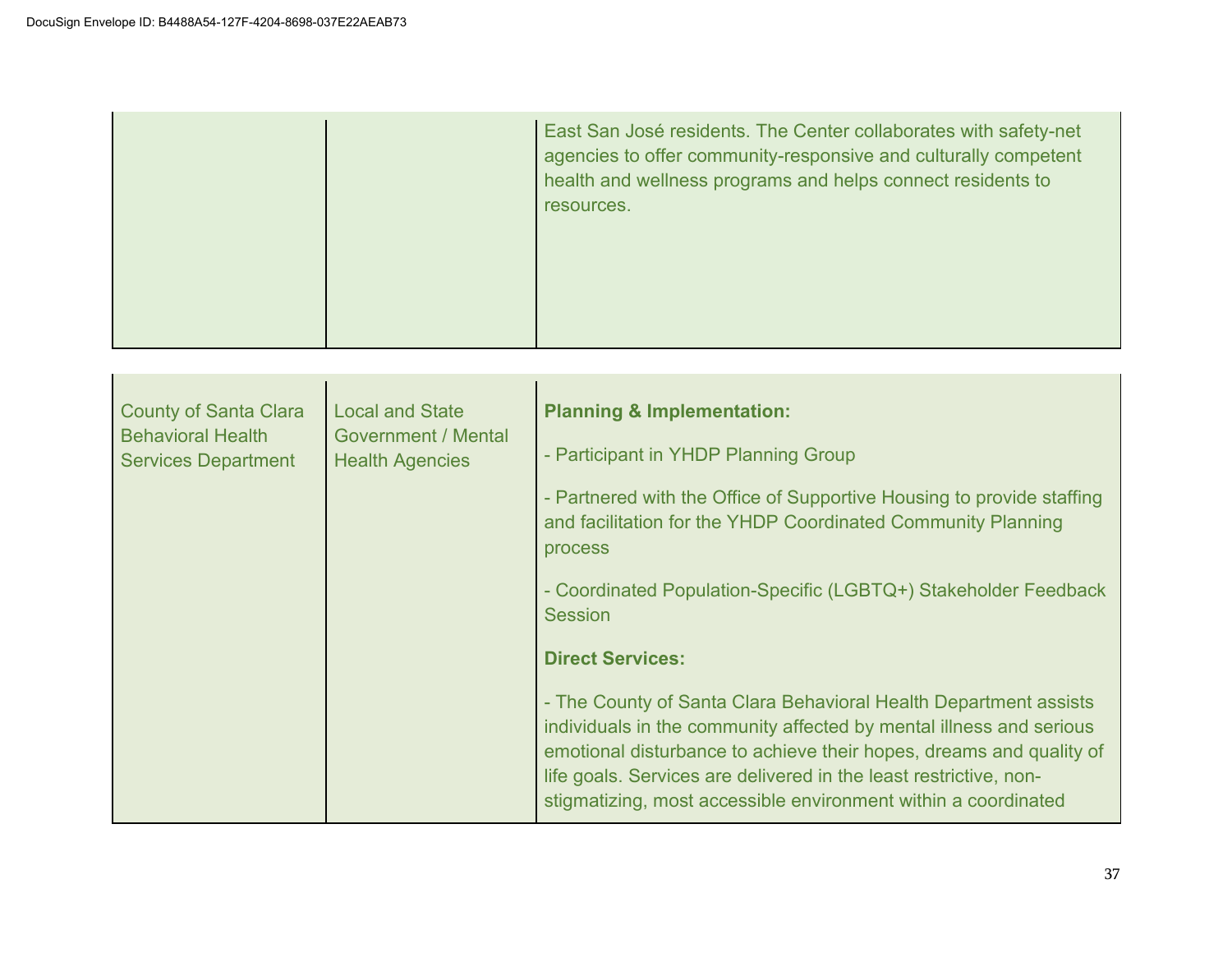|                                                           |                                                                  | system of community and self-care, respectful of a person's family<br>and loved ones, language, culture, ethnicity, gender and sexual<br>identity.                                                                                                                                                                                                                                          |
|-----------------------------------------------------------|------------------------------------------------------------------|---------------------------------------------------------------------------------------------------------------------------------------------------------------------------------------------------------------------------------------------------------------------------------------------------------------------------------------------------------------------------------------------|
| <b>County of Santa Clara</b><br><b>Juvenile Probation</b> | <b>Juvenile and Adult</b><br><b>Corrections and</b><br>Probation | <b>Planning &amp; Implementation:</b><br>- Participant in YHDP Planning Group<br>- Provided data for CCP Statement of Community Need<br><b>Direct Services:</b><br>- Juvenile Probation provides an opportunity for youth offenders to<br>remain at home, when possible, under supervision of the Court and<br>the Probation Department while receiving services to address their<br>needs. |

| County of Santa Clara<br><b>Office of Reentry</b><br><b>Services</b> | <b>Juvenile and Adult</b><br><b>Corrections and</b><br><b>Probation</b> | <b>Planning &amp; Implementation:</b><br>- Participant in YHDP Planning Group |
|----------------------------------------------------------------------|-------------------------------------------------------------------------|-------------------------------------------------------------------------------|
|                                                                      |                                                                         | - Hosted Youth Listening Session                                              |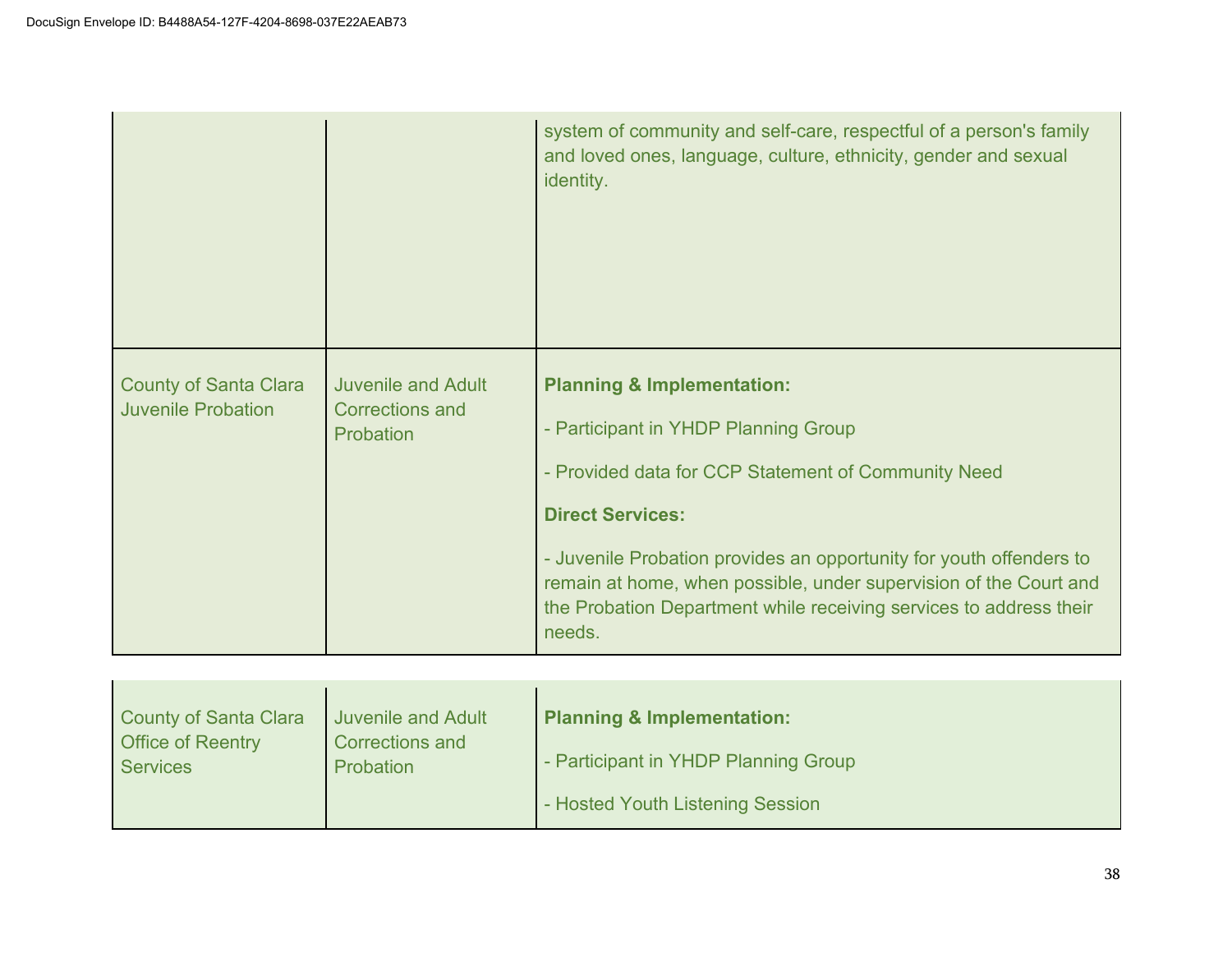|  | <b>Direct Services:</b>                                                                                                                                                                                                       |
|--|-------------------------------------------------------------------------------------------------------------------------------------------------------------------------------------------------------------------------------|
|  | - The County of Santa Clara Office of Reentry Services strives to<br>build safer communities by providing resources to formerly<br>incarcerated individuals and helping them heal and reintegrate back<br>into the community. |

| <b>County of Santa Clara</b><br><b>Office of Supportive</b><br>Housing | <b>Local and State</b><br><b>Government</b> | <b>Planning &amp; Implementation:</b><br>-As the CoC Collaborative Applicant, provided staffing and<br>facilitation for the YHDP Coordinated Community Planning process<br>-As HMIS Lead, provided data for the CCP Statement of Community<br><b>Need</b><br>-Provides staff support and funding for the YAB<br>-CCP development and drafting<br><b>Direct Services:</b> |
|------------------------------------------------------------------------|---------------------------------------------|--------------------------------------------------------------------------------------------------------------------------------------------------------------------------------------------------------------------------------------------------------------------------------------------------------------------------------------------------------------------------|
|                                                                        |                                             | - The Office of Supportive Housing's (OSH) mission is to increase<br>the supply of housing and supportive housing that is affordable and<br>available to extremely low income and /or special needs households.<br>OSH supports the County mission of promoting a healthy, safe, and<br>prosperous community by ending and preventing homelessness.                      |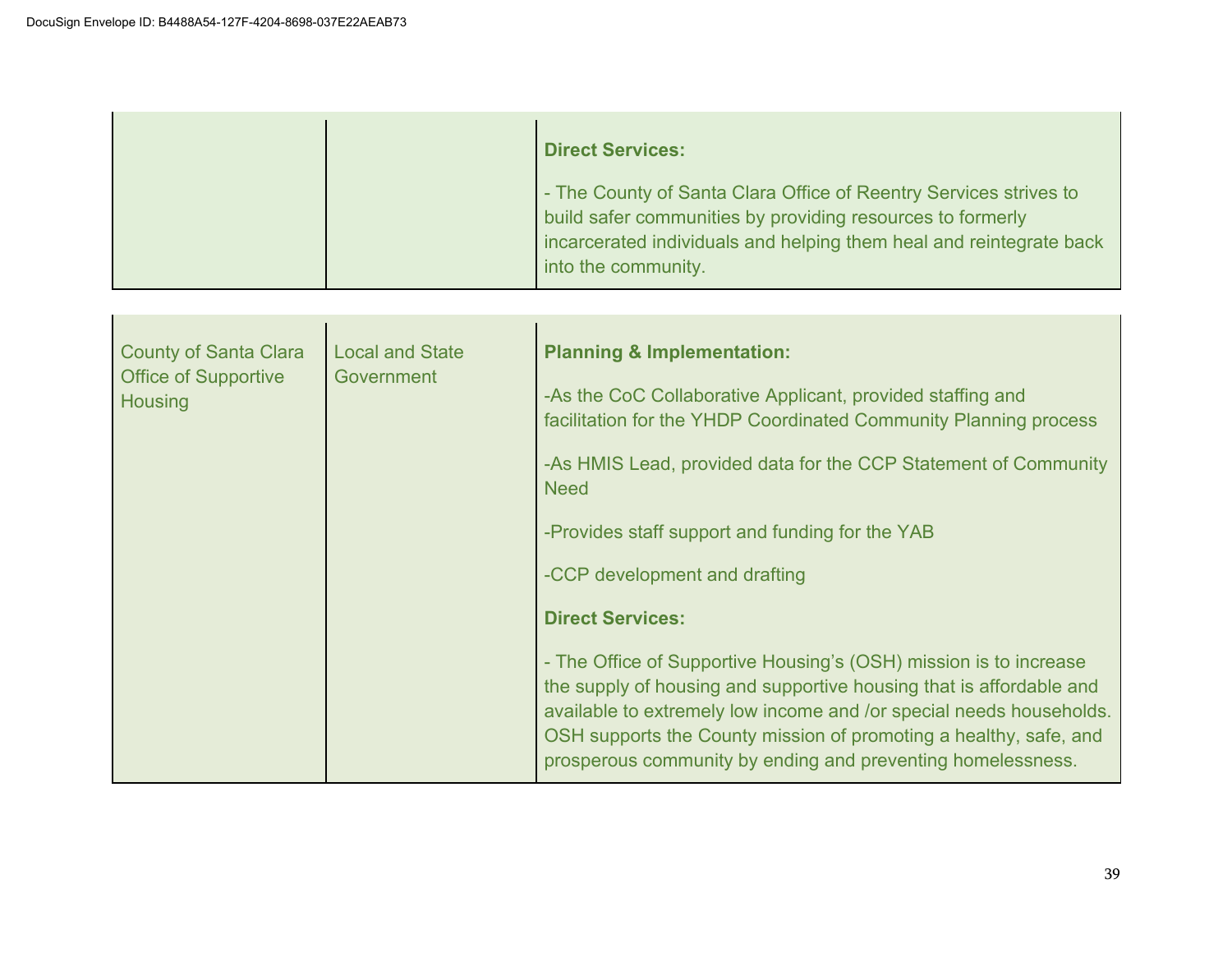| <b>Santa Clara Valley</b><br><b>Medical Center</b>            | <b>Health Agency</b>                           | <b>Planning &amp; Implementation:</b><br>- Participant in YHDP Planning Group<br><b>Direct Services:</b><br>- Santa Clara Valley Medical Center Hospital and Clinics (SCVMC)<br>is an integral part of the public healthcare delivery system in Santa<br>Clara County, emphasizing quality care, research, teaching,<br>innovation, and most importantly, a focus on a positive patient<br>experience. SCVMC's mission has been to provide high quality<br>accessible healthcare and excellent service to all persons in Santa<br>Clara County regardless of their social-economic status and ability to<br>pay. |
|---------------------------------------------------------------|------------------------------------------------|------------------------------------------------------------------------------------------------------------------------------------------------------------------------------------------------------------------------------------------------------------------------------------------------------------------------------------------------------------------------------------------------------------------------------------------------------------------------------------------------------------------------------------------------------------------------------------------------------------------|
| <b>County of Santa Clara</b><br><b>Social Services Agency</b> | <b>Public Child Welfare</b><br><b>Agencies</b> | <b>Planning &amp; Implementation:</b><br>- Participant in YHDP Planning Group<br>- Coordinated Population-Specific (Foster Youth) Stakeholder<br><b>Feedback Session</b><br><b>Direct Services:</b><br>- The County of Santa Clara Social Services Agency (SSA) mission<br>is to provide resources and opportunities in a culturally responsive<br>manner to enhance the quality of life in the community by protecting,<br>educating, and empowering individuals and families. SSA's vision is<br>to serve, empower, and transform.                                                                             |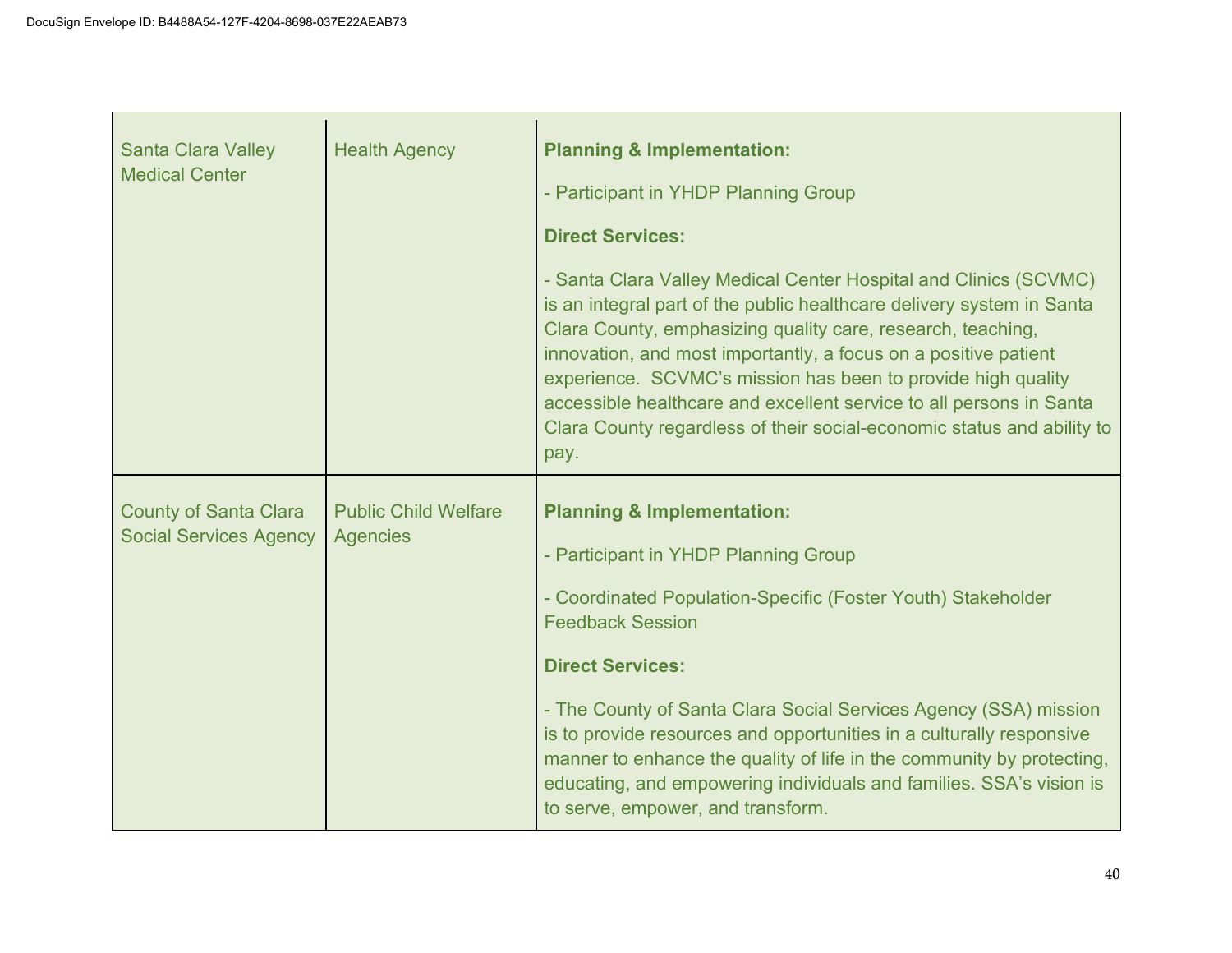| South Bay Coalition to<br><b>End Human Trafficking</b>             | <b>CSEC Program</b>                                           | <b>Planning &amp; Implementation:</b><br>- Participant in YHDP Planning Group<br><b>Direct Services:</b><br>-Includes 30 member agencies, including direct service providers<br>providing case management and support to survivors of gender-<br>based violence, and legal service providers providing a breadth of<br>services including immigration relief.                                                                                                                                                                                                                                                         |
|--------------------------------------------------------------------|---------------------------------------------------------------|-----------------------------------------------------------------------------------------------------------------------------------------------------------------------------------------------------------------------------------------------------------------------------------------------------------------------------------------------------------------------------------------------------------------------------------------------------------------------------------------------------------------------------------------------------------------------------------------------------------------------|
| S.T.A.R. Programs -<br>St. Andrew's<br><b>Residential Programs</b> | Non-Profit<br><b>Organization for Youth</b><br>& Young Adults | <b>Planning &amp; Implementation:</b><br>- Participant in YHDP Planning Group<br><b>Direct Services:</b><br>- Provides support for resource families and placement services for<br>children and youth in the foster care, juvenile justice, and refugee<br>foster care systems<br>- Provides case management, supportive services, and supervision<br>to YYA in residential program setting<br>- Operates Transitional Housing Placement Program for youth and<br>Program Transitional Housing Placement Plus Foster Care (THP-<br>NMD) for young adults in foster care, juvenile justice, and refugee<br>foster care |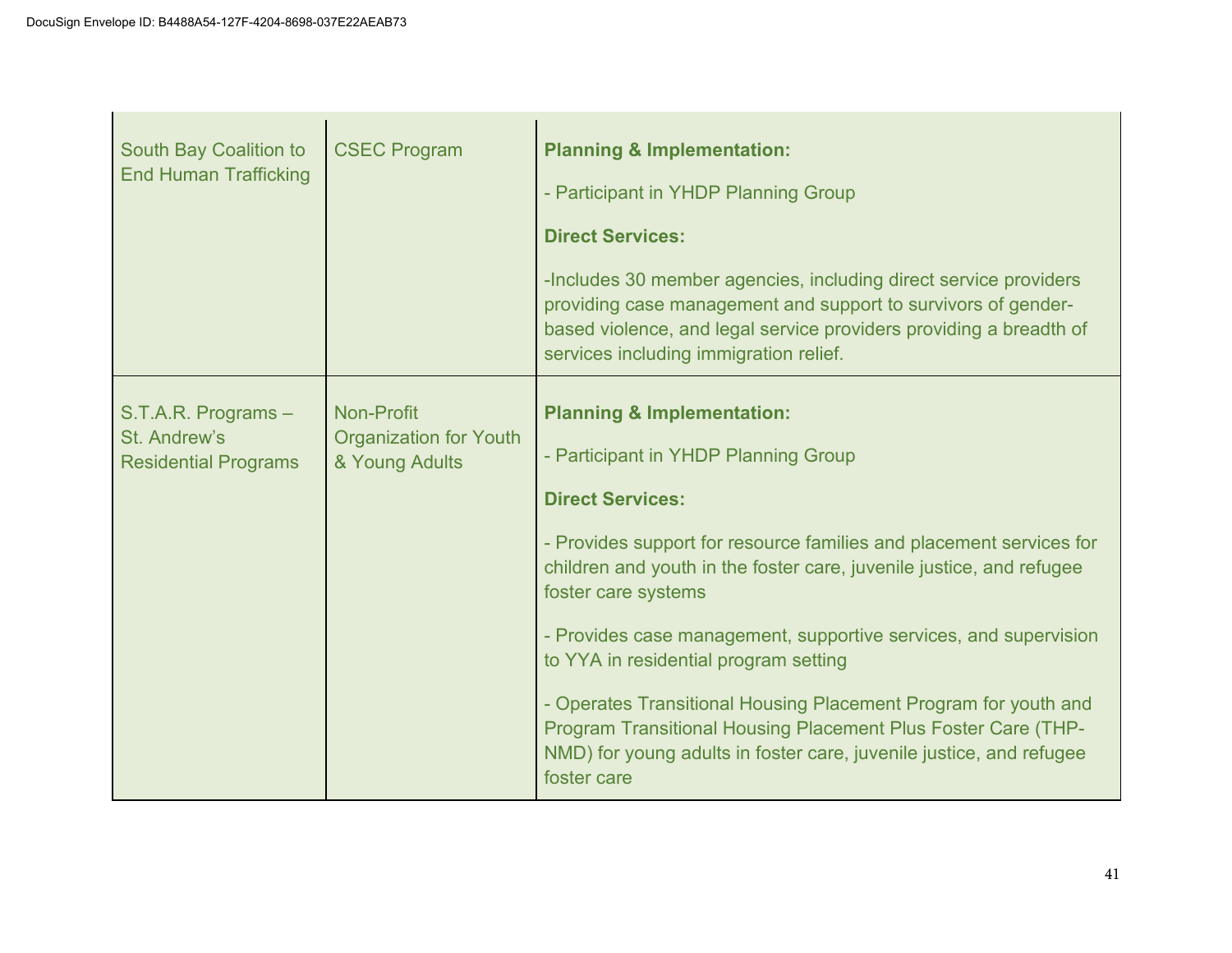| The LGBTQ Youth<br><b>Space</b>               | <b>Culturally Specific -</b><br><b>LGBTQ</b>    | <b>Planning &amp; Implementation:</b><br>- Participant in YHDP Planning Group<br><b>Direct Services:</b><br>- Provides drop-in space, mental health services, community<br>building, and peer support LGBTQ+ YYA                                                                                                                                                                                                  |  |
|-----------------------------------------------|-------------------------------------------------|-------------------------------------------------------------------------------------------------------------------------------------------------------------------------------------------------------------------------------------------------------------------------------------------------------------------------------------------------------------------------------------------------------------------|--|
| <b>Young Women's</b><br><b>Freedom Center</b> | <b>Non-Profit Youth</b><br><b>Organizations</b> | <b>Planning &amp; Implementation:</b><br>- Participant in YHDP Planning Group<br><b>Direct Services:</b><br>- Policy advocacy and leadership development organization by and<br>for cis and trans young women, trans young men, and gender-<br>expansive young people who have been disproportionately impacted<br>by incarceration, racist and sexist policies, and the juvenile and<br>criminal justice systems |  |